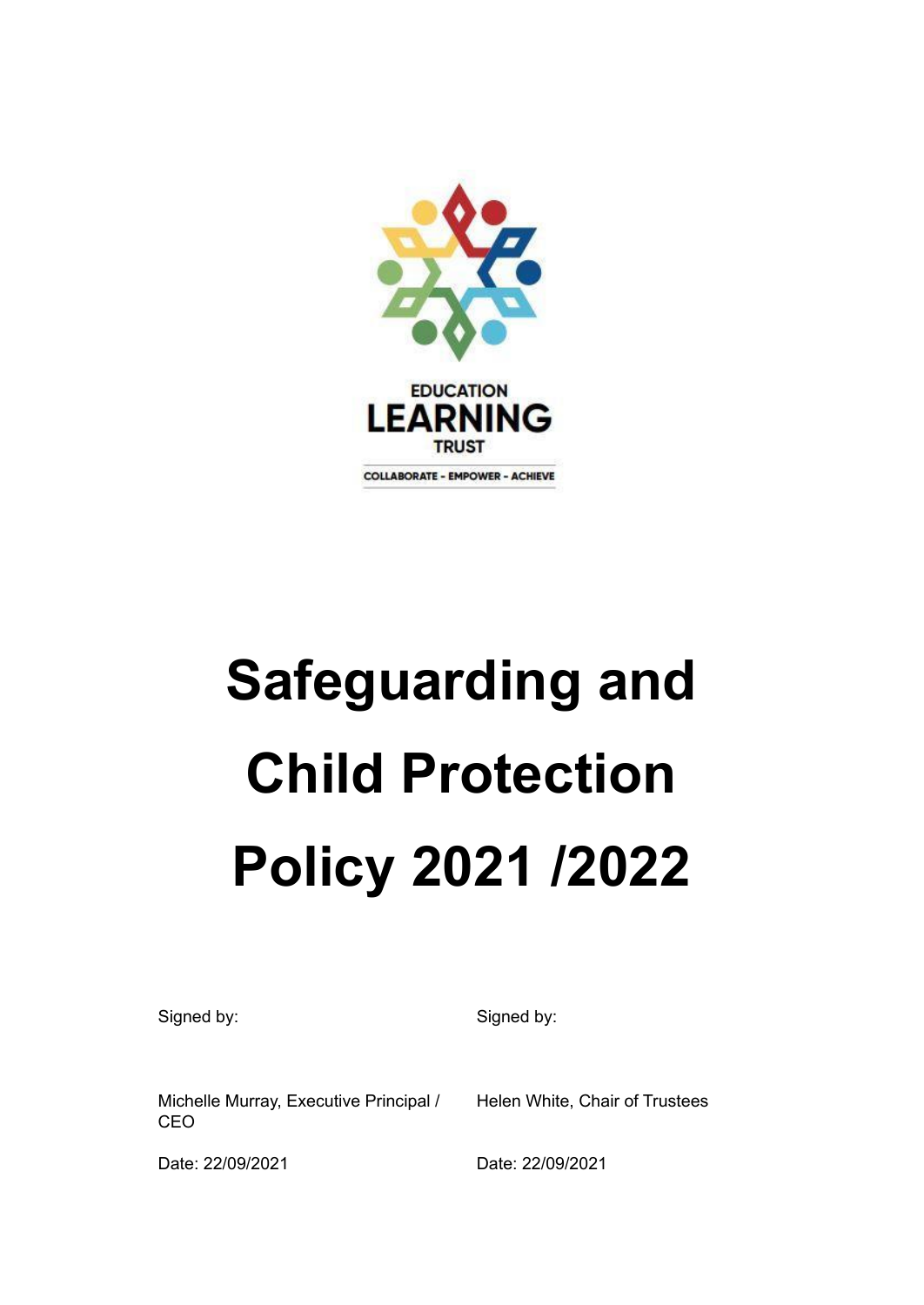

#### **Revision History**

| <b>Date</b>      | <b>Document</b><br><b>Version</b> | <b>Document Revision History</b>                                                                                                                                                                                  | <b>Document</b><br><b>Author / Reviser</b>                   | <b>Document</b><br>Approval                                    |
|------------------|-----------------------------------|-------------------------------------------------------------------------------------------------------------------------------------------------------------------------------------------------------------------|--------------------------------------------------------------|----------------------------------------------------------------|
| 18.10.201<br>8   | 1.0                               | Policy Review                                                                                                                                                                                                     | M Murray                                                     | <b>Trust Board</b>                                             |
| 25/09/201<br>9   | 1.1                               | Document annual review.<br>Amended to reflect KCSIE 2019 Effective<br>02.09.19. Circulated to Academies                                                                                                           | J Jones, SBM                                                 | <b>Trust Board</b><br>25/09/2019                               |
| 13/04/202<br>0   | 1.2                               | Annex 1 included - Covid-19                                                                                                                                                                                       | J Jones (update<br>supplied by<br><b>Browne</b><br>Jacobson) | <b>Trust Board</b>                                             |
| Sept 2020        | 2.0                               | Document annual review.<br>Amended to reflect KCSIE 2020 Effective<br>01.09.20. Using Browne Jacobson model policy<br>2020.<br>Circulated to Managers/Headteachers on<br>11/10/20 to circulate to staff and AGBs. | J Jones, ELT<br>Primary SBM                                  | <b>Trust Board</b><br>11/10/20 (following<br>meeting 25/09/20) |
| February<br>2021 | 2.1                               | Page 17 - Mobile phones for children, policy<br>details moved to school level. Approved by Chair<br>of Trustees 09/01/21.<br>Circulated to staff 10/01/21                                                         | J Jones, HR &<br>Compliance<br>Manager                       | <b>Trust Board</b><br>24/02/2021                               |
| <b>July 2021</b> | 2.2                               | Document annual review-<br>Early review to ensure policy is suitable for<br>primary and high schools and also to enhance<br>key areas and incorporate Prevent policy.                                             | <b>ELT</b><br>Safeguarding<br>working party.                 | <b>Trust Board</b><br>23/09/2021                               |
| August 21        | 2.3                               | KCSIE 2021 updates & Safeguarding Internal<br>audit recommendations added.                                                                                                                                        | J Jones                                                      |                                                                |

#### **Contents**

| Statement of intent                                                       | 4  |
|---------------------------------------------------------------------------|----|
| Rationale                                                                 | 4  |
| <b>Definitions</b>                                                        | 4  |
| <b>Legal Framework</b>                                                    | 6  |
| <b>Related Policies</b>                                                   | 7  |
| Allegations of abuse against staff – Trust Contacts                       | 8  |
| Responsibilities of All Staff                                             | 8  |
| Responsibilities of Headteachers                                          | 11 |
| Responsibilities of the Designated Safeguarding Lead (DSL) and Deputy DSL | 11 |
| Responsibilities of the Trust Board                                       | 14 |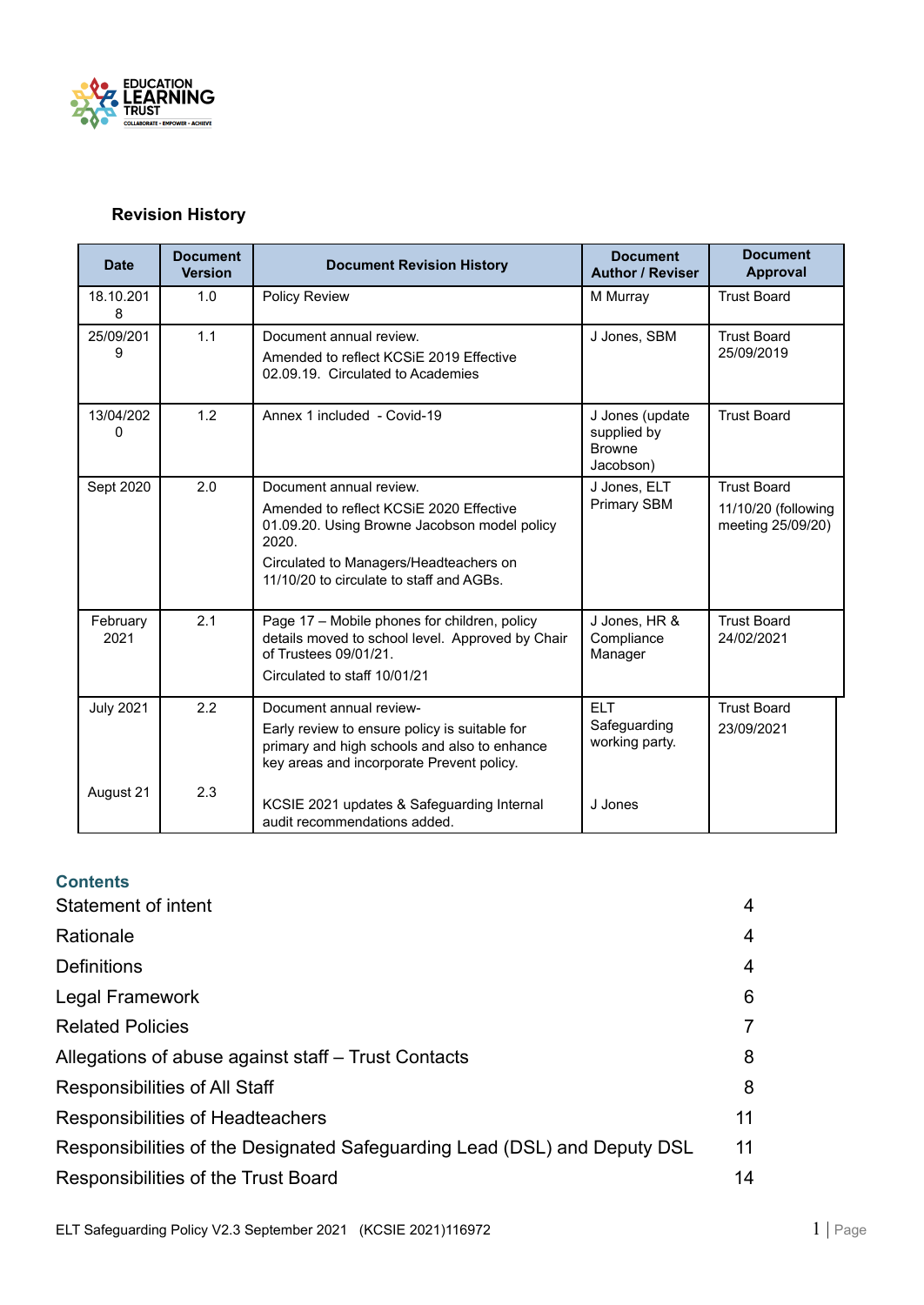

| Responsibilities of the Academy Governing Board                    | 15 |
|--------------------------------------------------------------------|----|
| Responsibilities of the Child Protection and Safeguarding Governor | 16 |
| Prevention                                                         | 16 |
| Multi-agency working                                               | 17 |
| Information sharing                                                | 18 |
| Definitions of Abuse and Neglect                                   | 18 |
| Abuse                                                              | 18 |
| Physical abuse                                                     | 18 |
| <b>Emotional abuse</b>                                             | 18 |
| <b>Sexual Abuse</b>                                                | 19 |
| <b>Neglect</b>                                                     | 19 |
| Domestic abuse                                                     | 20 |
| Homelessness                                                       | 20 |
| Children Missing out on Education and Missing from Education       | 21 |
| Child abduction and community safety incidents                     | 21 |
| Child criminal exploitation (CCE)                                  | 22 |
| <b>County Lines</b>                                                | 22 |
| Cyber-crime                                                        | 23 |
| Child sexual exploitation (CSE)                                    | 23 |
| <b>Modern Slavery</b>                                              | 24 |
| So-Called 'honour-based' abuse (including FGM and forced marriage  | 24 |
| <b>Female Genital Mutilation (FGM)</b>                             | 25 |
| <b>Forced Marriage</b>                                             | 26 |
| <b>Preventing Radicalisation</b>                                   | 26 |
| <b>Contextual Safeguarding</b>                                     | 28 |
| Sexual Violence and Sexual Harassment                              | 29 |
| Dealing with Disclosures - Procedures and Record Keeping           | 29 |
| Reporting systems for our children                                 | 31 |
| <b>Supporting Vulnerable Children</b>                              | 31 |
| Children with family members in prison                             | 32 |
| Children required to give evidence in court                        | 32 |
| Mental health                                                      | 32 |
| Peer-on-Peer Abuse                                                 | 33 |
| <b>Serious Violence</b>                                            | 35 |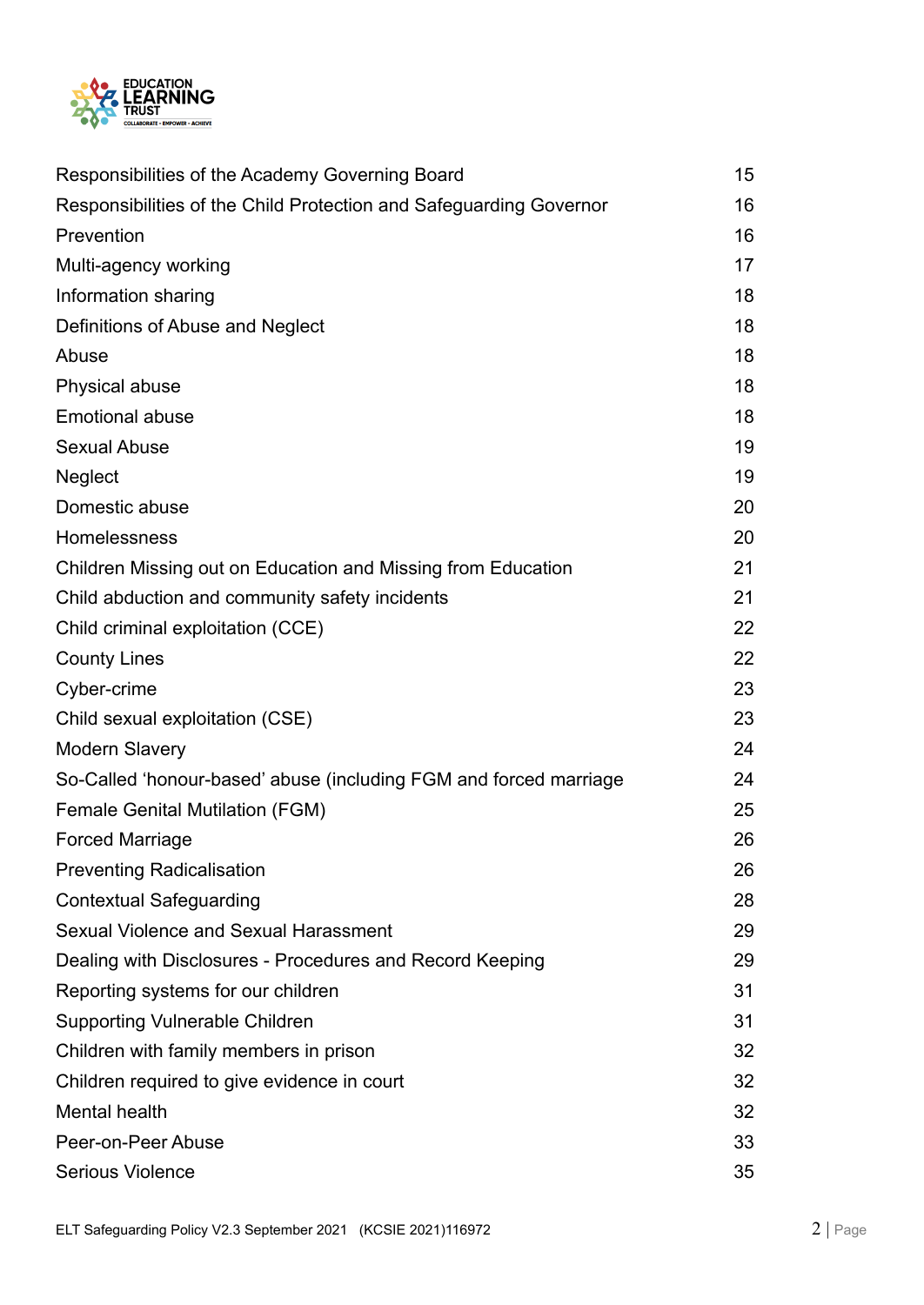

| <b>Online &amp; Gaming Safety</b>                                     | 36 |
|-----------------------------------------------------------------------|----|
| Online safety and the use of mobile technology                        | 36 |
| Work mobile phones                                                    | 38 |
| Cameras: Photography and Images                                       | 39 |
| Upskirting                                                            | 39 |
| Sharing of nudes and semi-nudes ('sexting')                           | 40 |
| Looked after children                                                 | 41 |
| Children who have a social worker                                     | 42 |
| Home-educated children                                                | 42 |
| Children with Special Needs, Disabilities or Health Issues            | 42 |
| Early Identification Recognising and Responding to Safeguarding Needs | 43 |
| Channel programme                                                     | 44 |
| Use of the school premises for non-school activities                  | 45 |
| Alternative provision                                                 | 45 |
| Work experience                                                       | 46 |
| Homestay exchange visits                                              | 46 |
| School-arranged homestays in UK                                       | 46 |
| School-arranged homestays abroad                                      | 46 |
| Privately arranged homestays                                          | 46 |
| Private fostering                                                     | 46 |
| Exceptional Circumstances (closures, partial closures, home learning) | 46 |
| Concerns about staff and safeguarding practices                       | 47 |
| Allegations of abuse against staff                                    | 47 |
| Checking the identity and suitability of visitors                     | 48 |
| Safer Recruitment and Safer Working Practice                          | 48 |
| Monitoring and review                                                 | 48 |
| Appendices                                                            | 49 |
| <b>School Safeguarding Poster</b>                                     | 49 |
| Information required when making a referral                           | 50 |
| Possible indicators of abuse                                          | 52 |
| Safeguarding Children: Note of Concern                                | 53 |
| Acronyms                                                              | 54 |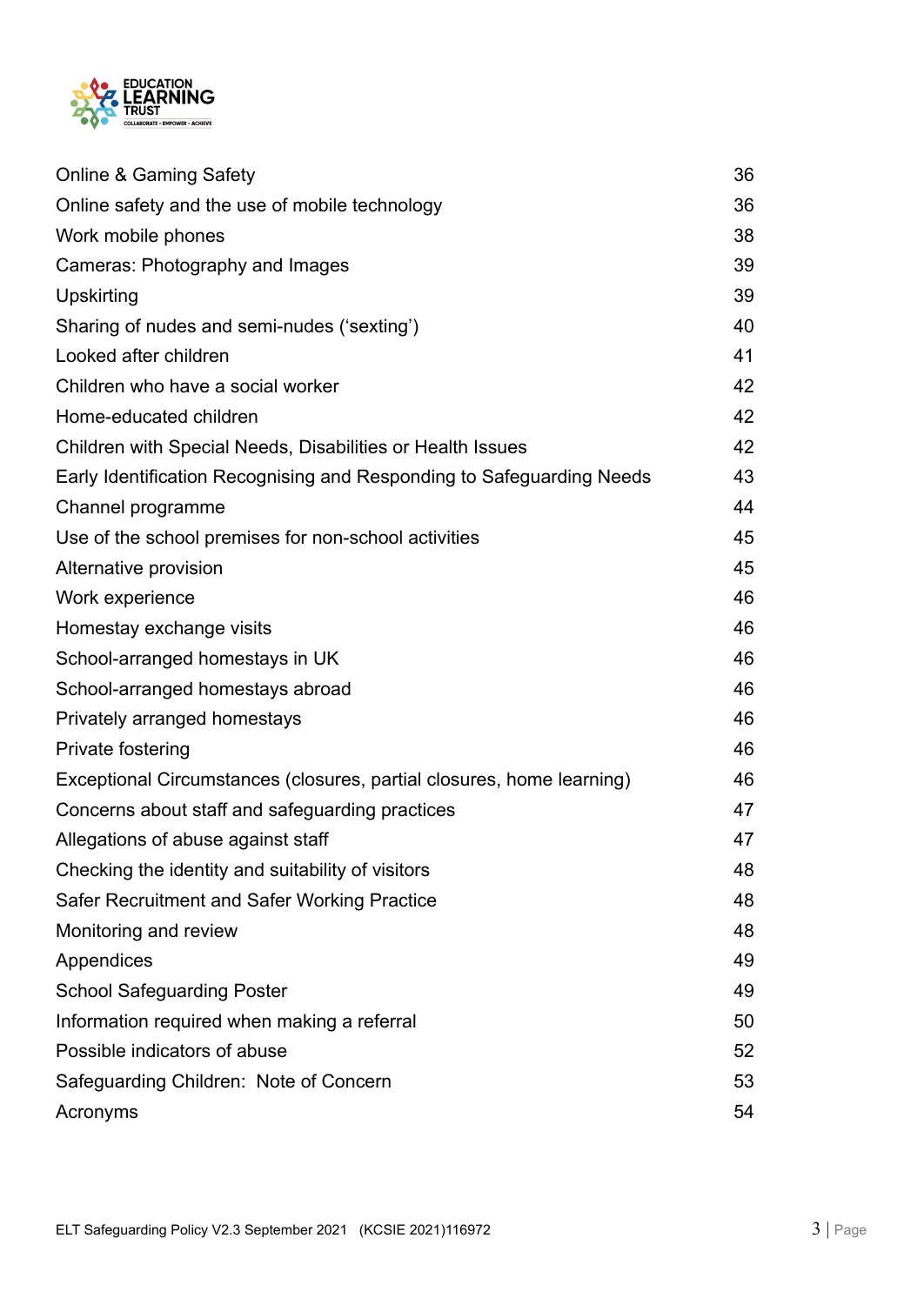

#### <span id="page-4-0"></span>**Statement of intent**

**Education Learning Trust** is committed to safeguarding and promoting the physical, mental and emotional welfare of every child, both inside and outside of the school premises. We implement a whole-school preventative approach to managing safeguarding concerns, ensuring that the wellbeing of children is at the forefront of all action taken.

This policy sets out a clear and consistent framework for delivering this promise, in line with safeguarding legislation and statutory guidance. It will be achieved by:

- Ensuring that Trustees and members of the local governing boards, headteachers and staff understand their responsibilities under safeguarding legislation and statutory guidance, are alert to the signs of child abuse, and know to refer concerns to the DSL.
- Teaching children how to keep safe and recognise behaviour that is unacceptable.
- Identifying and making provision for any child that has been subject to, or is at risk of, abuse, neglect, or exploitation.
- Creating a culture of safer recruitment by adopting procedures that help deter, reject or identify people who might pose a risk to children.
- Ensuring that new staff and volunteers are only appointed when all the appropriate checks have been satisfactorily completed.

#### <span id="page-4-1"></span>**Rationale**

The purpose of the policy is to ensure that the welfare of children is understood and promoted at all times. In this Trust we understand that the welfare of the child is paramount.

We strive to ensure that all children regardless of their age, gender, ability, culture, race, language, religion or sexual identity are protected from harm in all its forms. All staff and volunteers have an equal responsibility to act on concerns, suspicions or disclosures that lead them to suspect or understand a child may be at risk of harm.

As part of our duty of care we also work to ensure that children and staff involved in safeguarding and child protection issues receive appropriate support.

All staff and volunteers are required to adhere to our Code of Conduct (including the use of ICT and social media). All staff, supply staff and volunteers understand what to do if there are concerns or allegations about any adult working or volunteering in our school during or outside of the normal school day.

**The procedures contained in this policy apply to all staff, volunteers, sessional workers, students, agency staff or anyone working** on behalf of Education Learning Trust. We expect that this policy takes primacy over other agency policies when work is being delivered on this site and/or on our behalf, as we maintain a duty of care to all in our school community. Any expected exception to this must be named and negotiated ahead of work being undertaken.

#### <span id="page-4-2"></span>**Definitions**

The terms **"children"** and **"child"** refer to anyone under the age of 18.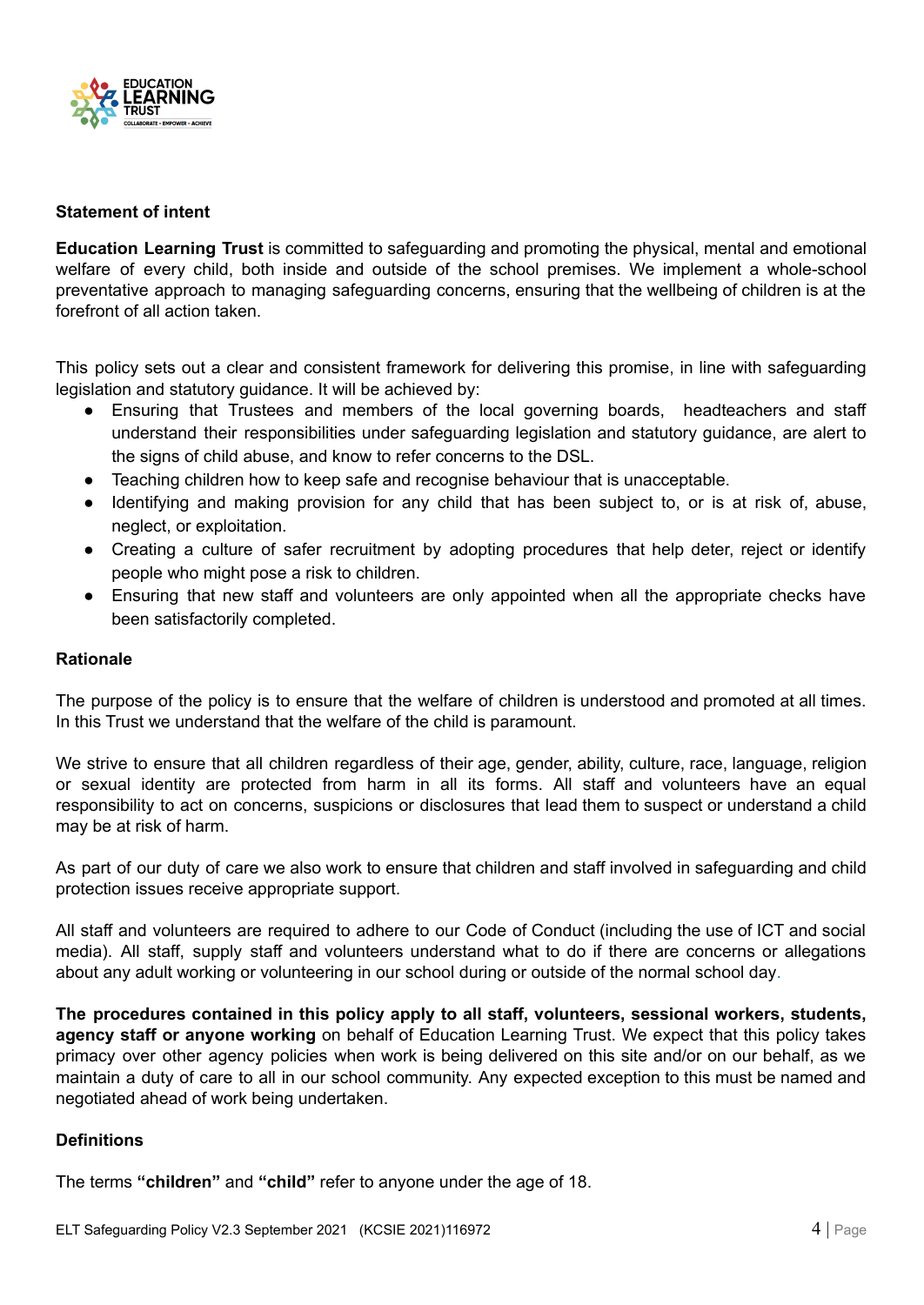

For the purpose of this policy, the term 'parent' refers to birth parents or those with parental responsibility, and care arrangements.

For the purposes of this policy, **"safeguarding and protecting the welfare of children"** is defined as:

- Protecting children from maltreatment.
- Preventing the impairment of children' mental and physical health or development.
- Ensuring that children grow up in circumstances consistent with the provision of safe and effective care.
- Taking action to enable all children to have the best outcomes.

For the purposes of this policy, **"consent"** is defined as having the freedom and capacity to choose to engage in sexual activity. Consent may be given to one sort of sexual activity but not another, and can be withdrawn at any time during sexual activity and each time activity occurs. A person only consents to a sexual activity if they agree by choice to that activity, and has the freedom and capacity to make that choice. Children under the age of 13 can never consent to any sexual activity. The age of consent is 16.

For the purposes of this policy, **"sexual violence"** refers to the following offences as defined under the Sexual Offences Act 2003:

- **Rape:** A person (A) commits an offence of rape if they intentionally penetrate the vagina, anus or mouth of another person (B) with their penis, B does not consent to the penetration, and A does not reasonably believe that B consents.
- **Assault by penetration:** A person (A) commits an offence if they intentionally penetrate the vagina or anus of another person (B) with a part of their body or anything else, the penetration is sexual, B does not consent to the penetration, and A does not reasonably believe that B consents.
- **Sexual assault:** A person (A) commits an offence of sexual assault if they intentionally touch another person (B), the touching is sexual, B does not consent to the touching, and A does not reasonably believe that B consents.
- **Causing someone to engage in sexual activity without consent:** A person (A) commits an offence if they intentionally cause another person (B) to engage in an activity, the activity is sexual, B does not consent to engaging in the activity, and A does not reasonably believe that B consents. This could include forcing someone to strip, touch themselves sexually, or to engage in sexual activity with a third party.

For the purposes of this policy, **"sexual harassment"** refers to unwanted conduct of a sexual nature that occurs online or offline, inside or outside of school. Sexual harassment is likely to violate a child's dignity, make them feel intimidated, degraded or humiliated, and create a hostile, offensive, or sexualised environment. If left unchallenged, sexual harassment can create an atmosphere that normalises inappropriate behaviour and may lead to sexual violence. **Sexual harassment can include, but is not limited to**:

- Sexual comments, such as sexual stories, lewd comments, sexual remarks about clothes and appearance, and sexualised name-calling.
- Sexual "jokes" and taunting.
- Physical behaviour, such as deliberately brushing against someone, interfering with someone's clothes, and displaying images of a sexual nature.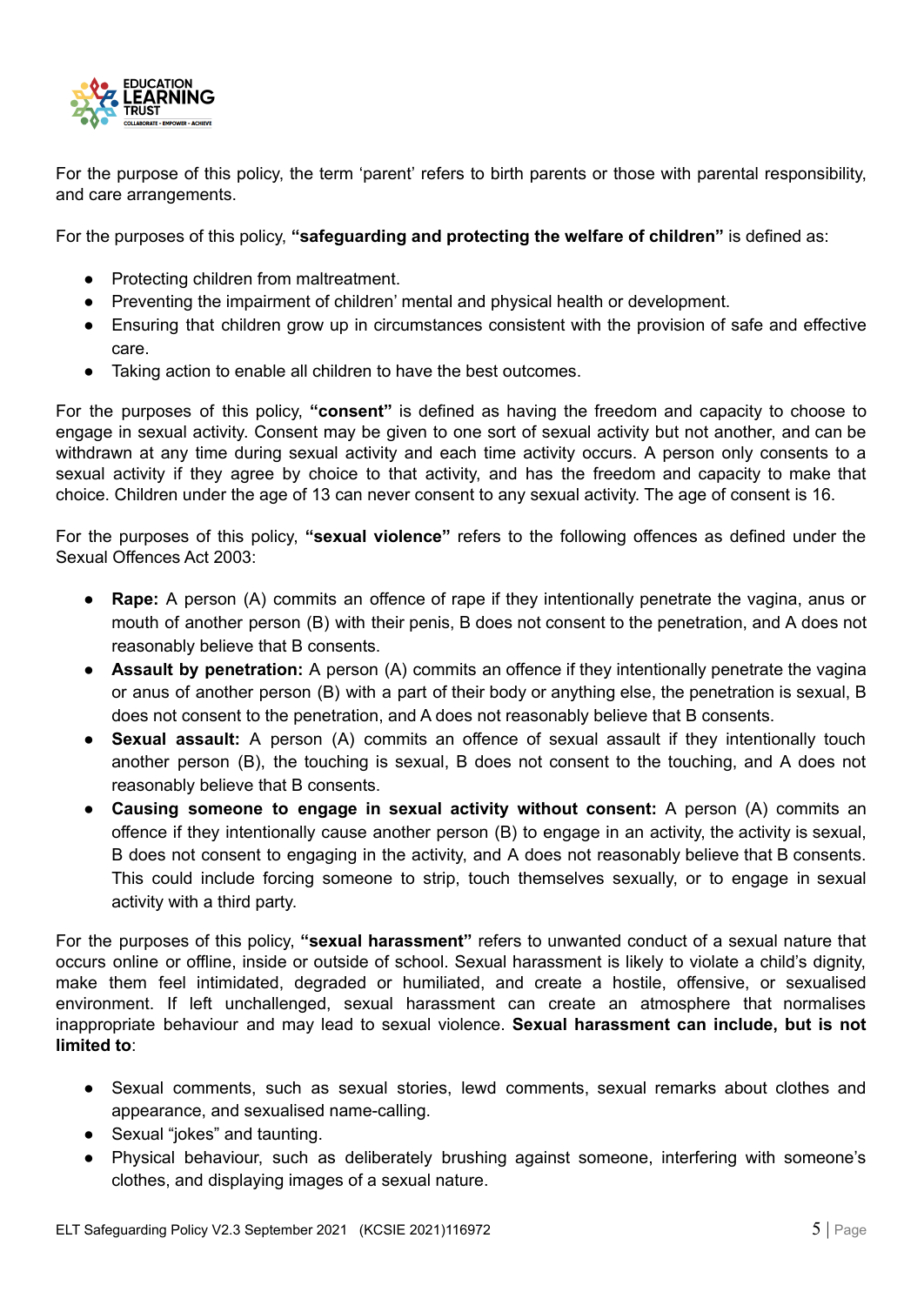

Online sexual harassment, which may be standalone or part of a wider pattern of sexual harassment and/or sexual violence. This includes:

> The consensual and non-consensual sharing of nude and semi-nude images and/or videos. Sharing unwanted explicit content.

Upskirting.

Sexualised online bullying.

Unwanted sexual comments and messages, including on social media.

Sexual exploitation, coercion, and threats.

For the purposes of this policy, **"upskirting"** refers to the act, as identified the Voyeurism (Offences) Act 2019, of taking a picture or video under another person's clothing, without their knowledge or consent, with the intention of viewing that person's genitals or buttocks, with or without clothing, to obtain sexual gratification, or cause the victim humiliation, distress or alarm. Upskirting is a criminal offence. Anyone, including children and staff, of any gender can be a victim of upskirting.

For the purposes of this policy, the **"consensual and non-consensual sharing of nude and semi-nude images and/or videos"**, colloquially known as **"sexting"**, is defined as the sharing between children of sexually explicit content, including indecent imagery. For the purposes of this policy, **"indecent imagery"** is defined as an image which meets one or more of the following criteria:

- Nude or semi-nude sexual posing
- A child touching themselves in a sexual way
- Any sexual activity involving a child
- Someone hurting a child sexually
- Sexual activity that involves animals

#### <span id="page-6-0"></span>**Legal Framework**

This policy has due regard to all relevant legislation and statutory guidance including, but not limited to, the following:

**Legislation**

- Children Act 1989
- Children Act 2004
- Safeguarding Vulnerable Groups Act 2006
- The Education (School Teachers' Appraisal) (England) Regulations 2012 (as amended)
- Sexual Offences Act 2003
- Female Genital Mutilation Act 2003 (as inserted by the Serious Crime Act 2015)
- Equality Act 2010
- Counter-Terrorism and Security Act 2015
- The UK General Data Protection Regulation (UK GDPR)
- Data Protection Act 2018
- The Childcare (Disqualification) and Childcare (Early Years Provision Free of Charge) (Extended Entitlement) (Amendment) Regulations 2018
- Voyeurism (Offences) Act 2019
- Domestic Abuse Act 2021
- HM Government (2020) 'Multi-agency statutory guidance on female genital mutilation'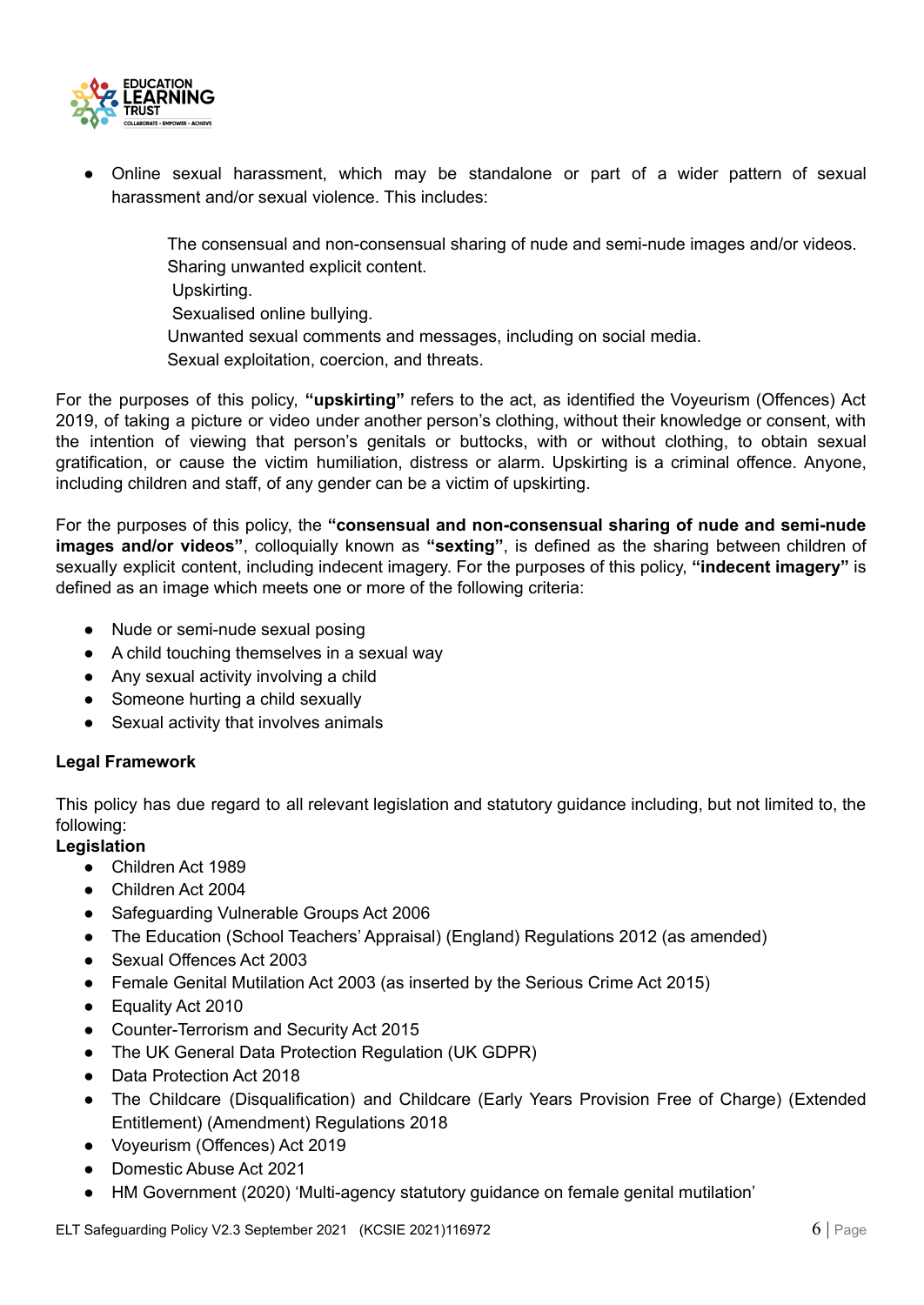

- HM Government (2013) 'Multi-agency practice guidelines: Handling cases of Forced Marriage'
- HM Government (2021) 'Channel Duty Guidance: Protecting people vulnerable to being drawn into terrorism'
- DfE (2021) 'Keeping children safe in education 2021'
- DfE (2018) 'Working Together to Safeguard Children'
- DfE (2015) 'The Prevent duty'
- DfE (2018) 'Disqualification under the Childcare Act 2006'T

#### **Non-statutory guidance**

- DfE (2015) 'What to do if you're worried a child is being abused'
- DfE (2018) 'Information sharing'
- DfE (2017) 'Child sexual exploitation'
- DfE (2021) 'Sexual violence and sexual harassment between children in schools and colleges'
- DfE (2021) 'Recruit teachers from overseas'
- DfE (2020) 'Sharing nudes and semi-nudes: advice for education settings working with children and young people

#### **Local Guidance**

Greater Manchester [Safeguarding](http://greatermanchesterscb.proceduresonline.com/) Procedures Young People and [Self-harm-](http://www.safeguardingchildreninstockport.org.uk/wp-content/uploads/2019/02/Stockport-Self-Harm-Policy-2019.pdf) Stockport Schools' Version Stockport Female Genital [Mutilation](http://www.safeguardingchildreninstockport.org.uk/wp-content/uploads/2020/10/FGM-Strategy.pdf) Strategy Stockport procedures for responding to child sexual [exploitation](http://www.safeguardingchildreninstockport.org.uk/wp-content/uploads/2015/11/local-procedures-for-cse-stockport.pdf) Stockport Suicide [Prevention](http://www.stockportsuicideprevention.org.uk/) Greater Manchester Project Phoenix (action against child sexual [exploitation\)](http://www.itsnotokay.co.uk/) Stockport Early Help [Assessment](https://www.stockport.gov.uk/early-help-assessment) Fostering in [Stockport](https://www.stockport.gov.uk/showcase/fostering?&utm_source=localiq&utm_medium=search&utm_campaign=stockport_council_fostering&scid=180903&kw=11397009:173673&pub_cr_id=494488208785&device=c&network=g&targetid=kwd-355206314302&loc_interest_ms=&loc_physical_ms=1006904&tc=EAIaIQobChMIpoHL77a68gIVpWLmCh2tWA6qEAAYASAAEgLMLvD_BwE&rl_key=92472b286550e683720389212f8189d9) Information [Governance](http://old.stockport.gov.uk/twopageguides/ig) [Levels](http://www.safeguardingchildreninstockport.org.uk/wp-content/uploads/2017/04/Stockport-Multi-Agency-Guidance-on-Levels-of-Need.pdf) of Need Stockport [Safeguarding](http://www.safeguardingchildreninstockport.org.uk/) Children Partnership

Detailed procedural guidance and additional references are available to all staff and governors here-Greater Manchester [Safeguarding](http://greatermanchesterscb.proceduresonline.com/) Procedures .

#### <span id="page-7-0"></span>**Related Policies**

This policy operates in conjunction with the following:

- ELT Data Protection Policy
- ELT Equality Objectives Statement and Policy
- ELT Allegations of Abuse (against staff) Policy
- ELT Records Management Policy
- ELT Recruitment and Selection, SCR and Staff File Policy
- Looked After Child Policy
- Professional Role and Dignity in Work Policies
- ELT ICT Acceptable Use Policy
- Mobile Phone and Social Media Policy

ELT Safeguarding Policy V2.3 September 2021 (KCSIE 2021)116972 **7 and 2021** Page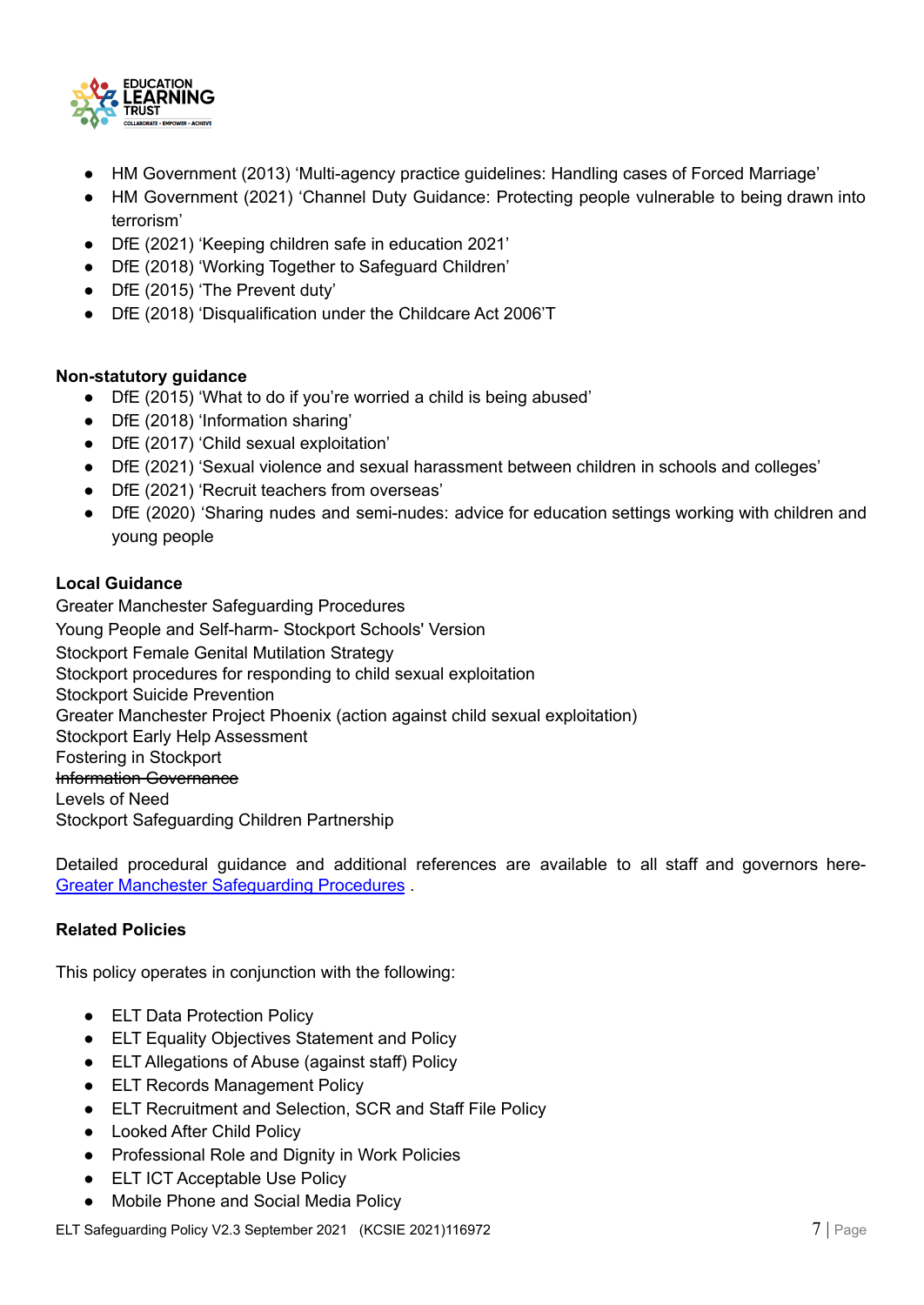

- Behaviour Policy
- ELT Confidential Reporting (Whistleblowing) Policy
- Anti-Bullying Policy
- Health, Safety & Welfare Policy
- Missing Child Policy
- SEND Policy
- Grievance and Disciplinary Policies
- Relationship and Health Education Policies
- PHSE Policy

#### <span id="page-8-0"></span>**Allegations of abuse against staff – Trust Contacts**

Concerns or allegations about a member of staff, supply staff or volunteer should be shared with:

| The Headteacher/CEO                                      | <b>Deputy or Assistant</b><br>Headteacher. (in the<br>absence of the CEO/Head<br>teacher)       | <b>Chair of Trust/Governors</b><br>(in the event of an allegation against the<br>Headteacher) |
|----------------------------------------------------------|-------------------------------------------------------------------------------------------------|-----------------------------------------------------------------------------------------------|
| Michelle Murray CEO<br><b>ELT</b>                        | N/A                                                                                             | <b>Helen White</b><br>hwhite@educationlearningtrust.com                                       |
| <b>Bredbury Green Primary</b><br><b>Helen Moorcroft</b>  | <b>Ellis Cuttress, Deputy</b><br>Headteacher                                                    | Emma Marsden-Edwards<br>emarsdenedwards@bredburygreenprimary.com                              |
| <b>Gatley Primary</b><br>Vanessa McManus<br>Gemma Norman | Jo Marchi, Deputy<br>Headteacher                                                                | Lisa Dennis<br>cog@gatleyprimary.com                                                          |
| <b>Meadowbank Primary</b><br>Janine Appleton             | Kellie Carrington, Deputy<br>Headteacher                                                        | <b>Lynsey Galley</b><br>Gov.lynsey.galley@meadowbankprimary.com                               |
| The Kingsway School<br>Joanne Lowe                       | <b>Richard Knott</b><br><b>Michelle Linnecor</b><br>Rachel Wardle<br><b>Deputy Headteachers</b> | Chris O'Shaughnessy<br>c.oshaughnessy@kingsway.stockport.sch.uk                               |
| Werneth School<br><b>Andrew Conroy</b>                   | Pam Foy<br>Anna Fowler<br>Deputy Headteachers                                                   | John Novak<br>jnovak@educationlearningtrust.com                                               |

#### <span id="page-8-1"></span>**Responsibilities of All Staff**

All staff and any person working on behalf of the School has a responsibility to:

- Consider, at all times, what is in the best interests of the child.
- Knows the name of the DSL and any deputies, understands his/her role and responsibilities, and how to contact them.
- Maintain an attitude of 'it could happen here' where safeguarding is concerned.
- Provide a safe environment in which children can learn.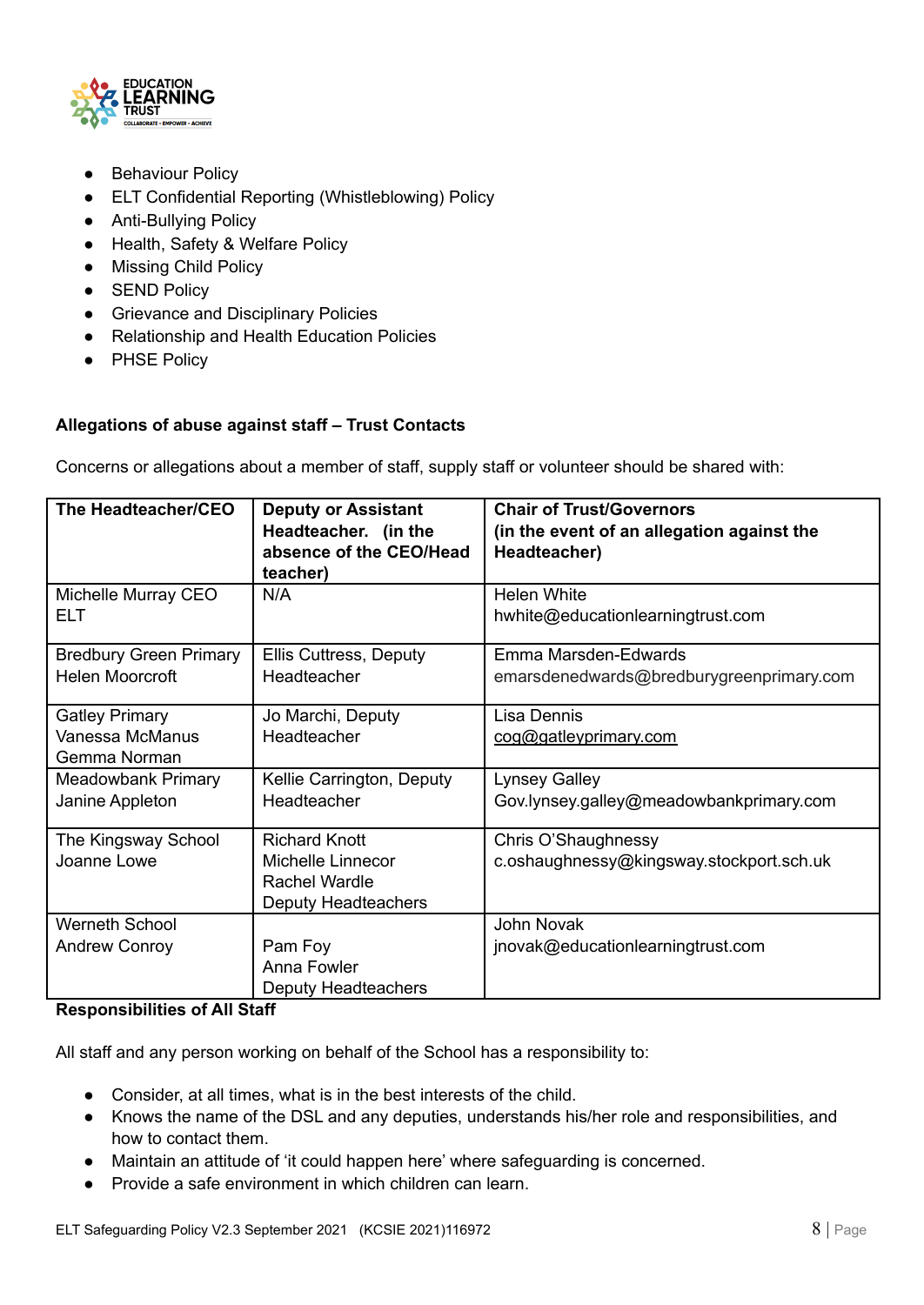

- Be aware of the local early help process and understand their role in it.
- Understands they have an individual responsibility to refer safeguarding and child protection concerns.
- Speak to the DSL if they are unsure about how to handle safeguarding matters.
- Be aware of safeguarding issues that can put children at risk of harm.
- Be aware of behaviours linked to issues such as drug-taking, alcohol misuse, deliberately missing education, and sharing indecent images, and other signs that children may be at risk of harm.
- Maintain appropriate levels of confidentiality when dealing with individual cases.
- Receive and understand child protection and safeguarding (including online safety) updates, e.g. via email, as required, and at least annually.

All staff will receive safeguarding induction training on the following:

- KCSIE 2021
- Child Protection and Safeguarding Policy
- Behaviour Policy
- Prevent Duty and Anti-Radicalisation training
- Peer-on-Peer Abuse procedures.
- On line safety procedures (via online safety training)
- Staff who work directly with children are expected to read at least part 1 of Keeping Children Safe in Education (KCSIE).
- all Staff who work for the ELT, even if they do not work directly with children must read the whole of KCSIE part 1 (not the condensed version.) **and** Annex B.
- their personal responsibility/code of conduct /Teaching Standards
- how to carry out work on the school's systems which support safeguarding, including specific internal safeguarding processes, for example CPOMS training (if applicable to the school)
- SSCP child protection procedures and how to access them
- the need to be vigilant in identifying cases of abuse at the earliest opportunity
- how to support and respond to a child follow in the event that a child confides they are being abused, exploited or neglected.
- their duty concerning unsafe practices of a colleague
- the DSL will disclose any information about a child to other members of staff **only** on a need to know basis
- the school will undertake appropriate discussion with parents prior to involvement with other agencies wherever this is appropriate
- the school will ensure that parents have an understanding of their obligations re: Child Protection by intervention as and when appropriate
- to develop effective links with relevant agencies in relation to safeguarding (child protection)
- to ensure that, where there are unmet needs, an assessment of early help is initiated
- to send appropriate representatives to case conferences, core groups and child protection review meetings

All staff members will also receive regular safeguarding and child protection updates as required, but at least annually. Training will cover, at a minimum:

- Reading the latest KCSIE (Annex B and Part 1) as specified above in induction training.
- The issues surrounding sexual violence and sexual harassment.
- Contextual safeguarding.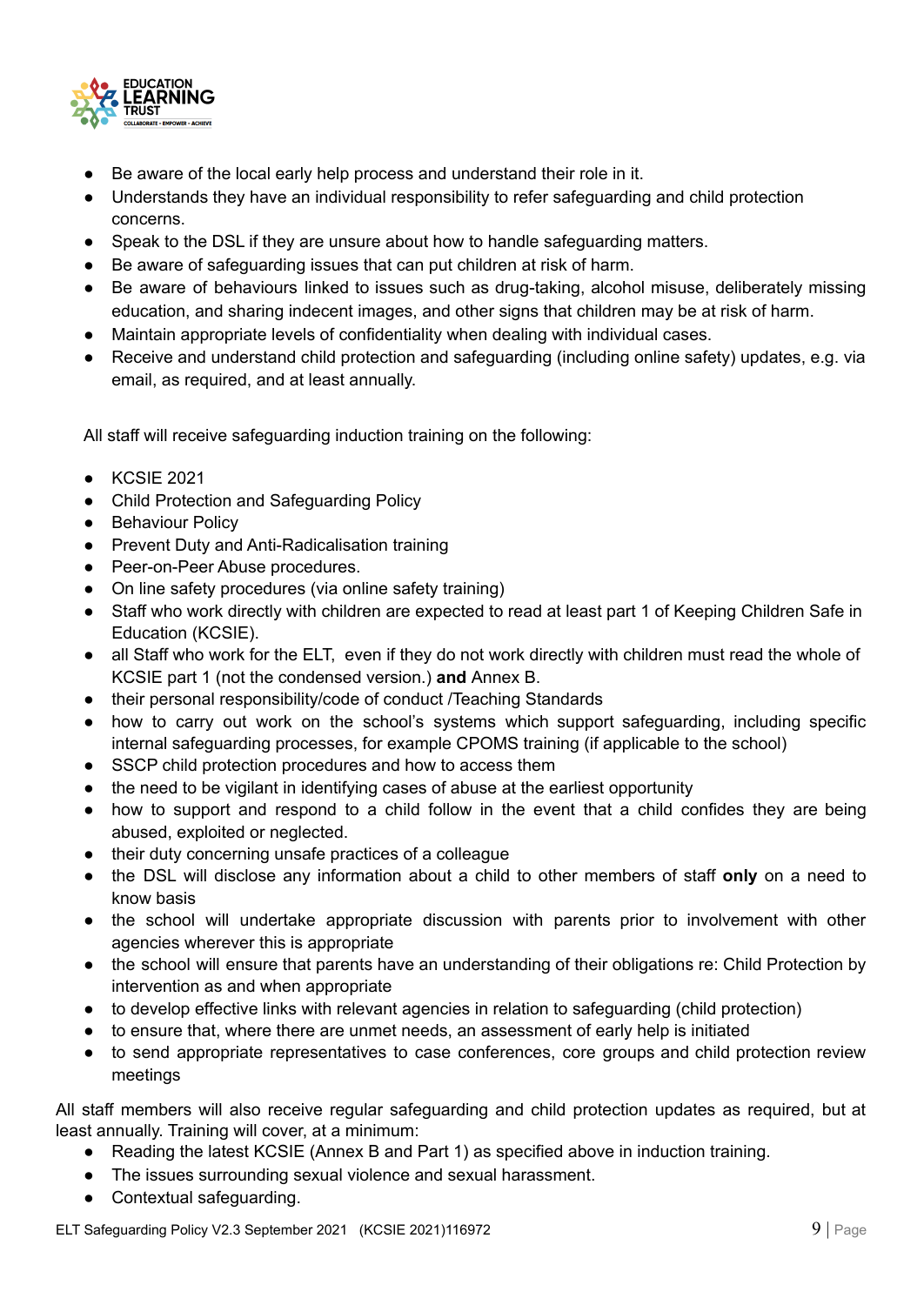

- How to keep LAC and PLAC safe.
- CCE and the need to refer cases to the National Referral Mechanism.
- Updated online safety training.

All staff will sign a declaration at the beginning of each academic year to say that they have reviewed the latest KCSIE guidance.

This training will be regularly updated and will:

- Be integrated, aligned and considered as part of the whole-school safeguarding approach and wider staff training, and curriculum planning
- Be in line with advice from the 3 safeguarding partners
- Have regard to the Teachers' Standards to support the expectation that all teachers:
	- o Manage behaviour effectively to ensure a good and safe environment
	- o Have a clear understanding of the needs of all children

Staff will receive opportunities to contribute towards and inform the safeguarding arrangements in the school.

Contractors who are provided through a private finance initiative (PFI) or similar contract will also receive safeguarding training.

Volunteers will receive appropriate training, if applicable.

Where a member of staff is concerned that a child is in **immediate danger** or is at risk of harm they should report this to the Designated Safeguarding Lead, their Deputy or police if needed, without delay. A written record will be made of these concerns as immediately following the disclosure/concern being raised.

Where staff have conversations with a child who discloses abuse, exploitation or neglect they follow the basic principles:

- listen and remain calm
- never ask a child if they are being abused
- make a record of discussion to include time, place, persons present and what was said (child language – do not substitute words)
- advise you will have to pass the information on
- never take photographs of any injury
- never record a child
- never undress a child to physically examine them
- allow time and provide a quiet space for support
- At no time promise confidentiality to a child or adult
- Reassure them that they are being taken seriously, that they will be supported, and that they will be kept safe.
- do not disclose the information to anyone else unless told to do so by a relevant authority involved in the safeguarding process

If a child is allocated a social worker, we have a duty of care to inform them:

● If the child has been excluded (fixed term or permanent)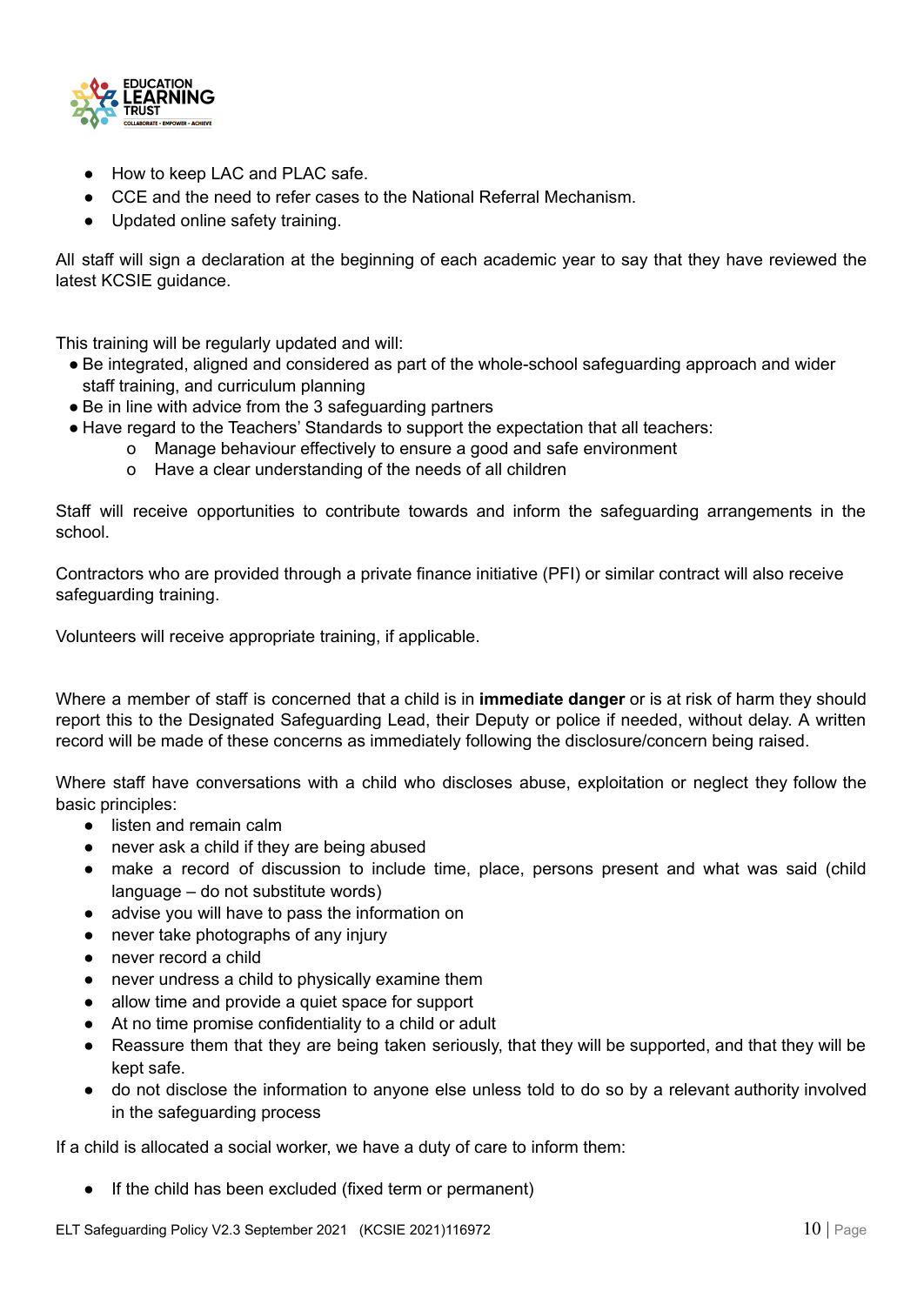

- If there are any unexplained absences
- if a child is missing and there is a need to follow Stockport's policy and any statutory guidance on Children Missing Education (CME)
- if additional concerns arise

We understand that parents often hold key information about incidents, allegations or concerns therefore, **in the majority of situations; the Designated Safeguarding Lead or key staff member of school staff will speak to the parents and gain their consent** to discuss any matters with other relevant agencies. There will be very few instances where, to speak to the parents, could further endanger the child. In those situations, they would still consult/refer, but would have clearly recorded reasons as to why they had not gained parental consent.

#### <span id="page-11-0"></span>**Responsibilities of Headteachers**

The headteacher is responsible for the implementation of this policy, including

● Ensuring that staff (including temporary staff) and volunteers:

Are informed of our systems which support safeguarding, including this policy, as part of their induction

Understand and follow the procedures included in this policy, particularly those concerning referrals of cases of suspected abuse and neglect

- Communicating this policy to parents/carers when their child joins the school and via the school website
- Ensuring that the DSL has appropriate time, funding, training and resources, and that there is always adequate cover if the DSL is absent
- Provide staff with the appropriate policies and information upon induction.

#### <span id="page-11-1"></span>**Responsibilities of the Designated Safeguarding Lead (DSL) and Deputy DSL**

DSLs have a responsibility to:

- Take lead responsibility for safeguarding and child protection, including online safety.
- Provide advice and support to other staff on child welfare, safeguarding and child protection matters.
- Take part in strategy discussions and inter-agency meetings, and/or support other staff to do so.
- Contribute to the assessment of children, and/or support other staff to do so.
- During term time, be available during school hours for staff to discuss any safeguarding concerns. **NB:** Individual schools, working with the DSL, define what "available" means and whether, in exceptional circumstances, availability via phone, videocall, or other media is an acceptable substitution for in-person availability.
- Arrange, alongside the school, adequate and appropriate cover for any activities outside of school hours or terms.
- Refer cases:

To CSCS where abuse and neglect are suspected, and support staff who make referrals CSCS.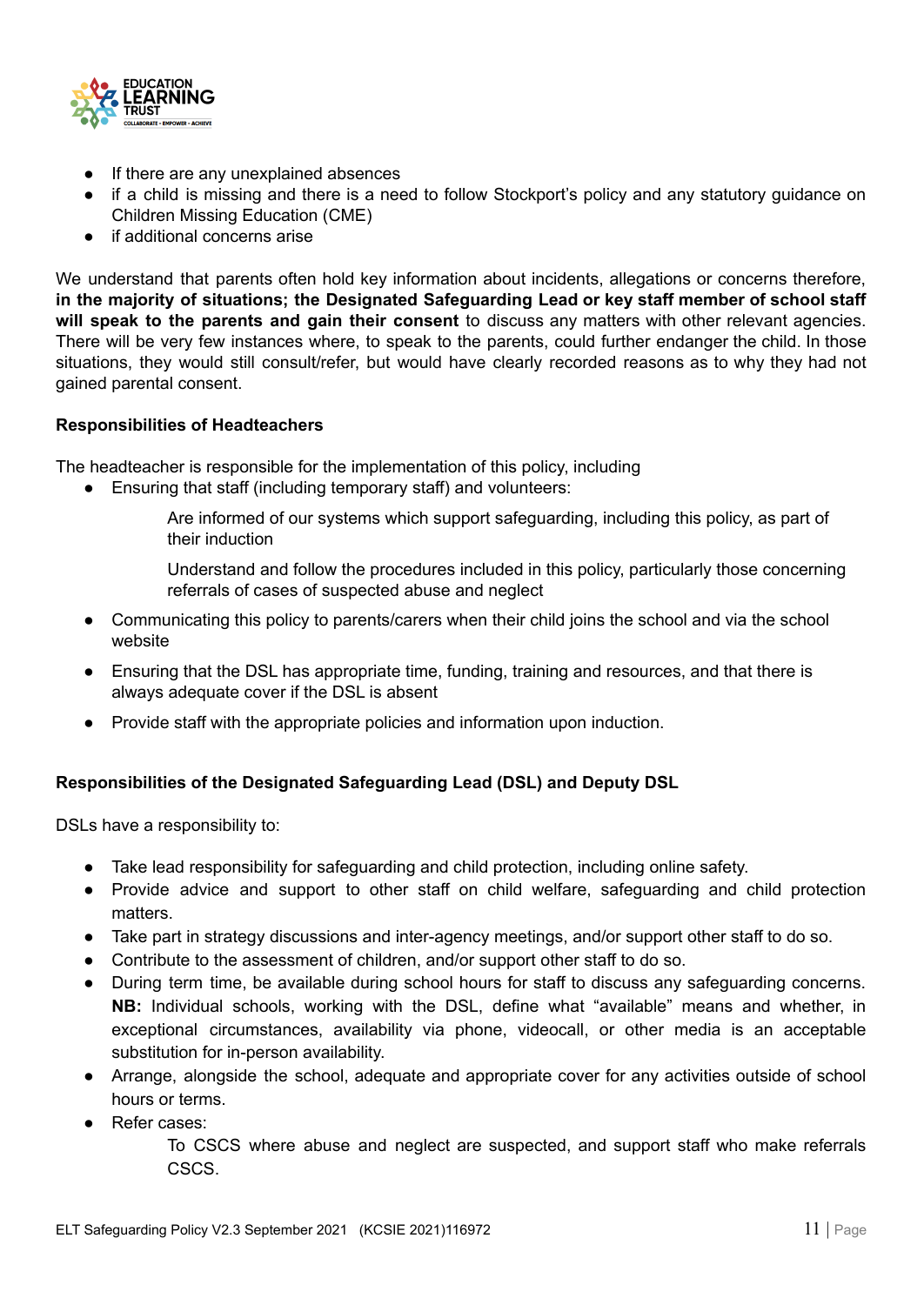

To the Channel programme where radicalisation concerns arise, and support staff who make referrals to the Channel programme.

To the DBS where a person is dismissed or has left due to harm, or risk of harm, to a child. To the police where a crime may have been committed, in line with the National Police Chiefs' Council (NPCC) guidance.

- Act as a source of support, advice and expertise for all staff.
- Act as a point of contact with the safeguarding partners.
- Liaise with the headteacher to inform them of issues, especially regarding ongoing enquiries under section 47 of the Children Act 1989 and police investigations.
- Liaise with the deputy DSL(s) to ensure effective safeguarding outcomes.
- Liaise with the case manager and the LA designated officer(s) (LADO) for child protection concerns in cases concerning staff.
- Liaise with staff on matters of safety, safeguarding and welfare, including online and digital safety.
- Liaise with staff when deciding whether to make a referral by liaising with relevant agencies so that children's needs are considered holistically.
- Liaise with the senior mental health lead and, where available, the Mental Health Support Team, where safeguarding concerns are linked to mental health.
- Promote supportive engagement with parents in safeguarding and promoting the welfare of children, including where families may be facing challenging circumstances.
- Work with the headteacher and relevant strategic leads, taking lead responsibility for promoting educational outcomes by knowing the welfare, safeguarding and child protection issues that children in need are experiencing, or have experienced, and identifying the impact that these issues might be having on their attendance, engagement and achievement at school. This includes:
	- Ensuring that the school knows which children have or had a social worker.
	- Understanding the academic progress and attainment of these children.
	- Maintaining a culture of high aspirations for these children.
	- Supporting teachers to provide additional academic support or reasonable adjustments to help these children reach their potential.
	- Helping to promote educational outcomes by sharing the information about the welfare, safeguarding and child protection issues these children are experiencing with teachers and the SLT.
- Ensure that child protection files are kept up-to-date and only accessed by those who need to do so.
- Ensure that a child's child protection file is transferred as soon as possible, and within five days, when transferring to a new school, and consider any additional information that should be shared.
- Ensure each member of staff has access to and understands the school's Child Protection and Safeguarding Policy and procedures – this will be discussed during the staff induction process.
- Work with the governing board to ensure the school's Child Protection and Safeguarding Policy is reviewed annually, and the procedures are updated and reviewed regularly.
- Ensure the school's Child Protection and Safeguarding Policy is available publicly, and parents are aware that the school may make referrals for suspected cases of abuse or neglect, as well as the role the school plays in these referrals.
- Link with safeguarding partner arrangements to make sure that staff are aware of the training opportunities available and the latest local policies on safeguarding.
- Undergo training, and update this training at least every two years.
- Obtain access to resources and attend any relevant or refresher training courses.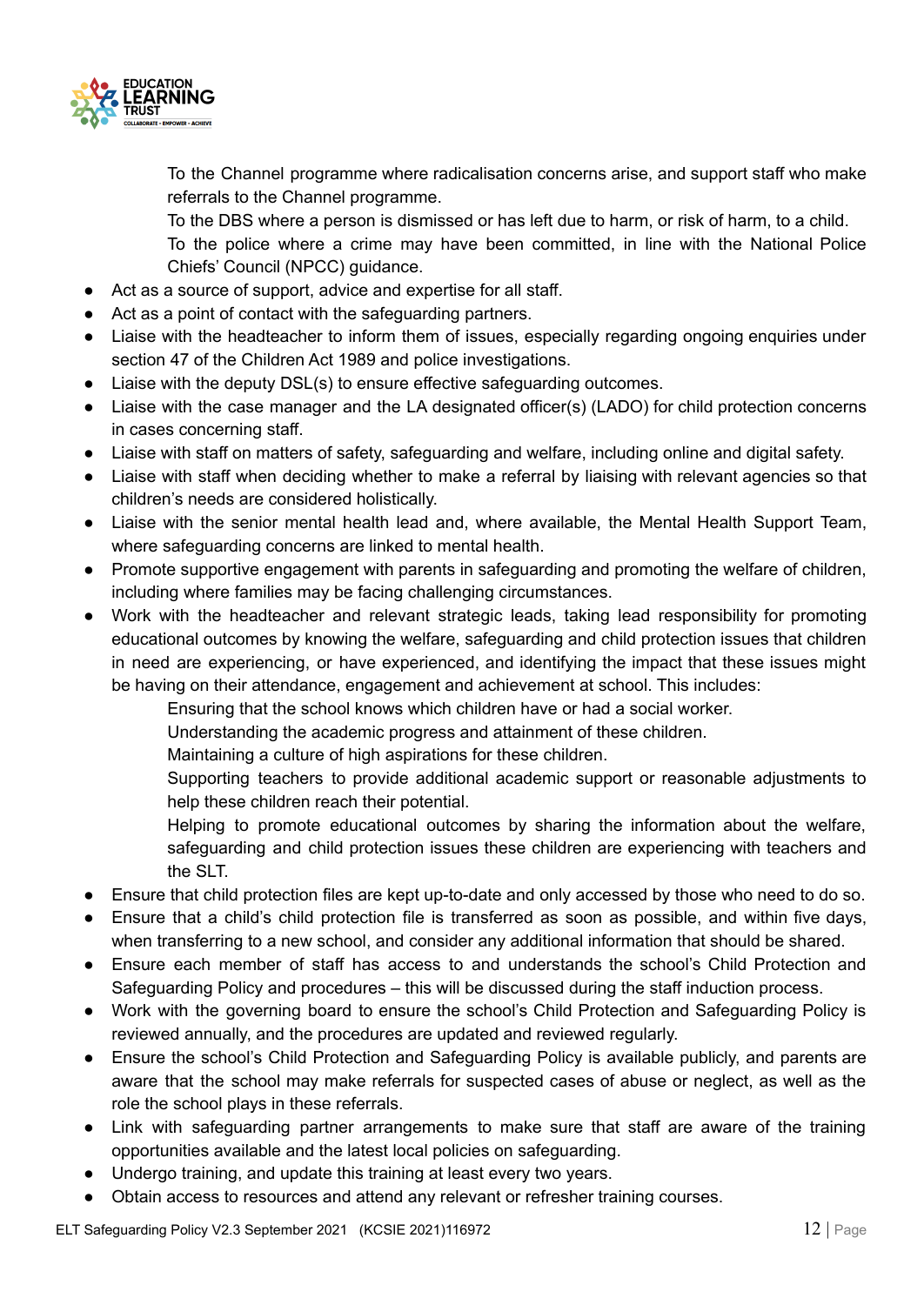

- Encourage a culture of listening to children and taking account of their wishes and feelings; this includes understanding the difficulties children may have in approaching staff about their circumstances and considering how to build trusted relationships that facilitate communication.
- Support and advise staff and help them feel confident on welfare, safeguarding and child protection matters: specifically, to ensure that staff are supported during the referrals processes; and to support staff to consider how safeguarding, welfare and educational outcomes are linked, including to inform the provision of academic and pastoral support.
- Understand the importance of information sharing, including within school, with other schools, and with the safeguarding partners, other agencies, organisations and practitioners.
- Understand relevant data protection legislation and regulations, especially the Data Protection Act 2018 and the UK GDPR.
- Keep detailed, accurate, secure written records of concerns and referrals, and understand the purpose of this record-keeping.

The DSL and deputy DSL(s) will undergo child protection and safeguarding training, and update this training at least every two years. The DSL and deputy DSL(s) will also obtain access to resources and attend any relevant or refresher training courses, ensuring they keep up-to-date with any developments relevant to their role. This will include training to understand:

- The assessment process for providing early help and statutory intervention, including local criteria for action and CSCS referral arrangements.
- How LAs conduct child protection case conferences and a child protection review conferences, to enable the DSL to attend and contribute to these effectively when required.
- The importance of providing information and support to CSCS.
- The lasting impact that adversity and trauma can have.
- How to be alert to the specific needs of children in need, children with SEND and/or relevant health conditions, and young carers.
- The importance of internal and external information sharing.
- The Prevent duty.
- The risks associated with online safety, including the additional risks faced online by children with SEND.

The **designated teacher** has a responsibility for promoting the educational achievement of LAC and previously LAC (PLAC), and for children who have left care through adoption, special guardianship or child arrangement orders or who were adopted from state care outside England and Wales.

## **The Education Learning Trust Designated Safeguarding Leads and Deputies**

| School                          | <b>Email Address</b>                                 |
|---------------------------------|------------------------------------------------------|
| DSL / Headteacher               | headteacher@bredburygreenprimary.com                 |
| Deputy DSL / Deputy Headteacher | ecuttress@bredburygreenprimary.com                   |
| Deputy DSL / Safeguarding and   | sgoodall@bredburygreenprimary.com                    |
|                                 | vmcmanus@gatleyprimary.com                           |
|                                 | Pastoral Manager<br><b>DSL/Executive Headteacher</b> |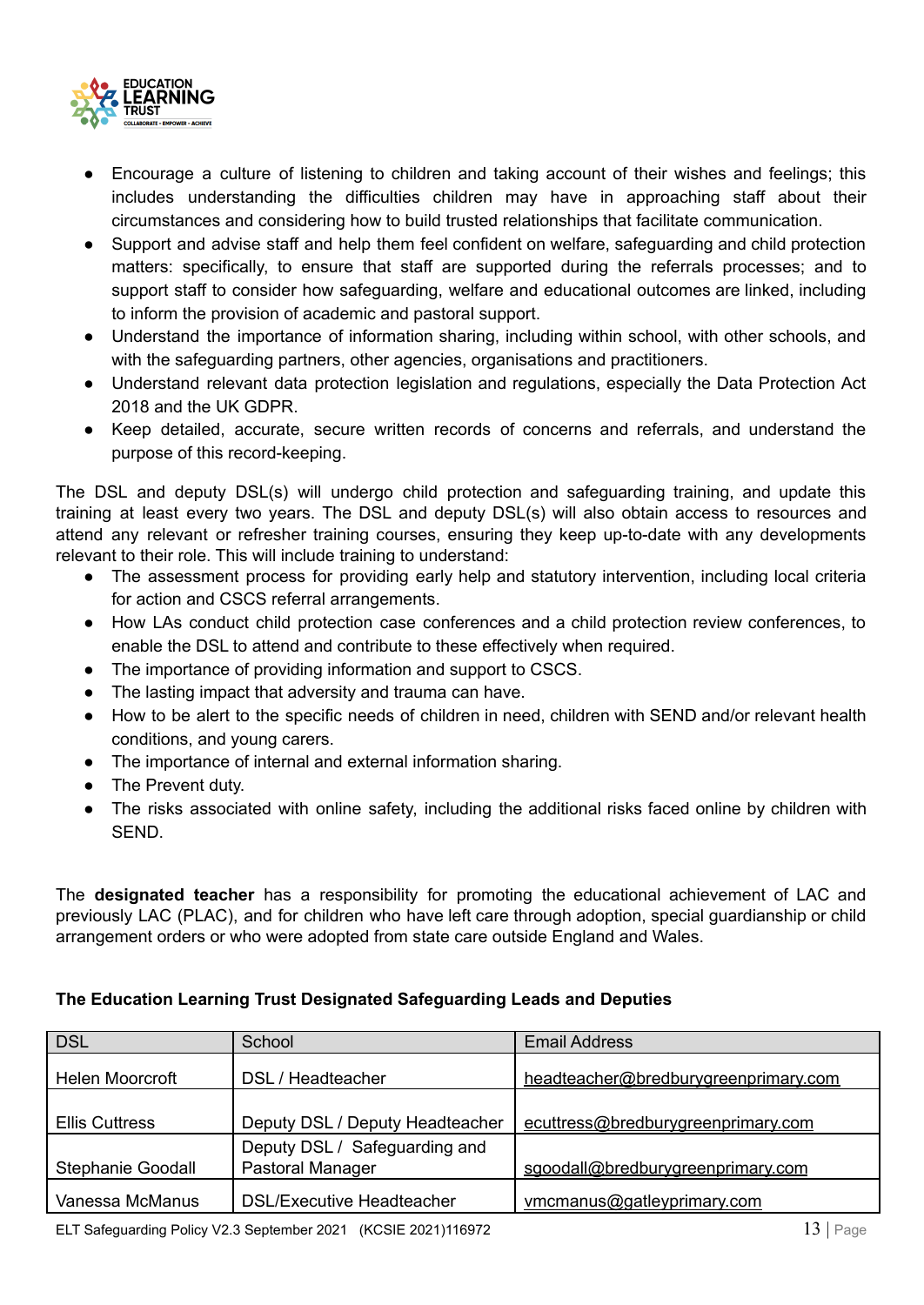

|                           | Deputy DSL/Associate                                          |                                     |
|---------------------------|---------------------------------------------------------------|-------------------------------------|
| Gemma Norman              | Headteacher                                                   | gnorman@gatleyprimary.com           |
| <b>Kath Chow</b>          | <b>DSL</b>                                                    | Kchow@gatleyprimary.com             |
| Rebecca Lyle              | <b>DSL</b>                                                    | RRenshaw@gatleyprimary.com          |
| Janine Appleton           | DSL with Rachel CG /<br>Headteacher                           | jappleton@meadowbankprimary.com     |
| <b>Rachel Cole-Galley</b> | DSL with J Appleton /<br>Safeguarding and Pastoral<br>Manager | rcole-galley@meadowbankprimary.com  |
| Jo Lowe                   | DSL/Headteacher                                               | j.lowe@kingsway.stockport.sch.uk    |
| <b>Charlotte Cropper</b>  | <b>Operational DSL</b>                                        | c.cropper@kingsway.stockport.sch.uk |
| Joanne Dee                | <b>DSL/Assistant Headteacher</b>                              | joanne.dee@wernethschool.com        |
| <b>Tracy Taylor</b>       | <b>Deputy DSL</b>                                             | tracy.taylor@wernethschool.com      |

#### <span id="page-14-0"></span>**Responsibilities of the Trust Board**

The Trust Board has responsibility to:

- Facilitate a whole-trust approach to safeguarding, ensuring that safeguarding and child protection are at the forefront and underpin all relevant aspects of process and policy development
- Evaluate and approve this policy at each review, ensuring it complies with the law, and hold the headteacher to account for its implementation
- Appoint one Trustee as the Child Protection & Safeguarding lead.
- Ensure every Trustee receives appropriate annual training to make them fully aware of any changes to legislation / guidance / local and national Child Protection and Safeguarding procedures and issues.
- Ensure that any Trustees who are directly involved with staff recruitment complete Safer Recruitment training every three years.
- Ensure an up-to-date record is kept of any and all Child Protection and Safeguarding training for Trustees.
- Liaise with the appropriate people in academies to ensure that a culture of vigilance and safeguarding that permeates the Trust.
- Receive regular, high level safeguarding reports from the Chief Executive Officer.

Responsibilities of the Lead Trustee for Child Protection and Safeguarding It is the responsibility of the Child Protection and Safeguarding Trustee to:

- Undertake appropriate induction and update training.
- Ensure that when Trustees are involved in recruitment, at least one member of the panel has completed Safer Recruitment training.
- Attend meetings with Designated Senior Leads (DSL) within the Trust as a member of the Trust Safeguarding Team.
- Provide support and challenge at the Board in response to safeguarding reports provided by the CEO.
- Read and engage with Part 1 of Keeping Children Safe in Education 2021.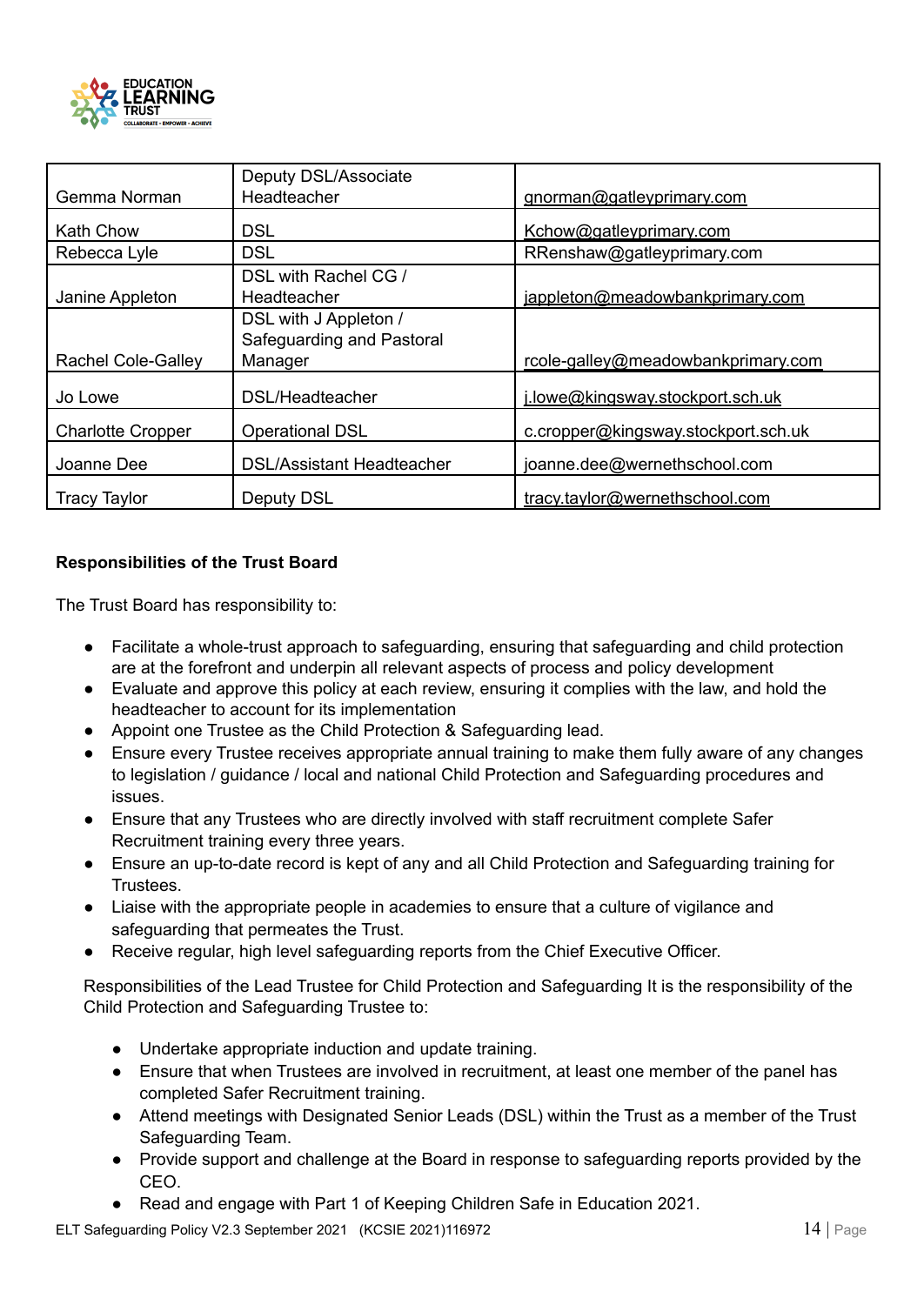

#### <span id="page-15-0"></span>**Responsibilities of the Academy Governing Board**

Each AGBs has responsibility to:

- Facilitate a whole-school approach to safeguarding, ensuring that safeguarding and child protection are at the forefront and underpin all relevant aspects of process and policy development
- Appoint one Governor as the Child Protection & Safeguarding Governor.
- Ensure every Governor on the AGB receives appropriate annual training to make them fully aware of any changes to legislation / guidance / local and national Child Protection and Safeguarding procedures and issues. The training will be in line with that received by all staff members. All AGB members to read Part 1 of KCSIE (2021).
- Ensure that any Governors who are involved with staff recruitment have completed appropriate safer recruitment training or that someone with that training is on every recruitment panel.
- Work with the school's DSL to ensure a complete and up-to-date record is kept of any and all Child Protection and Safeguarding training for all Governors.
- Liaise with the headteacher and Senior Leadership Team to be assured that a culture of vigilance and safeguarding permeates all aspects of the school.
- Provide support and challenge to ensure compliance with procedures and processes required in KCSIE (2021) and any subsequent updates. . This may include looking at headline data on prevalence of safeguarding incidents.

#### <span id="page-15-1"></span>**Responsibilities of the Child Protection and Safeguarding Governor**

Each Child Protection and Safeguarding Governor has responsibility to:

- Support the DSL by meeting with them and their team at regular intervals.
- Report on meetings with the DSL/DDSL to the AGB and highlight any issues/concerns in order for the AGB to be fully informed on Child Protection and Safeguarding within their school.
- Check the Child Protection and safeguarding procedures in the school in liaison with the DSL and DDSL to ensure that they are being consistently followed in practice.
- Ensure statutory requirements are in place and report to the AGB on the use of resources to promote effective safeguarding, including any pressures that may create risk.
- Be assured that arrangements for the most vulnerable groups of children are in place and secure and that their progress and outcomes are properly tracked.
- Be assured that safeguarding arrangements for students accessing alternative provision or part-time timetables are secure.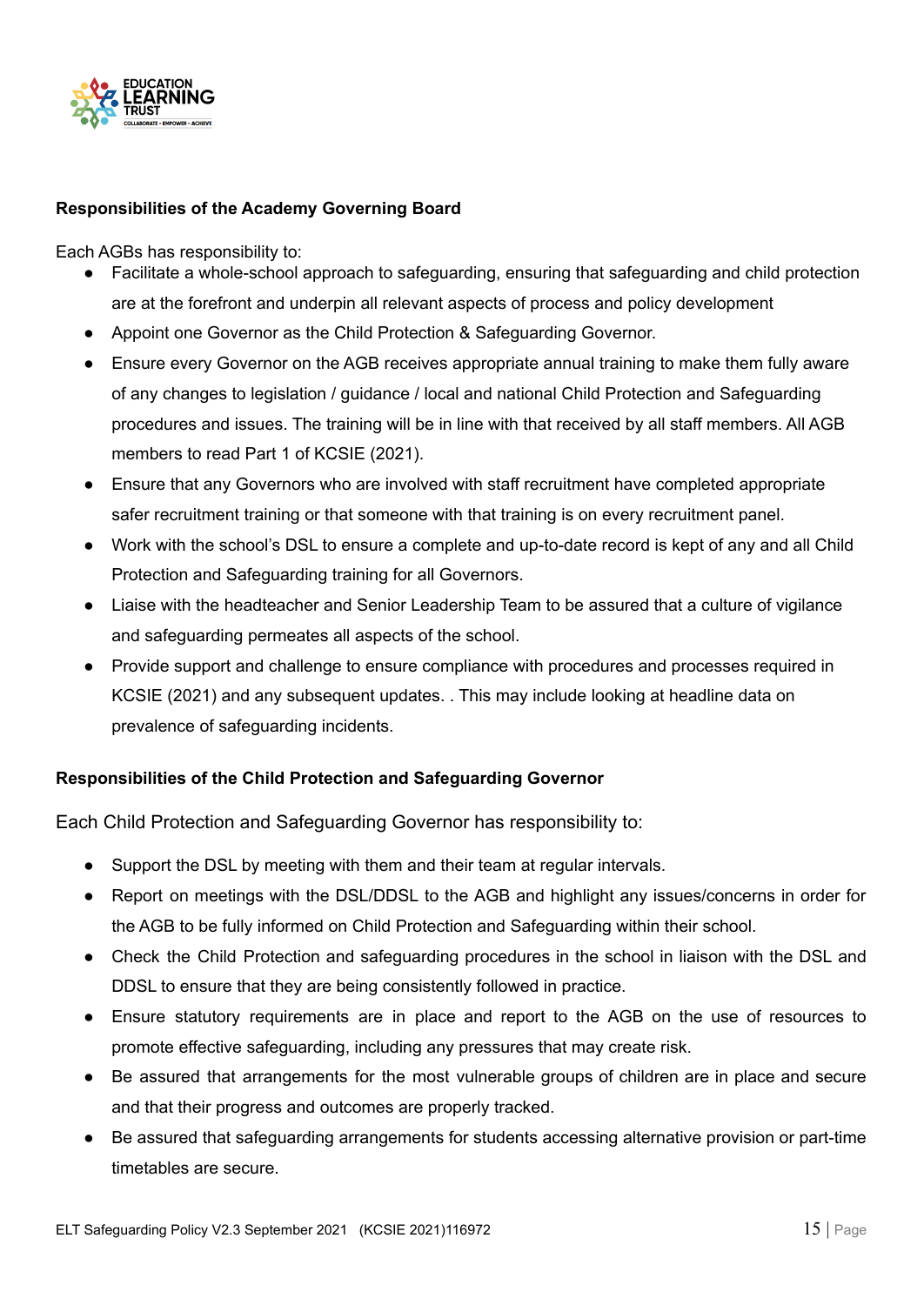

Check that the curriculum is used well to promote safeguarding, paying particular attention to local issues.

#### <span id="page-16-0"></span>**Prevention**

We will establish and maintain an ethos where:

Children feel safe and secure in an environment which allows them to learn, and develop on a journey to achieving their full potential.

Children understand that there are adults in the school whom they can talk to if worried, scared or facing difficulty. We will work hard to be a restorative staff team who actively listen and respond.

Staff development and awareness in respect of safeguarding is given the highest priority across the school to ensure we all fully understand and implement the national and local agenda.

We deliver a broad, balanced and age appropriate PSHE (Personal, Social, Health & Economic) Education Programme, where children and young people acquire the knowledge, understanding and skills they need to manage their lives, now and in the future. It will support them to manage and assess risk effectively and develop the skills to recognise healthy and unhealthy relationships (both online and in the physical world); and where to find sources of support.

Children are supported in recognising risks in various forms including on the internet. They understand what kind of physical contact is acceptable and are able to recognise inappropriate pressure from others, including that which threatens their personal safety and well-being and give them strategies to counter this.

Staff feel empowered to share safeguarding concerns in a swift and timely way bringing them to the attention of the Designated Safeguarding Lead (DSL) and/ or the headteacher Accepting that safeguarding is the responsibility of all in our community, staff feel able to ask safeguarding questions and receive appropriate feedback following up on concerns as part of this shared responsibility to children.

Emerging issues and themes are proactively addressed and fed back to the Stockport Safeguarding Children Partnership (SSCP), via the Senior Advisor for Safeguarding in Education (SASE) to ensure a multi-agency awareness and that strategies are developed.

There is a clear approach to substance misuse (drugs and alcohol). Any issues of drugs and substance misuse are recorded and there are strategies to educate children appropriately delivered throughout the school and curriculum.

We use the mechanisms and services available to understand the range of issues which may make a child vulnerable and ensure children and young people receive the most appropriate support or referral, and access to other provision; actively supporting multi agency planning for those children and, in doing so, providing information about the 'voice of the child' and the child's personal experiences and perspectives as evidenced by observations or information provided.

Our school's arrangements for consulting with, listening and responding to children are via our school councils/class councils, assemblies, circle time sessions and focused support activities.

Our school's arrangements for consulting with, listening and responding to parents are via our Parent Voice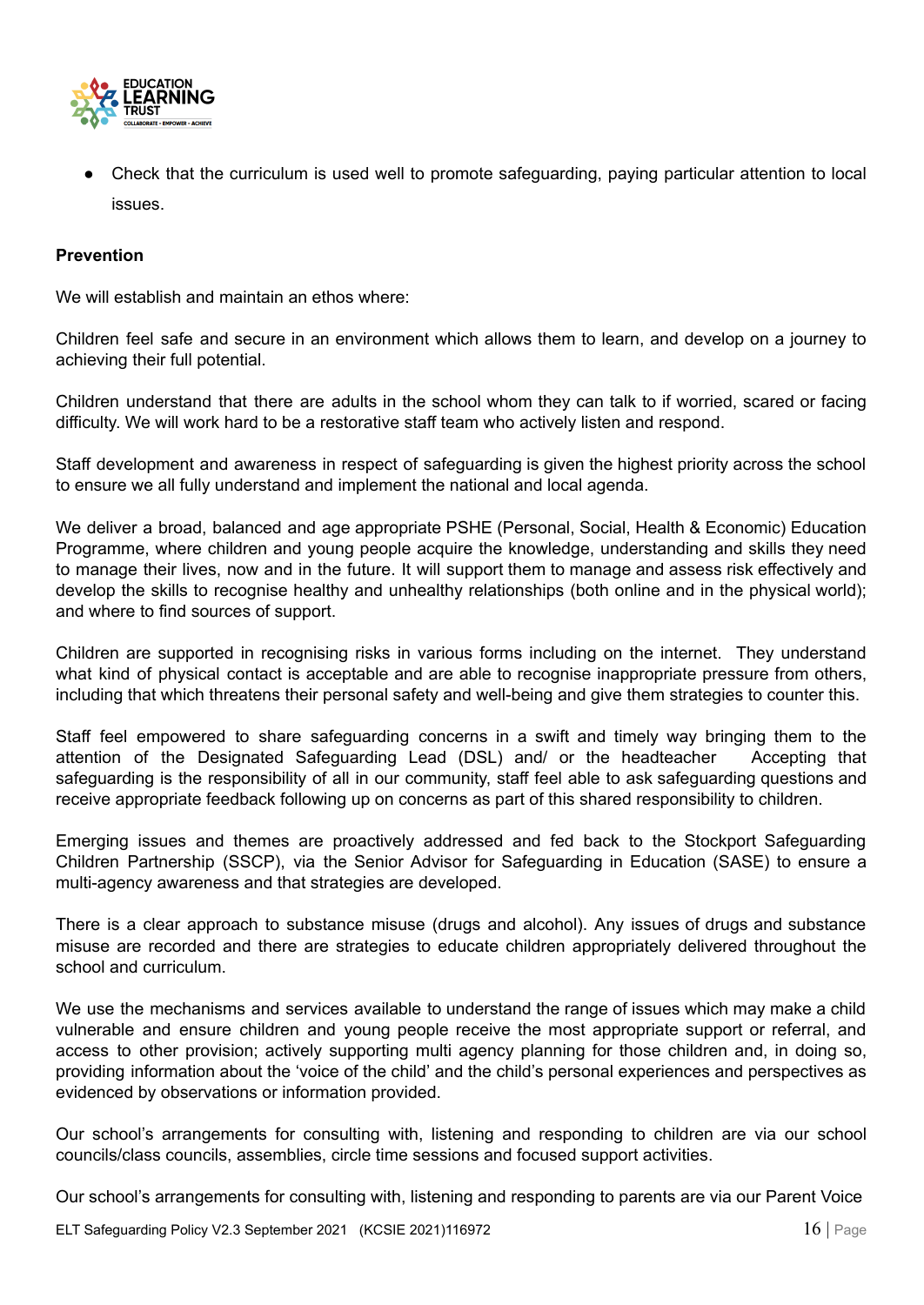

Groups, surveys, consultations and also responding to our safeguarding protocols including TAC/LAC and EHA meetings

There is a commitment to the continuous development of staff with regard to safeguarding training:

#### <span id="page-17-0"></span>**Multi-agency working**

The schools contribute to multi-agency working as part of its statutory duty and are aware of and will follow the local safeguarding arrangements.

Schools will be fully engaged, involved, and included in local safeguarding arrangements. Once the school is named as a relevant agency by local safeguarding partners, it will follow its statutory duty to cooperate with the published arrangements in the same way as other relevant agencies. The schools will act in accordance with the safeguarding arrangements.

Schools will work with CSC, the police, health services and other services to protect the welfare of its children, through the early help process and by contributing to multi-agency plans to provide additional support.

Where a need for early help is identified, the school will allow access for CSC from the host LA and, where appropriate, a placing LA, for that LA to conduct (or consider whether to conduct) a section 17 or 47 assessment.

Schools also recognise the particular importance of inter-agency working in identifying and preventing CSE.

#### <span id="page-17-1"></span>**Information sharing**

School recognise the importance of proactive information sharing between professionals and local agencies in order to effectively meet children's needs and identify any need for early help.

Considering the above, staff will be aware that whilst the UK GDPR and the Data Protection Act 2018 place a duty on schools to process personal information fairly and lawfully, they also allow for information to be stored and shared for safeguarding purposes – data protection regulations do not act as a barrier to sharing information where failure to do so would result in the child being placed at risk of harm.

Staff members will ensure that fear of sharing information does not stand in the way of their responsibility to promote the welfare and safety of children. If staff members are in doubt about sharing information, they will speak to the DSL or deputy DSL(s).

#### <span id="page-17-2"></span>**Definitions of Abuse and Neglect**

Staff are trained and supported to understand and recognise indicators of the types of abuse that some children experience and work to the following definitions:

All school staff are aware that abuse, neglect and safeguarding issues are rarely standalone events that can be covered by one definition or label. In most cases multiple issues may overlap with one another.

#### <span id="page-17-3"></span>**Abuse**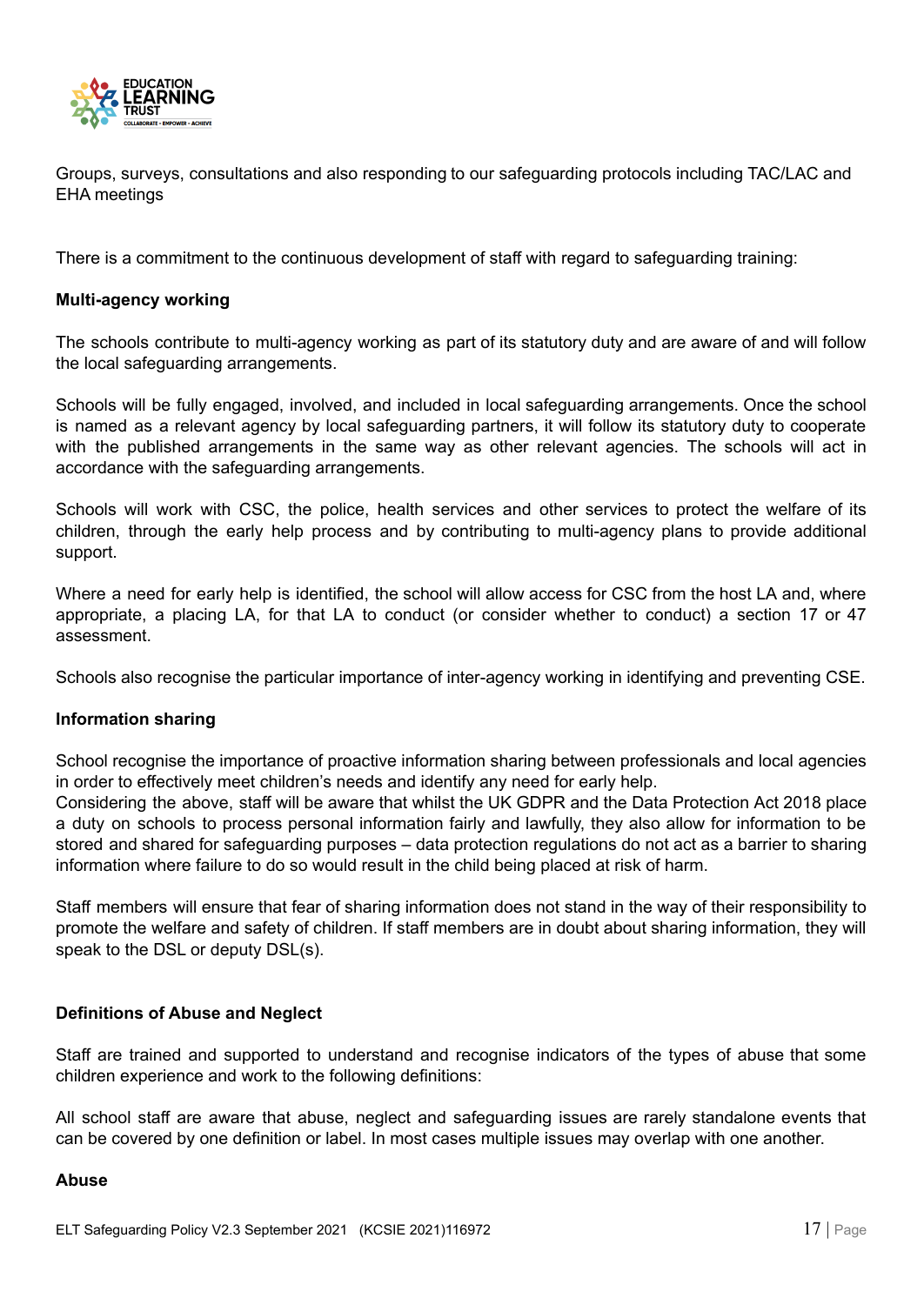

For the purpose of this policy, abuse is a form of maltreatment of a child. Somebody may abuse or neglect a child by inflicting harm or by failing to act to prevent harm. Children may be abused in a family or in an institutional or community setting by those known to them or, more rarely, by others (e.g. via the internet). Abuse can take place wholly online, or technology may be used to facilitate offline abuse. They may be abused by an adult or adults or another child or children.

#### <span id="page-18-0"></span>**Physical abuse**

For the purpose of this policy, physical abuse is a form of abuse which may involve hitting, shaking, throwing, poisoning, burning or scalding, drowning, suffocating or otherwise causing physical harm to a child. Physical harm may also be caused when a parent or carer fabricates the symptoms of, or deliberately induces, illness in a child.

#### <span id="page-18-1"></span>**Emotional abuse**

For the purpose of this policy, emotional abuse is the persistent emotional maltreatment of a child such as to cause severe and adverse effects on the child's emotional development.

It may involve conveying to a child that they are worthless or unloved, inadequate, or valued only insofar as they meet the needs of another person.

It may include not giving the child opportunities to express their views, deliberately silencing them or 'making fun' of what they say or how they communicate.

It may feature age or developmentally inappropriate expectations being imposed on children. These may include interactions that are beyond a child's developmental capability as well as overprotection and limitation of exploration and learning, or preventing the child participating in normal social interaction.

It may involve seeing or hearing the ill-treatment of another.

It may involve serious bullying (including cyberbullying), causing children frequently to feel frightened or in danger, or the exploitation or corruption of children.

Some level of emotional abuse is involved in all types of maltreatment of a child, although it may occur alone.

#### <span id="page-18-2"></span>**Sexual Abuse**

For the purpose of this policy, sexual abuse involves forcing or enticing a child or young person to take part in sexual activities, not necessarily involving a high level of violence, whether or not the child is aware of what is happening. The activities may involve physical contact, including assault by penetration (for example rape or oral sex) or non-penetrative acts such as masturbation, kissing, rubbing and touching outside of clothing. They may also include non-contact activities, such as involving children in looking at, or in the production of, sexual images, watching sexual activities, encouraging children to behave in sexually inappropriate ways, or grooming a child in preparation for abuse (including via the internet). Sexual abuse can be perpetrated by people of any gender and age.

#### <span id="page-18-3"></span>**Neglect**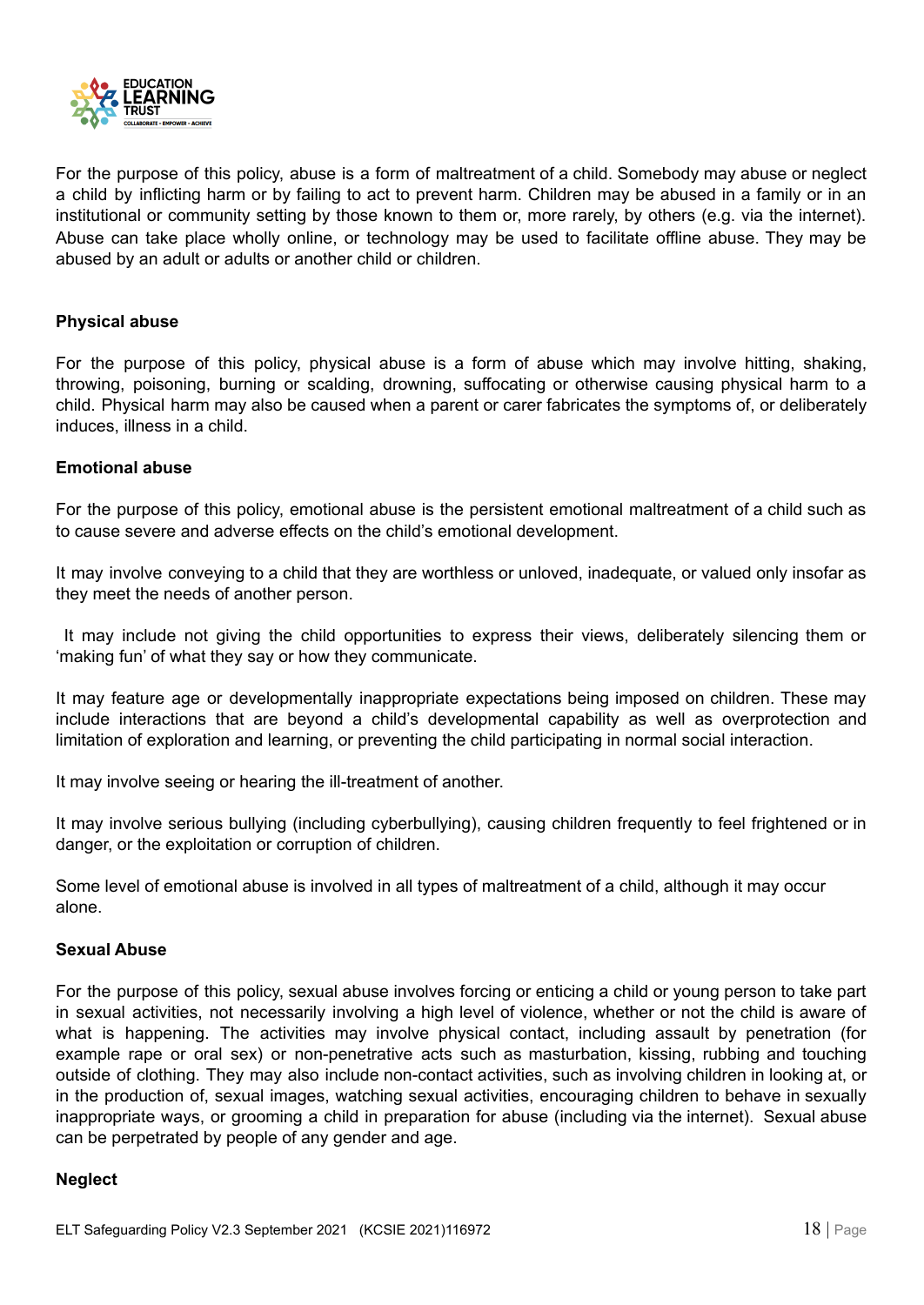

For the purpose of this policy, neglect is the persistent failure to meet a child's basic physical and/or psychological needs, likely to result in serious impairment of a child's health or development. This may involve a parent or carer failing to provide a child with adequate food, clothing or shelter (including exclusion from home or abandonment); failing to protect a child from physical or emotional harm or danger; failing to ensure adequate supervision (including through the use of inappropriate caregivers); or failing to ensure access to appropriate medical care or treatment. It may also include neglect of, or unresponsiveness to, a child's basic emotional needs.

All staff will be aware of the indicators of abuse and neglect. All staff will be aware that abuse, neglect and other safeguarding issues are rarely standalone events that can be given a specific label, and multiple issues often overlap one another; therefore, staff will be vigilant and always raise concerns with the DSL. All staff, especially the DSL and deputy DSL(s), will be aware that safeguarding incidents and/or behaviours can be associated with factors outside the school and/or can occur between children outside of these environments; this includes being aware that children can at risk of abuse or exploitation in situations outside their families (extra-familial harms). All staff will be aware of the appropriate action to take following a child being identified as at potential risk of abuse and, in all cases, will speak to the DSL if they are unsure.

All staff will be aware that technology is a significant component in many safeguarding and wellbeing issues, including online abuse, cyberbullying, and the sharing of indecent images.

#### <span id="page-19-0"></span>**Domestic abuse**

For the purposes of this policy, and in line with the Domestic Abuse Act 2021, **"domestic abuse"** is defined as abusive behaviour of a person towards another person (including conduct directed at someone else, e.g. the person's child) where both are aged 16 or over and are personally connected. **"Abusive behaviour"** includes physical or sexual abuse, violent or threatening behaviour, controlling or coercive behaviour, economic abuse, psychological or emotional abuse, or another form of abuse. **"Personally connected"** includes people who:

- Are, have been, or have agreed to be married to each other.
- Are, have been, or have agreed to be in a civil partnership with each other.
- Are, or have been, in an intimate personal relationship with each other.
- Each have, or had, a parental relationship towards the same child.
- Are relatives.

Anyone can be a victim of domestic abuse, regardless of sexual identity, age, ethnicity, socioeconomic status, sexuality or background and domestic abuse can take place inside or outside of the home.

Older children may also experience domestic abuse and/or violence in their own personal relationships.

Exposure to domestic abuse and/or violence can have a serious, long-lasting emotional and psychological impact on children. A child may blame themselves for the abuse or may have had to leave the family home as a result.

The school will recognise the impact of domestic abuse on children, as victims in their own right, if they see, hear or experience the effects of domestic abuse. All staff will be aware of the signs of domestic abuse and follow the appropriate safeguarding procedures where concerns arise. If any of our staff are concerned that a child has witnessed domestic abuse, they will report their concerns immediately to the DSL.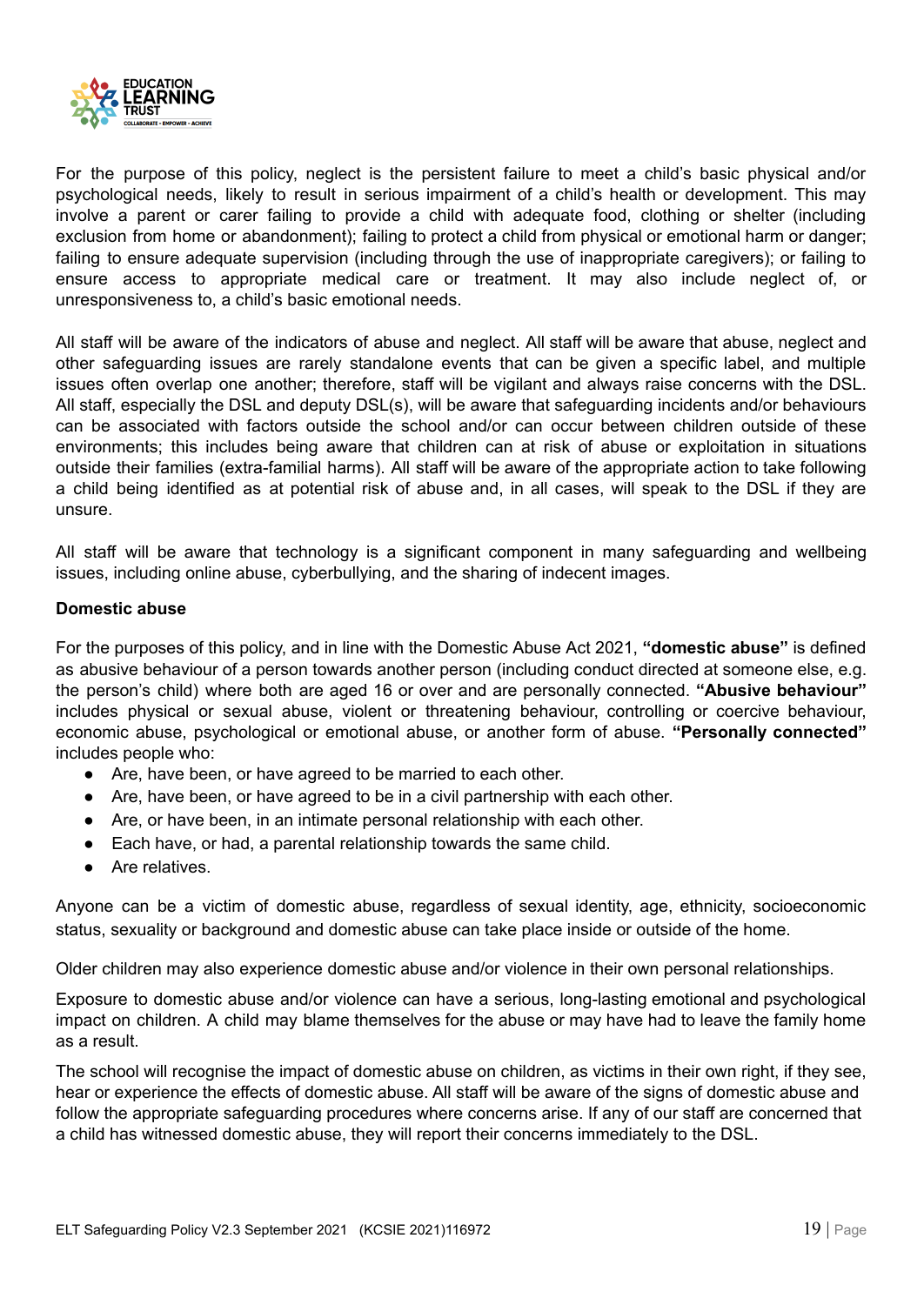

If police are called to an incident of domestic abuse and any children in the household have experienced the incident, the police will inform the key adult in school (usually the DSL) before the child or children arrive at school the following day. (Operation Encompass)

The DSL will provide support according to the child's needs and update records about their circumstances.

#### <span id="page-20-0"></span>**Homelessness**

The DSL and deputy DSL(s) will be aware of the contact details and referral routes into the Local Housing Authority so that concerns over homelessness can be raised as early as possible.

Indicators that a family may be at risk of homelessness include:

- Household debt.
- Rent arrears.
- Domestic abuse.
- Anti-social behaviour.
- Any mention of a family moving home because "they have to".

Referrals to the Local Housing Authority do not replace referrals to CSC where a child is being harmed or at risk of harm. For 16- and 17-year-olds, homelessness may not be family-based and referrals to CSC will be made as necessary where concerns are raised.

#### <span id="page-20-1"></span>**Children Missing out on Education and Missing from Education**

Under section 175 of the Education Act 2002 we have a duty to investigate any unexplained absences.

At the Education Learning Trust, we have agreed Stockport's procedures for dealing with children that go missing from school. All staff are aware that children going missing, particularly repeatedly, are potentially vulnerable to harm including abuse and neglect, such as sexual abuse or exploitation and child criminal exploitation. It may indicate mental health problems, risk of substance abuse, risk of travelling to conflict zones, radicalisation, risk of female genital mutilation or risk of forced marriage.

There are many circumstances where a child may become missing from education, but some children are particularly at risk. These include children who:

- Are at risk of harm or neglect
- Are at risk of forced marriage or FGM
- Come from Gypsy, Roma, or Traveller families
- Come from the families of service personnel
- Go missing or run away from home or care
- Are supervised by the youth justice system
- Cease to attend a school
- Come from new migrant families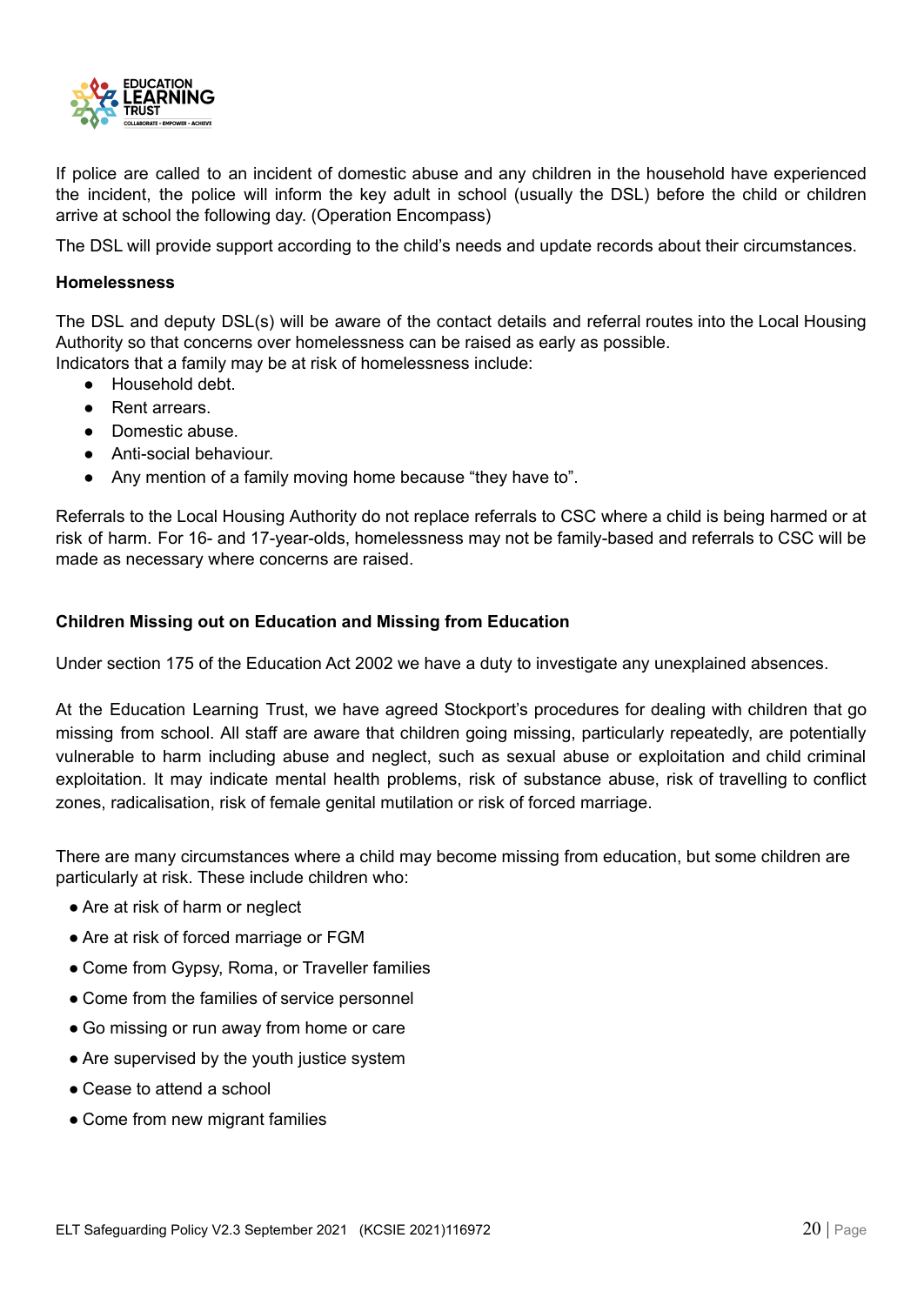

We also ensure that we are rigorous in our attendance procedures; these are outlined in our attendance policy. Where a child's destination is unknown when they have left our school, we ensure that we carry out all necessary checks and refer them as a child missing from education.

Each school works in partnership with their designated welfare officer (EWO) who offers guidance to schools and support to families where there are attendance concerns.

#### <span id="page-21-0"></span>**Child abduction and community safety incidents**

For the purposes of this policy, **"child abduction"** is unauthorised removal or retention of a child from a parent or anyone with legal responsibility for the child. Child abduction can be committed by parents and other relatives, other people known to the victim, and strangers.

All staff will be alert to community safety incidents taking place in the vicinity of the school that may raise concerns regarding child abduction, e.g. people loitering nearby or unknown adults conversing with children.

Children will be provided with practical advice and lessons to ensure they can keep themselves safe outdoors.

#### <span id="page-21-1"></span>**Child criminal exploitation (CCE)**

For the purposes of this policy, **"child criminal exploitation"** is defined as a form of abuse where an individual or group takes advantage of an imbalance of power to coerce, manipulate or deceive a child into taking part in criminal activity, for any of the following reasons:

- In exchange for something the victim needs or wants
- For the financial advantage or other advantage of the perpetrator or facilitator
- Through violence or the threat of violence

Specific forms of CCE can include:

- Being forced or manipulated into transporting drugs or money through county lines.
- Working in cannabis factories.
- Shoplifting or pickpocketing.
- Committing vehicle crime.
- Committing, or threatening to commit, serious violence to others.

The school will recognise that children involved in CCE are victims themselves, regardless of whether they have committed crimes, and even if the criminal activity appears consensual. The school will also recognise that children of any gender are at risk of CCE.

Children can become trapped by this exploitation as perpetrators can threaten victims (and their families) with violence or entrap and coerce them into debt. They may be coerced into carrying weapons such as knives or carry a knife for a sense of protection.

Children involved in criminal exploitation often commit crimes themselves. They may still have been criminally exploited even if the activity appears to be something they have agreed or consented to.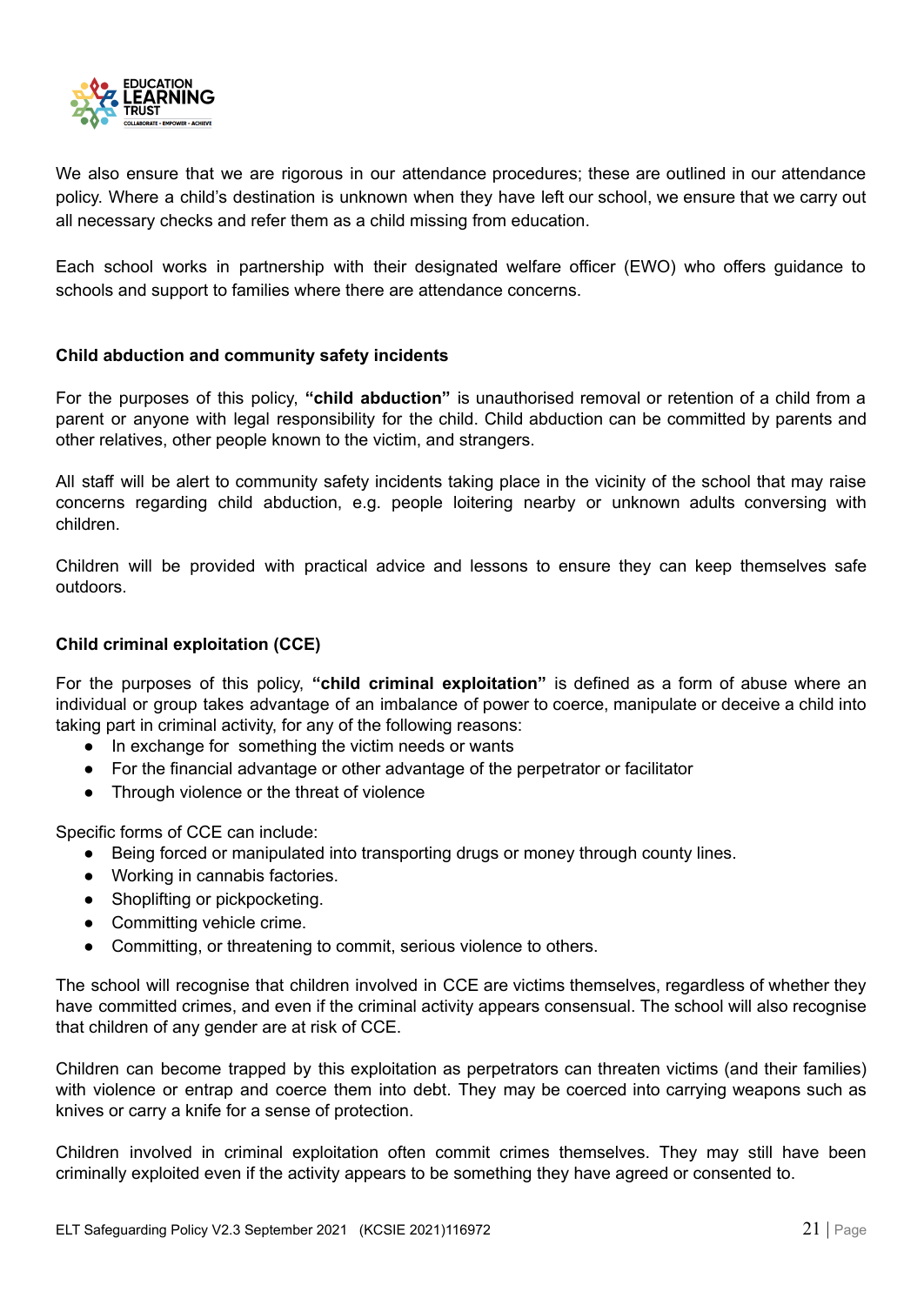

It is important to note that the experience of girls who are criminally exploited can be very different to that of boys and both boys and girls being criminally exploited may be at higher risk of sexual exploitation.

School staff will be aware of the indicators that a child is the victim of CCE, including:

- Appearing with unexplained gifts, money or new possessions.
- Associating with other children involved in exploitation.
- Suffering from changes in emotional wellbeing.
- Misusing drugs or alcohol.
- Going missing for periods of time or regularly coming home late.
- Regularly missing school or education or not taking part.

#### <span id="page-22-0"></span>**County Lines**

For the purposes of this policy, **"county lines"** refers to gangs and organised criminal networks exploiting children to move, store or sell drugs and money into one or more areas, locally and/or across the UK.

As well as the general indicators for CCE, school staff will be aware of the specific indicators that a child may be involved in county lines, including:

- Going missing and subsequently being found in areas away from their home.
- Having been the victim or perpetrator of serious violence, e.g. knife crime.
- Receiving requests for drugs via a phone line, moving drugs, handing over and collecting money for drugs.
- Being exposed to techniques such as 'plugging', where drugs are concealed internally to avoid detection.
- Being found in accommodation they have no connection with or a hotel room where there is drug activity.
- Owing a 'debt bond' to their exploiters.
- Having their bank account used to facilitate drug dealing.

Staff will be made aware of children with missing episodes who may have been trafficked for the purpose of transporting drugs. Staff members who suspect a child may be vulnerable to, or involved in, county lines activity will immediately report all concerns to the DSL.

The DSL will consider referral to the National Referral Mechanism on a case-by-case basis and consider involving local services and providers who offer support to victims of county lines exploitation.

#### <span id="page-22-1"></span>**Cyber-crime**

For the purposes of this policy, **"cyber-crime"** is defined as criminal activity committed using computers and/or the internet. This includes 'cyber-enabled' crimes, i.e. crimes that can happen offline but are enabled at scale and at speed online, and 'cyber-dependent' crimes, i.e. crimes that can be committed only by using a computer. Crimes include:

- Unauthorised access to computers, known as 'hacking'.
- Denial of Service attacks, known as 'booting'.
- Making, supplying or obtaining malicious software, or 'malware', e.g. viruses, spyware, ransomware, botnets and Remote Access Trojans with the intent to commit further offence.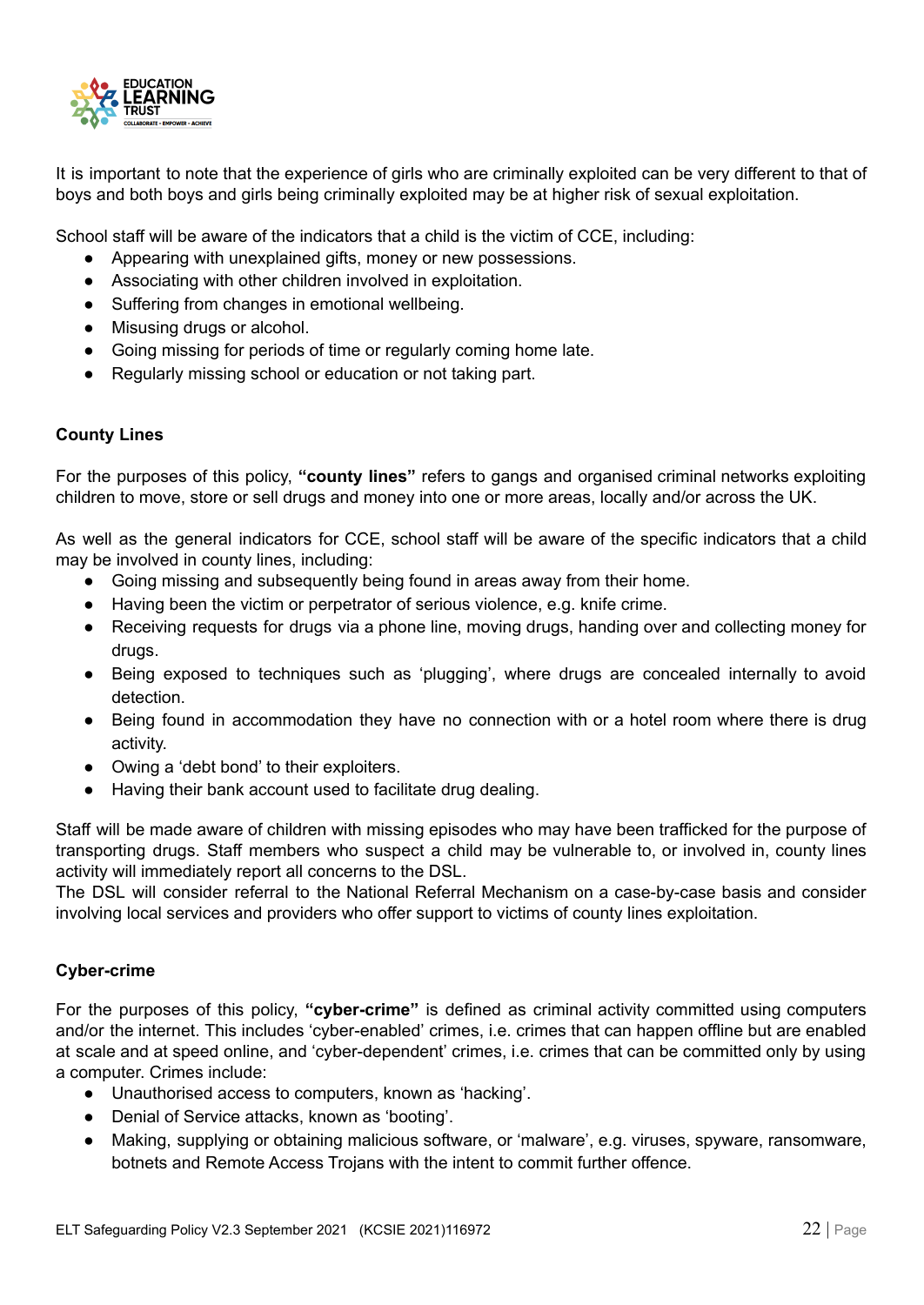

All staff will be aware of the signs of cyber-crime and follow the appropriate safeguarding procedures where concerns arise. This may include the DSL referring children to the National Crime Agency's Cyber Choices programme.

#### <span id="page-23-0"></span>**Child sexual exploitation (CSE)**

For the purposes of this policy, **"child sexual exploitation"** is defined as a form of sexual abuse where an individual or group takes advantage of an imbalance of power to coerce, manipulate or deceive a child into sexual activity, for any of the following reasons:

- In exchange for something the victim needs or wants
- For the financial advantage, increased status or other advantage of the perpetrator or facilitator
- Through violence or the threat of violence

The abuse can be perpetrated by males or females, and children or adults. It can be a one-off occurrence or a series of incidents over time, and range from opportunistic to complex organised abuse.

It may happen without the child's immediate knowledge, e.g. through others sharing videos or images of them on social media. The school will recognise that CSE can affect any child who has been coerced into engaging in sexual activities, even if the activity appears consensual; this includes children aged 16 and above who can legally consent to sexual activity. The school will also recognise that children may not realise they are being exploited e.g. they believe they are in a genuine romantic relationship.

School staff will be aware of the key indicators that a child is the victim of CSE, including:

- Appearing with unexplained gifts, money or new possessions.
- Associating with other children involved in exploitation.
- Suffering from changes in emotional wellbeing.
- Misusing drugs or alcohol.
- Going missing for periods of time or regularly coming home late.
- Regularly missing school or education or not taking part.
- Having older boyfriends or girlfriends.
- Suffering from sexually transmitted infections.
- Displaying sexual behaviours beyond expected sexual development.
- Becoming pregnant.

Where CSE, or the risk of it, is suspected, staff will discuss the case with the DSL. If after discussion a concern remains, local safeguarding procedures will be triggered, including referral to the LA. The LA and all other necessary authorities will then handle the matter to conclusion. The school will cooperate as needed.

#### <span id="page-23-1"></span>**Modern Slavery**

For the purposes of this policy, **"modern slavery"** encompasses human trafficking and slavery, servitude, and forced or compulsory labour. This can include CCE, CSE, and other forms of exploitation.

All staff will be aware of and alert to the signs that a child may be the victim of modern slavery. Staff will also be aware of the support available to victims of modern slavery and how to refer them to the National Referral Mechanism.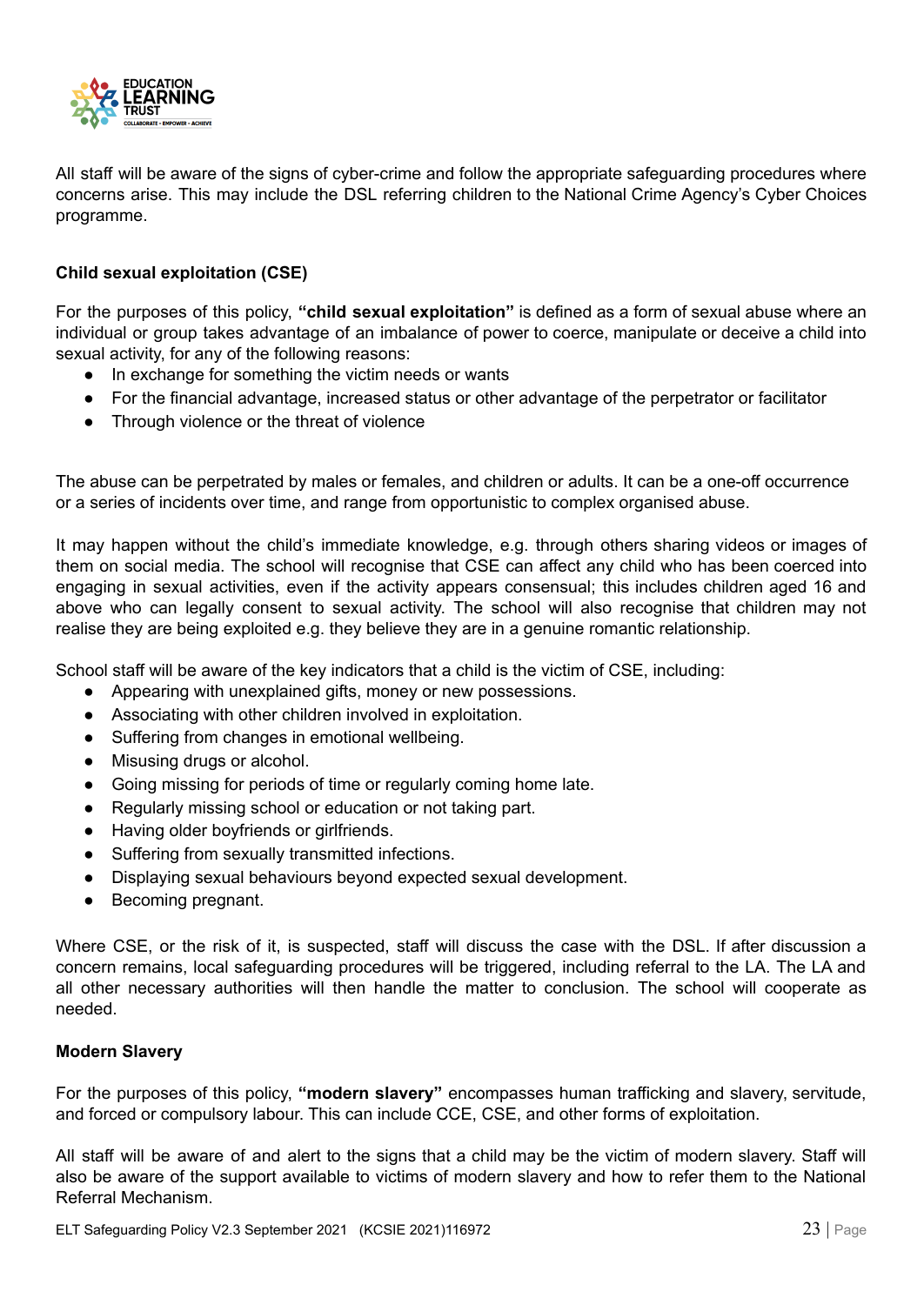

As a Trust we are alert to the possible indicators both for our children and their families. Any concerns will be reported using our safeguarding and child protection processes. In addition to Greater Manchester guidance, we also refer to Criminal [exploitation](https://www.gov.uk/government/uploads/system/uploads/attachment_data/file/626770/6_3505_HO_Child_exploitation_FINAL_web__2_.pdf) of children and vulnerable adults: County Lines.

#### <span id="page-24-0"></span>**So-Called 'honour-based' abuse (including FGM and forced marriage**

So-called 'honour-based' abuse (HBA) encompasses incidents or crimes committed to protect or defend the honour of the family and/or community, including FGM, forced marriage, and practices such as breast ironing.

Abuse committed in this context often involves a wider network of family or community pressure and can include multiple perpetrators.

All forms of HBA are abuse and will be handled and escalated as such. All staff will be alert to the possibility of a child being at risk of HBA or already having suffered it. If staff have a concern, they will speak to the DSL, who will activate local safeguarding procedures.

#### <span id="page-24-1"></span>**Female Genital Mutilation (FGM)**

For the purposes of this policy, **"FGM"** is defined as all procedures involving the partial or total removal of the external female genitalia or other injury to the female genital organs. FGM is illegal in the UK and a form of child abuse with long-lasting harmful consequences.

All staff will be alert to the possibility of a child being at risk of FGM, or already having suffered FGM. If staff are worried about someone who is at risk of FGM or who has been a victim of FGM, they are required to share this information with CSCS and/or the police. The school's procedures relating to managing cases of FGM and protecting children will reflect multi-agency working arrangements.

As outlined in Section 5B of the Female Genital Mutilation Act 2003 (as inserted by section 74 of the Serious Crime Act 2015), teachers are **legally required** to report to the police any discovery, whether through disclosure by the victim or visual evidence, of FGM on a child under the age of 18. Teachers failing to report such cases may face disciplinary action.

Teachers will not examine children, and so it is rare that they will see any visual evidence, but they must personally report to the police where an act of FGM appears to have been carried out.

Unless the teacher has a good reason not to, they should also consider and discuss any such case with the DSL and involve CSC as appropriate. **NB:** This does not apply to any suspected or at-risk cases, nor if the individual is over the age of 18. In such cases, local safeguarding procedures will be followed.

All staff will be aware of the indicators that children may be at risk of FGM. While some individual indicators they may not indicate risk, the presence of two or more indicators could signal a risk to the child. It is important to note that the child may not yet be aware of the practice or that it may be conducted on them, so staff will be sensitive when broaching the subject.

Indicators that a child may be at heightened risk of undergoing FGM include:

- The socio-economic position of the family and their level of integration into UK society.
- The child coming from a community known to adopt FGM.
- Any girl with a mother or sister who has been subjected to FGM.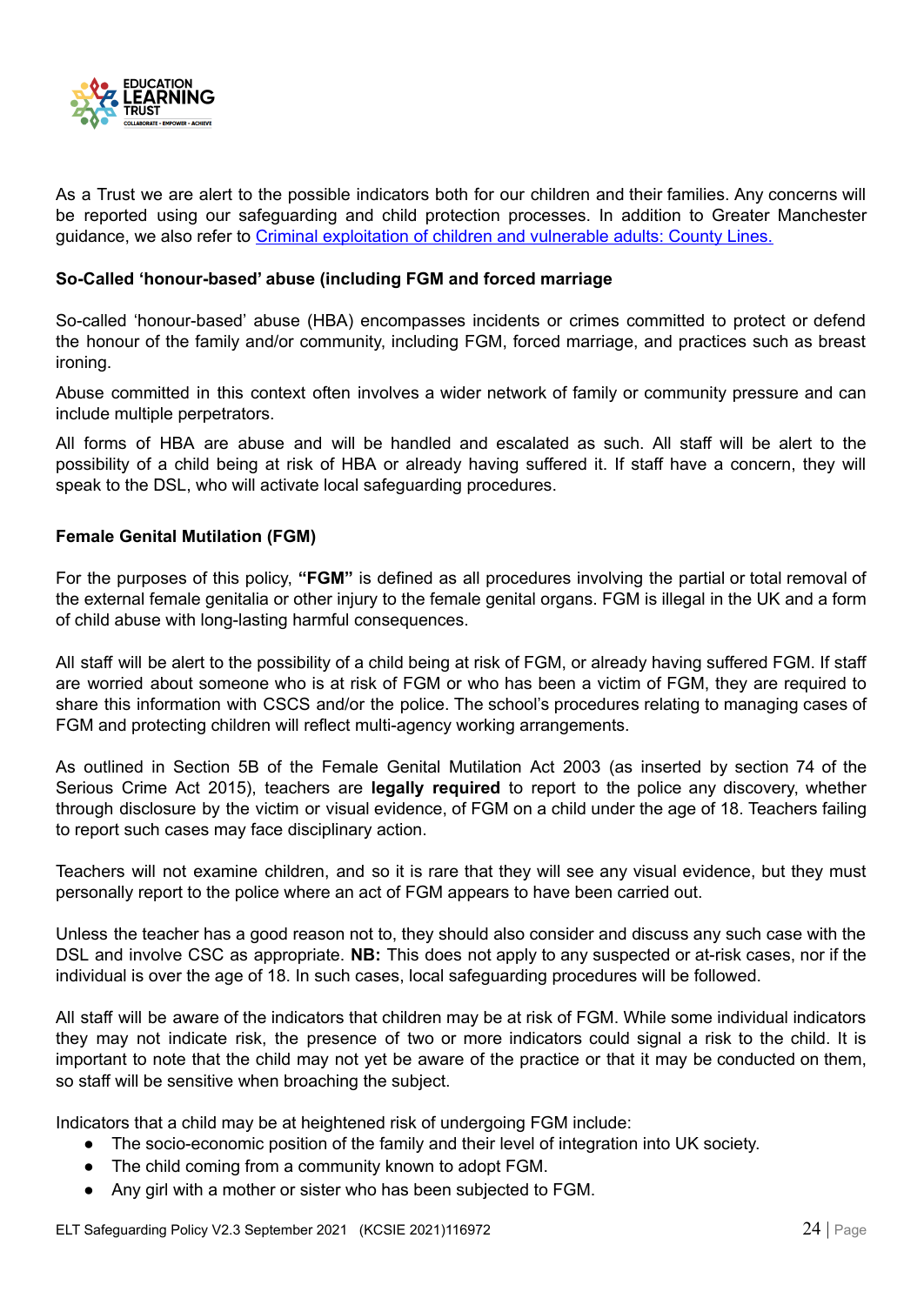

Any girl withdrawn from PSHE.

Indicators that FGM may take place soon include:

- When a female family elder is visiting from a country of origin.
- A girl confiding that she is to have a 'special procedure' or a ceremony to 'become a woman'.
- A girl requesting help from a teacher if she is aware or suspects that she is at immediate risk.
- A girl, or her family member, talking about a long holiday to her country of origin or another country where FGM is prevalent.

All staff will be vigilant to the signs that FGM has already taken place so that help can be offered, enquiries can be made to protect others, and criminal investigations can begin. Indicators that FGM may have already taken place include the child:

- Having difficulty walking, sitting or standing.
- Spending longer than normal in the bathroom or toilet.
- Spending long periods of time away from a classroom during the day with bladder or menstrual problems.
- Having prolonged or repeated absences from school, followed by withdrawal or depression.
- Being reluctant to undergo normal medical examinations.
- Asking for help, but not being explicit about the problem due to embarrassment or fear.

FGM is included in the definition of **"'honour-based' abuse (HBA)"**, which involves crimes that have been committed to defend the honour of the family and/or community. All forms of HBA are forms of abuse and will be treated and escalated as such. Staff will be alert to the signs of HBA, including concerns that a child is at risk of HBA, or has already suffered from HBA, and will consult with the DSL who will activate local safeguarding procedures if concerns arise.

#### <span id="page-25-0"></span>**Forced Marriage**

For the purposes of this policy, a forced marriage is a marriage that is entered into without the full and free consent of one or both parties, and where violence, threats or any other form of coercion is used to cause a person to enter into the marriage. Threats can be physical, emotional, or psychological. A lack of full and free consent can be where a person does not consent or where they cannot consent, e.g. due to some forms of SEND. Forced marriage is a crime in the UK and a form of HBA.

All staff will be alert to the indicators that a child is at risk of, or has undergone, forced marriage, including, but not limited to, the child:

- Becoming anxious, depressed and emotionally withdrawn with low self-esteem.
- Showing signs of mental health disorders and behaviours such as self-harm or anorexia.
- Displaying a sudden decline in their educational performance, aspirations or motivation.
- Regularly being absent from school.
- Displaying a decline in punctuality.
- An obvious family history of older siblings leaving education early and marrying early.

Staff who have any concerns regarding a child who may have undergone, is currently undergoing, or is at risk of forced marriage will speak to the DSL and local safeguarding procedures will be followed – this could include referral to CSC, the police or the Forced Marriage Unit.

As a Trust, we would never attempt to intervene directly; where this is suspected, nor would we speak to parents before sharing our concerns with appropriate agencies.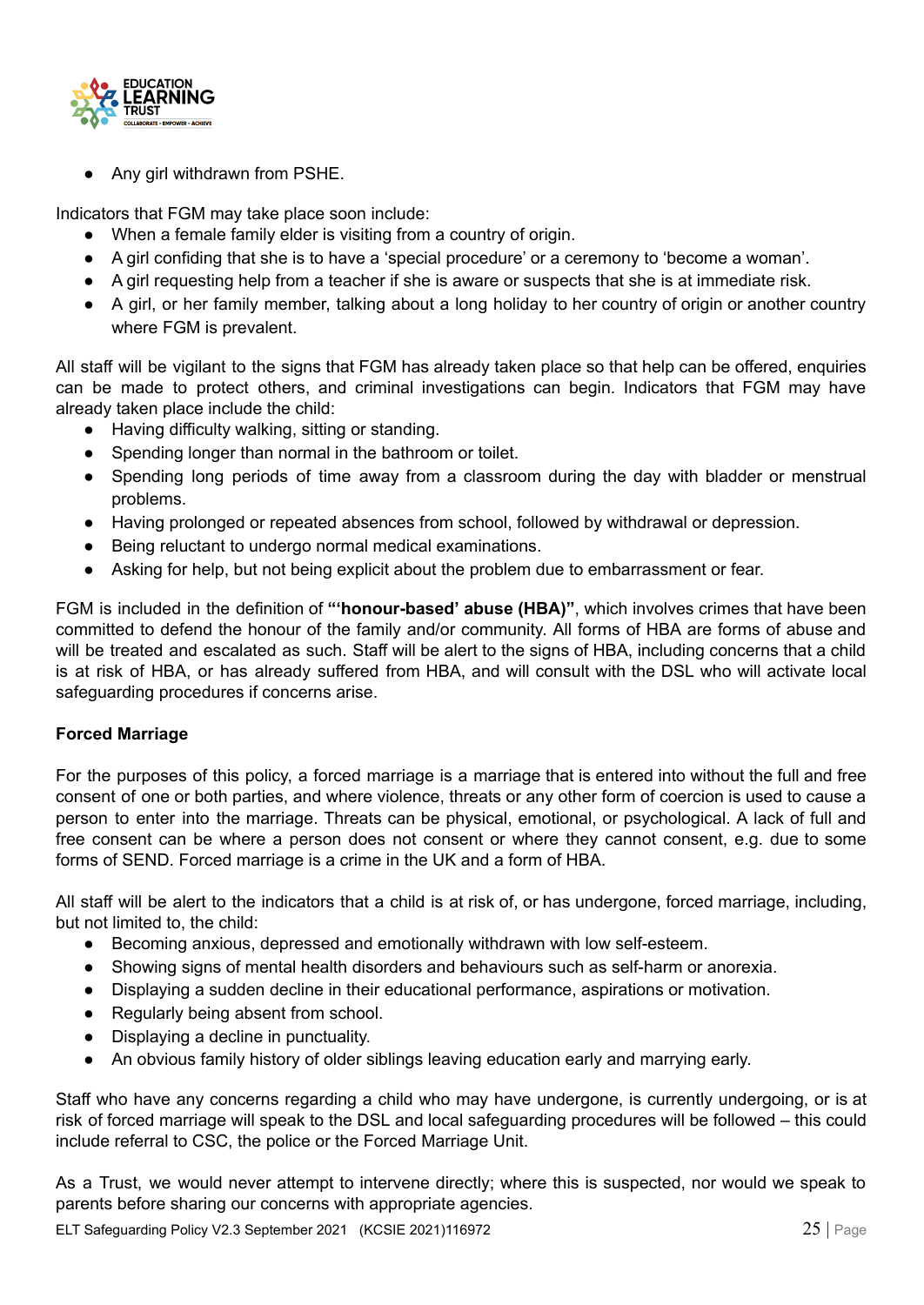

#### <span id="page-26-0"></span>**Preventing Radicalisation**

For the purposes of this policy, **"extremism"** refers to the vocal or active opposition to fundamental British values, including democracy, the rule of law, individual liberty, and the mutual respect and tolerance of different faiths and beliefs. Extremism also includes calling for the death of members of the armed forces.

For the purposes of this policy, **"radicalisation"** refers to the process by which a person comes to support terrorism and extremist ideologies associated with terrorist groups.

For the purposes of this policy, **"terrorism"** refers to an action that endangers or causes serious violence to a person or people, serious damage to property, or seriously interferes with or disrupts an electronic system. The use or threat of these actions must be designed to influence the government or intimidate the public, and be made for the purpose of advancing a political, religious or ideological cause.

Protecting children from the risk of radicalisation is part of the school's wider safeguarding duties. The school will actively assess the risk of children being radicalised and drawn into extremism and/or terrorism. Staff will be alert to changes in children' behaviour which could indicate that they may need help or protection. Staff will use their professional judgement to identify children who may be at risk of radicalisation and act appropriately, which may include contacting the DSL or making a Prevent referral. The school will work with local safeguarding arrangements as appropriate.

- The government website [Educate](http://educateagainsthate.com/parents/what-are-the-warning-signs/) Against Hate and charity [NSPCC](https://www.nspcc.org.uk/what-you-can-do/report-abuse/dedicated-helplines/protecting-children-from-radicalisation/) say that signs that a child is being radicalised can include:
- Refusal to engage with, or becoming abusive to, peers who are different from themselves
- Becoming susceptible to conspiracy theories and feelings of persecution
- Changes in friendship groups and appearance
- Rejecting activities they used to enjoy
- Converting to a new religion
- Isolating themselves from family and friends
- Talking as if from a scripted speech
- An unwillingness or inability to discuss their views
- A sudden disrespectful attitude towards others
- Increased levels of anger
- Increased secretiveness, especially around internet use
- Expressions of sympathy for extremist ideologies and groups, or justification of their actions
- Accessing extremist material online, including on Facebook or Twitter
- Possessing extremist literature
- Being in contact with extremist recruiters and joining, or seeking to join, extremist organisations

The school will ensure that they engage with parents and families, as they are in a key position to spot signs of radicalisation. In doing so, the school will assist and advise family members who raise concerns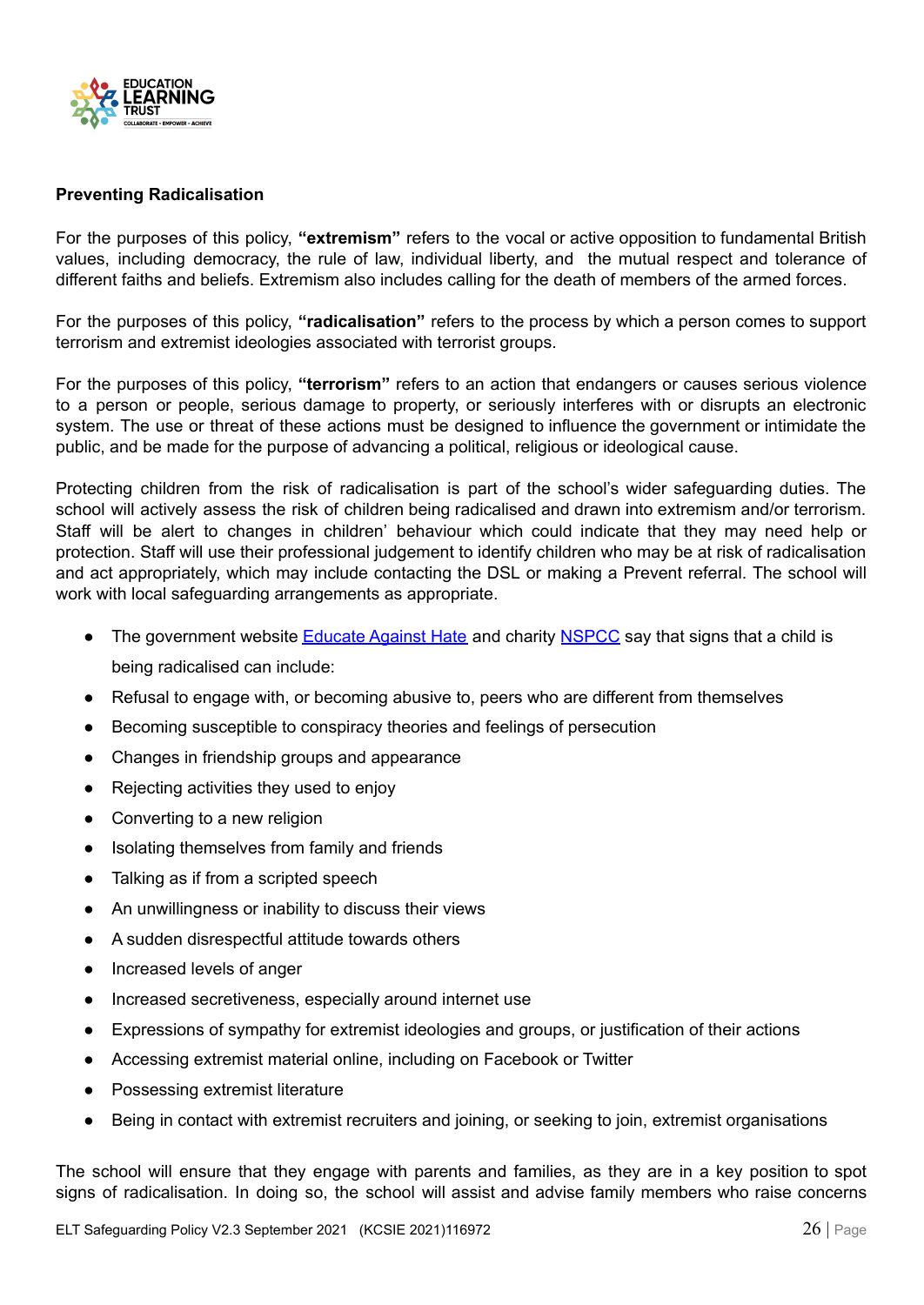

and provide information for support mechanisms. Any concerns over radicalisation will be discussed with the child's parents, unless the school has reason to believe that the child would be placed at risk as a result.

The DSL will undertake Prevent awareness training to be able to provide advice and support to other staff on how to protect children against the risk of radicalisation. The DSL will hold formal training sessions with all members of staff to ensure they are aware of the risk indicators and their duties regarding preventing radicalisation.

#### **The Prevent duty**

Under section 26 of the Counter-Terrorism and Security Act 2015, all schools are subject to a duty to have "due regard to the need to prevent people from being drawn into terrorism", known as **"the Prevent duty"**. The Prevent duty will form part of the school's wider safeguarding obligations.

The government defines extremism as vocal or active opposition to fundamental British values, including democracy, the rule of law, individual liberty and mutual respect and tolerance of different faiths and beliefs. Radicalisation refers to the process by which a person comes to support terrorism and extremist ideologies associated with terrorist groups.

The Education Learning Trust seeks to protect children and young people from the influences of all violent extremism including, but not restricted to;

- Extremist Far Right / Neo Nazi / White Supremacist ideology
- Islamic extremist ideology
- Irish Nationalist and Loyalist paramilitary groups
- Extremist animal rights movements.

The current threat from terrorism and extremist groups in the United Kingdom may include the exploitation of vulnerable people. Groups may seek to influence vulnerable children and involve them in terrorism or in activity in support of terrorism. The normalisation of extreme views may also make children and young people vulnerable to future manipulation and exploitation.

The Education Learning Trust is clear that where there is concern in respect of exploitation of this kind it will be treated as safeguarding concern.

Prevention work and reductions of risks will include the SMSC, PSHE curriculum, SEND policy, assembly policy, integration of children by gender and SEN, the application of the anti-bullying policy and a commitment to building and maintaining an inclusive and fair school environment and community. We will apply an appropriate school letting policy. Whilst the education of children is the prime purpose of our school it is recognised that the school operates in the wider community. Its facilities are therefore only available to local groups when this does not conflict with either the interests of its children or the wellbeing and workload of its staff.

The DSL will undertake Prevent awareness training to be able to provide advice and support to other staff on how to protect children against the risk of radicalisation. The DSL will hold formal training sessions with all members of staff to ensure they are aware of the risk indicators and their duties regarding preventing radicalisation.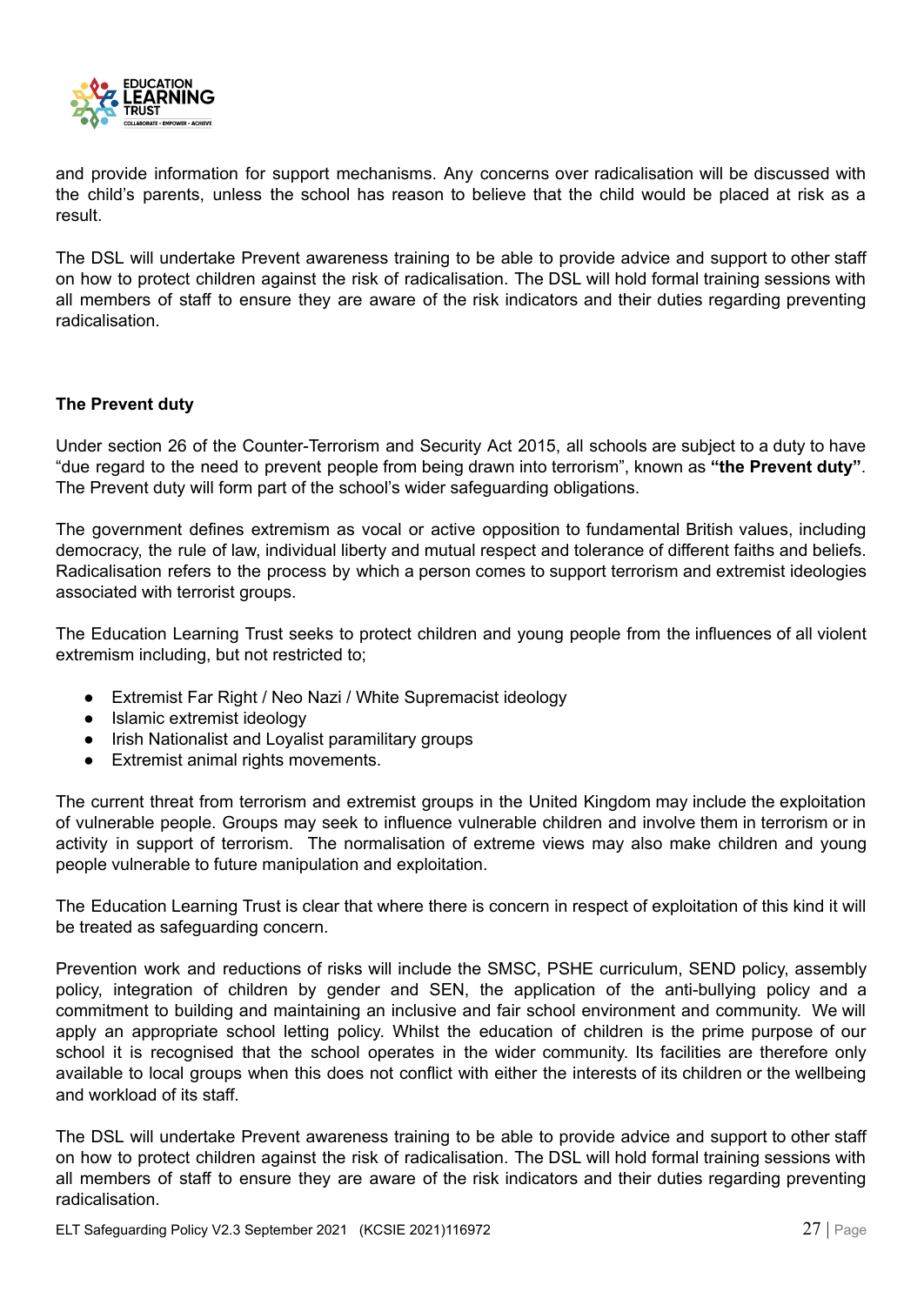

#### <span id="page-28-0"></span>**Contextual Safeguarding**

Safeguarding incidents and/or behaviours can be associated with factors outside the school or college and/or can occur between children outside the school. All staff, but especially the designated safeguarding lead (or deputy) should be considering the context within which such incidents and/or behaviours occur. This is known as contextual safeguarding, which simply means assessments of children should consider whether wider environmental factors are present in a child's life that are a threat to their safety and/or welfare. Children's social care assessments should consider such factors so it is important that schools and colleges provide as much information as possible as part of the referral process. This will allow any assessment to consider all the available evidence and the full context of any abuse.

School Age Plus workers support schools alongside our inclusion team to identify children and families who might need support. Early Help is identified at TAS meetings to support attendance and boundaries within the family and contextual barriers to safeguarding and learning.

#### <span id="page-28-1"></span>**Sexual Violence and Sexual Harassment**

Sexual violence and sexual harassment can occur between two children of any age and sex. It can also occur through a group of children sexually assaulting or sexually harassing a single child or group of children

Children who are victims of sexual violence and sexual harassment will be likely to find the experience stressful and distressing, and it may adversely affect their educational attainment. Sexual violence and sexual harassment exist on a continuum and may overlap, they can occur online and offline (both physically and verbally) and are never acceptable. It is important that all victims are taken seriously and offered appropriate support.

We understand that reports of sexual violence and sexual harassment are extremely complex to manage. It is essential that victims are protected, offered appropriate support and every effort is made to ensure their education is not disrupted. It is also important that other children, adult students and school and college staff are supported and protected as appropriate. We take reports of sexual harassment and sexual violence seriously and will always act to address reports and concerns we do this by:

- not tolerating or dismissing sexual violence or sexual harassment as "banter", "part of growing up", "just having a laugh" or "boys being boys";
- challenging behaviour (potentially criminal in nature), such as grabbing bottoms, breasts and genitalia and flicking bras and lifting skirts. Dismissing or tolerating such behaviour risks normalising them;
- understanding that all the above can be driven by wider societal factors beyond the school and college, such as everyday sexist stereotypes and everyday sexist language. Ensuring we have a whole school/college approach (especially preventative education).

We adhere to Government guidance as described in Sexual violence and sexual [harassment](https://assets.publishing.service.gov.uk/government/uploads/system/uploads/attachment_data/file/719902/Sexual_violence_and_sexual_harassment_between_children_in_schools_and_colleges.pdf) between children in schools and [colleges.pdf](https://assets.publishing.service.gov.uk/government/uploads/system/uploads/attachment_data/file/719902/Sexual_violence_and_sexual_harassment_between_children_in_schools_and_colleges.pdf) and local guidance including harmful sexual [behaviours](https://greatermanchesterscb.proceduresonline.com/chapters/p_harm_sex.html?zoom_highlight=sexual+violence) presented by [children](https://greatermanchesterscb.proceduresonline.com/chapters/p_harm_sex.html?zoom_highlight=sexual+violence) and young people. We will always make referrals as appropriate and ensure staff are trained and informed of our approaches to this matter.

#### <span id="page-28-2"></span>**Dealing with Disclosures - Procedures and Record Keeping**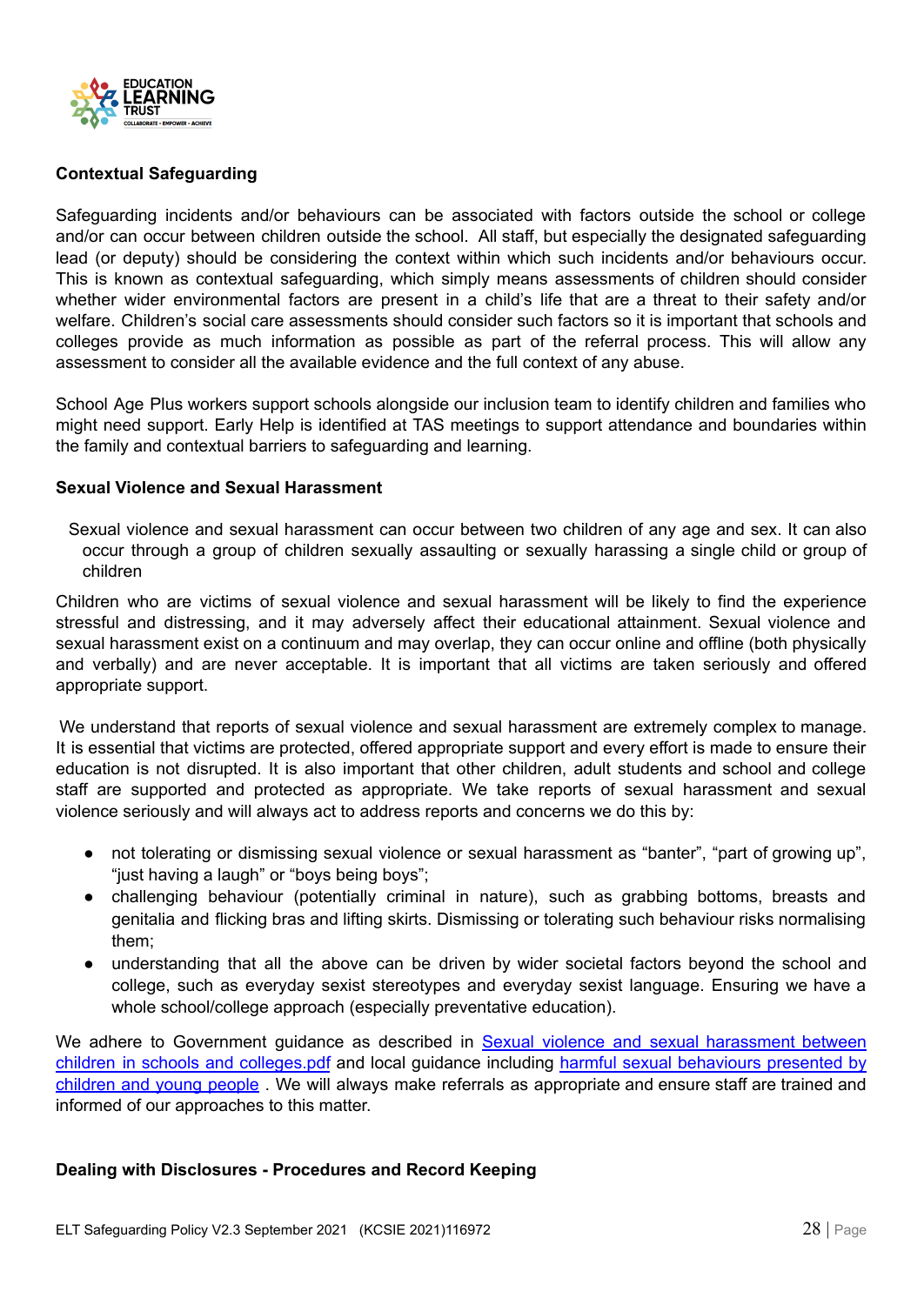

The Education Learning Trust will follow Greater Manchester [Safeguarding](http://greatermanchesterscb.proceduresonline.com/) Procedures in detail and adhere to any local guidance and policies from SSCP as required.

Safeguarding Records are held electronically/hard copies of records or reports relating to Safeguarding and Child Protection concerns are kept in a separate, confidential file, securely stored away from the main child file. Authorisation to access these records is controlled by the headteacher and Designated Safeguarding Lead.

The school ensures that safeguarding information, including Child Protection information, is stored and handled in line with the principles of the Data Protection Act 2018 and UK General Data Protection Regulation (UK GDPR) ensuring that information is:

- used fairly and lawfully
- for limited, specifically stated purposes
- used in a way that is adequate, relevant and not excessive
- accurate
- kept for no longer than necessary
- handled according to people's data protection rights
- kept safe and secure

Safeguarding records which contain information about allegations of sexual abuse will be retained for the Independent Inquiry into Child Sexual Abuse (IICSA), for the term of the inquiry.

Any concerns about a child will be recorded in writing as soon as possible and in any circumstance within 24 hours. **The inability to record a concern should not delay the sharing of urgent information to the DSL (police or social care if required) verbally. Written records should then be made as soon as possible.**

All records will provide a factual, evidence-based account using the child's words. Timely, accurate recording of every episode/incident/concern/activity/actions will be made **including telephone calls to other professionals**. Records will be signed, dated and where appropriate, witnessed. Support and advice will be sought from Children's Social Care (via the MASSH), Senior Advisor for Safeguarding in Education (SASE) or the Local Area Designated Officer (LADO), whenever necessary.

There is always a DSL on hand who has the necessary seniority and skills, has undertaken appropriate safeguarding training, and is given the time to carry out this important role.

This safeguarding policy is updated annually or in line with any new DfE guidance (as required).

In the case of child protection referral the DSL will contact MASSH immediately (alongside any other emergency or support services that may be required).

In the case of poorly explained serious injuries / injuries causing concern or where behaviour or concerns arouse suspicion or if in any doubt, the Designated Safeguarding Lead should contact the MASSH for advice.

The DSL will keep written (electronically or by hand), signed, timed and dated records detailing any disclosures and action taken as near to the time of disclosure as possible even when no investigation is undertaken; should the MASSH agree to initiate a referral verbally a Child Protection Referral Form will still be required within 24 hours.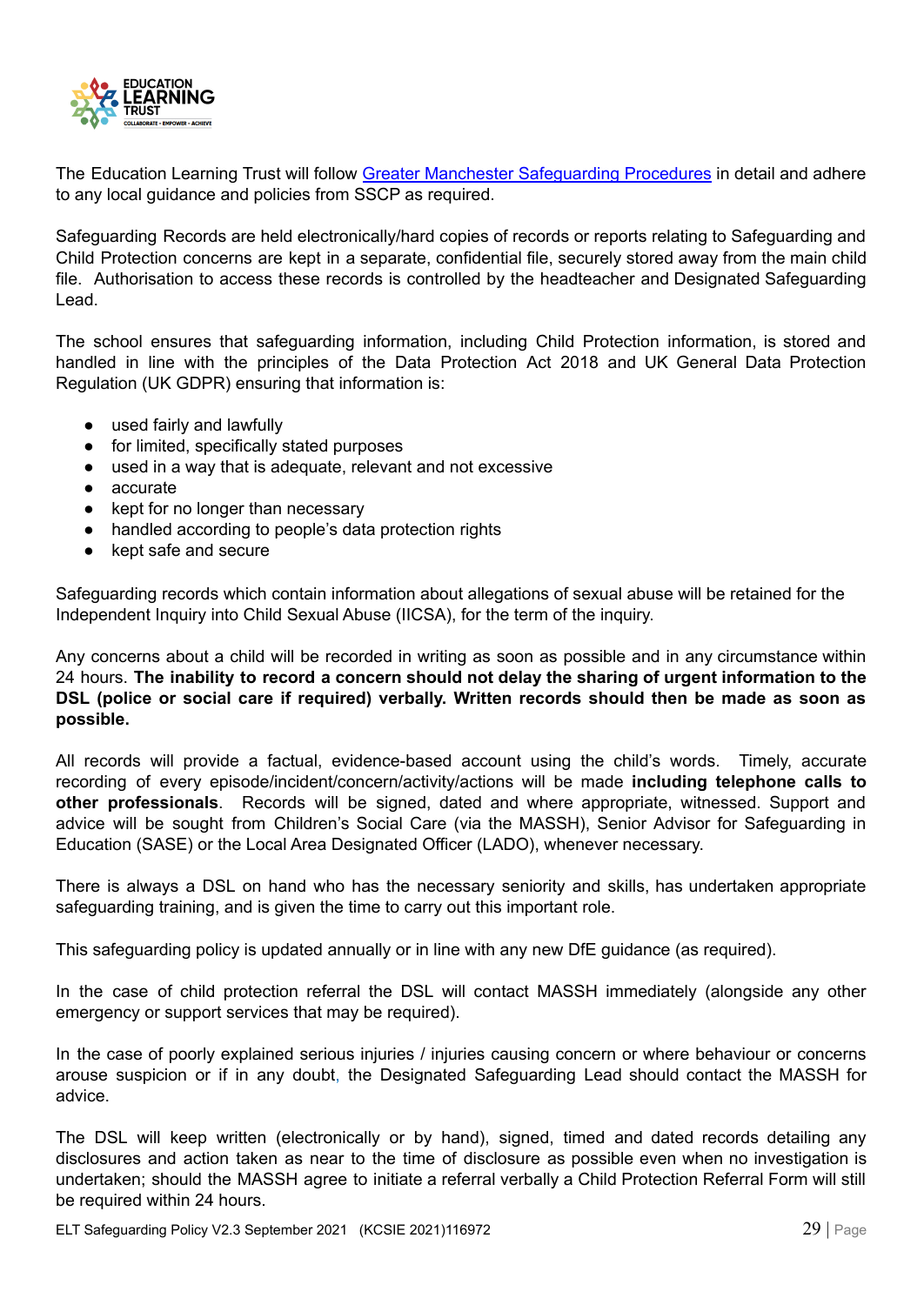

Allegations are always shared directly with the headteacher. Where an allegation of abuse is made against any member of staff/supply staff, volunteer, deputy or designated safeguarding person, the headteacher will speak with the Local Authority Designated Officer (LADO) at the Safeguarding Children Unit to discuss the next steps.

If the allegation is against the headteacher, the Chair of Governors should be contacted and liaise with the Chair of Trust immediately and they will seek advice from the LADO, If the allegation is against both headteacher and Chair of Governors then the Chair of Trust should be contacted directly who will contact the LADO. No member of staff will conduct their own investigation or pass on information to the alleged perpetrator. Professionals can contact the LADO directly if they feel it is more appropriate to do so.

Each school has a whistleblowing procedure- it is important to note that it is part of a professional's duty to report safeguarding issues, without the expectation of anonymity. Safeguarding and whistleblowing should not be confused. "Safeguarding" refers to reporting concerns designed to protect children from harm and taking action to enable all children to have the best outcomes. In contrast "whistleblowing" describes the disclosure of concerns regarding a danger or illegality that has a public interest, usually because it threatens others or impacts on public funds.

Parents can speak confidentially to us and this will be recorded and brought to the attention of the headteacher/SLT or Chair of Governors/ Chair of Trust, where relevant. Parents are advised to contact the COG directly about any complaint related to the Headteacher.

#### <span id="page-30-0"></span>**Reporting systems for our children**

Where there is a safeguarding concern, we will take the child's wishes and feelings into account when determining what action to take and what services to provide.

We recognise the importance of ensuring children feel safe and comfortable to come forward and report any concerns and/or allegations.

To achieve this, we will:

- Put systems in place for children to confidently report abuse
- Ensure our reporting systems are well promoted, easily understood and easily accessible for children
- Make it clear to children that their concerns will be taken seriously, and that they can safely express their views and give feedback
- Put systems in place for children to confidently report
- Ensure our reporting systems are well promoted, easily understood and easily accessible for child Make it clear to children that their concerns will be taken seriously, and that they can safely express their views and give feedback
- Children are encouraged to report concerns to any member of staff who will complete a NOC on CPOMs Children are made aware of the reporting systems and processes, e.g. through discussion in our Life Learning curriculum and through assemblies
- Children are encouraged to discuss any concerns, e.g. they are listened to and reassurance is provided following disclosures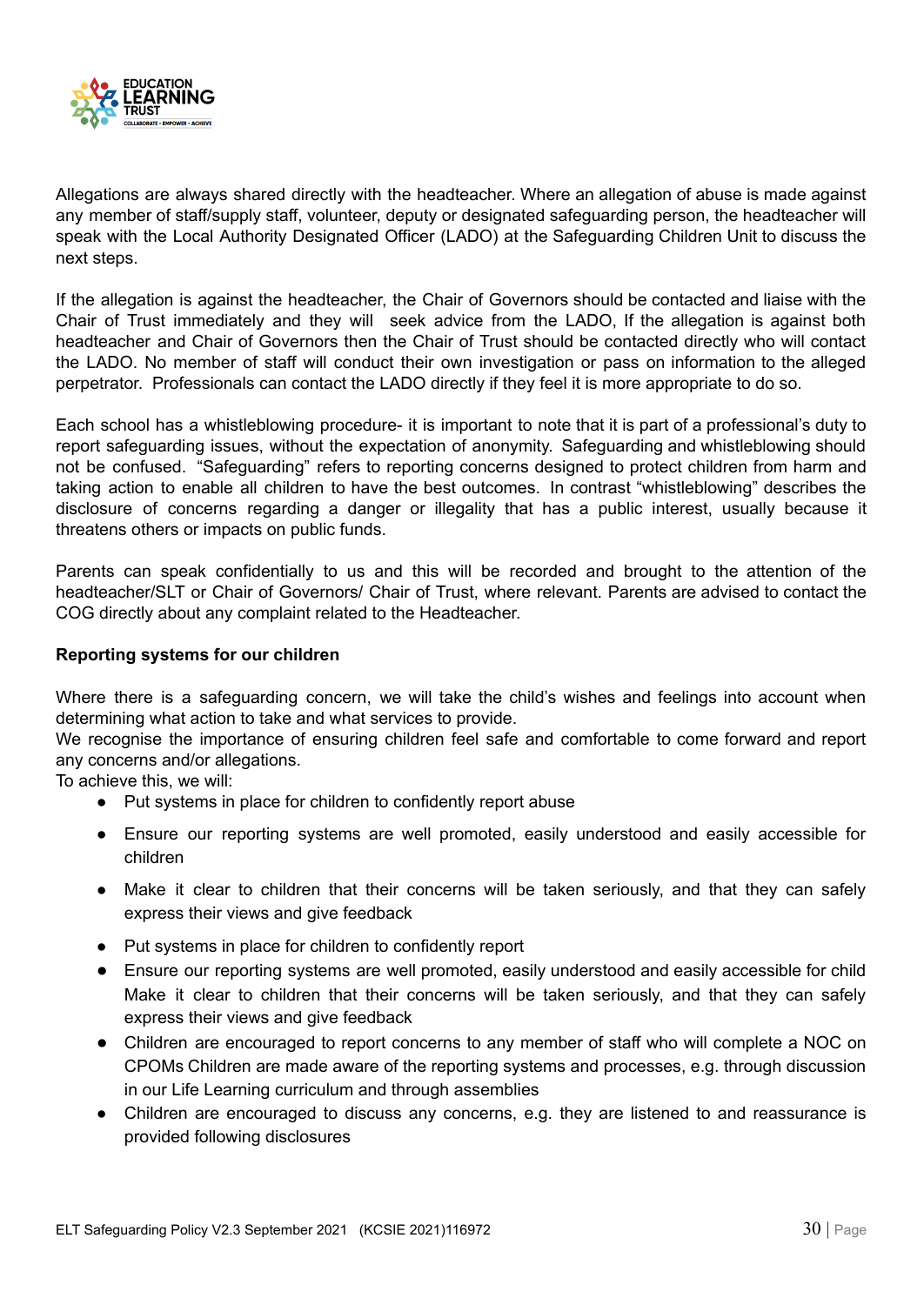

#### <span id="page-31-0"></span>**Supporting Vulnerable Children**

The Educational Learning Trust will endeavour to support vulnerable children through:

- Its ethos and culture which promotes a positive, supportive and secure environment; giving children a sense of being valued.
- Its behaviour policy -aimed at supporting vulnerable children in school via the Team Around School (TAS). All staff will agree a consistent approach, working to support children in developing positive behaviour.
- Liaison with other appropriate agencies which support the child.
- Developing supportive relationships.
- Recognition that children living in difficult home environments are vulnerable and are in need of support and protection. This includes children with family members in prison and children who are required to give evidence in court.
- Monitoring child welfare, keeping accurate records and notifying appropriate agencies when necessary.
- Ensuring designated safeguarding staff and their team have the opportunity to attend face to face SSCP training and network updates. (For example, child sexual exploitation, domestic violence, drugs / alcohol substance misuse, Female Genital Mutilation-FGM, etc.)
- Ensuring information is transferred safely and securely within five working days when a child with a child protection record moves to another school. Also notifying Key Workers or Social Workers where a child leaves the school. (as appropriate)

#### <span id="page-31-1"></span>**Children with family members in prison**

Children with a family member in prison will be offered pastoral support as necessary. They will receive a copy of 'Are you a young person with a family [member](https://www.nicco.org.uk/directory-of-resources) in prison?' from Action for Prisoners' Families where appropriate and allowed the opportunity to discuss questions and concerns.

#### <span id="page-31-2"></span>**Children required to give evidence in court**

Children required to give evidence in criminal courts, either for crimes committed against them or crimes they have witnessed, will be offered appropriate pastoral support.

Children will be provided with the booklet '[Going](https://www.gov.uk/government/publications/young-witness-booklet-for-5-to-11-year-olds) to Court' from HMCTS where appropriate and allowed the opportunity to discuss questions and concerns. **[Primary schools]**

Children will be provided with the booklet 'Going to Court and being a [witness'](https://www.gov.uk/government/publications/young-witness-booklet-for-12-to-17-year-olds) from HMCTS where appropriate and allowed the opportunity to discuss questions and concerns. **[Secondary schools and post-16 settings]**

#### <span id="page-31-3"></span>**Mental health**

Schools have an important role to play in supporting the mental health and wellbeing of their children. All staff are aware that mental health problems can be an indicator that a child has suffered or is at risk of suffering abuse, neglect or exploitation. Staff are also aware that where children have suffered adverse childhood experiences those experiences can impact on their mental health, behaviour and education.

Staff will not attempt to make a diagnosis of mental health problems – the school will ensure this is done by a trained mental health professional. Staff will, however, be encouraged to identify children whose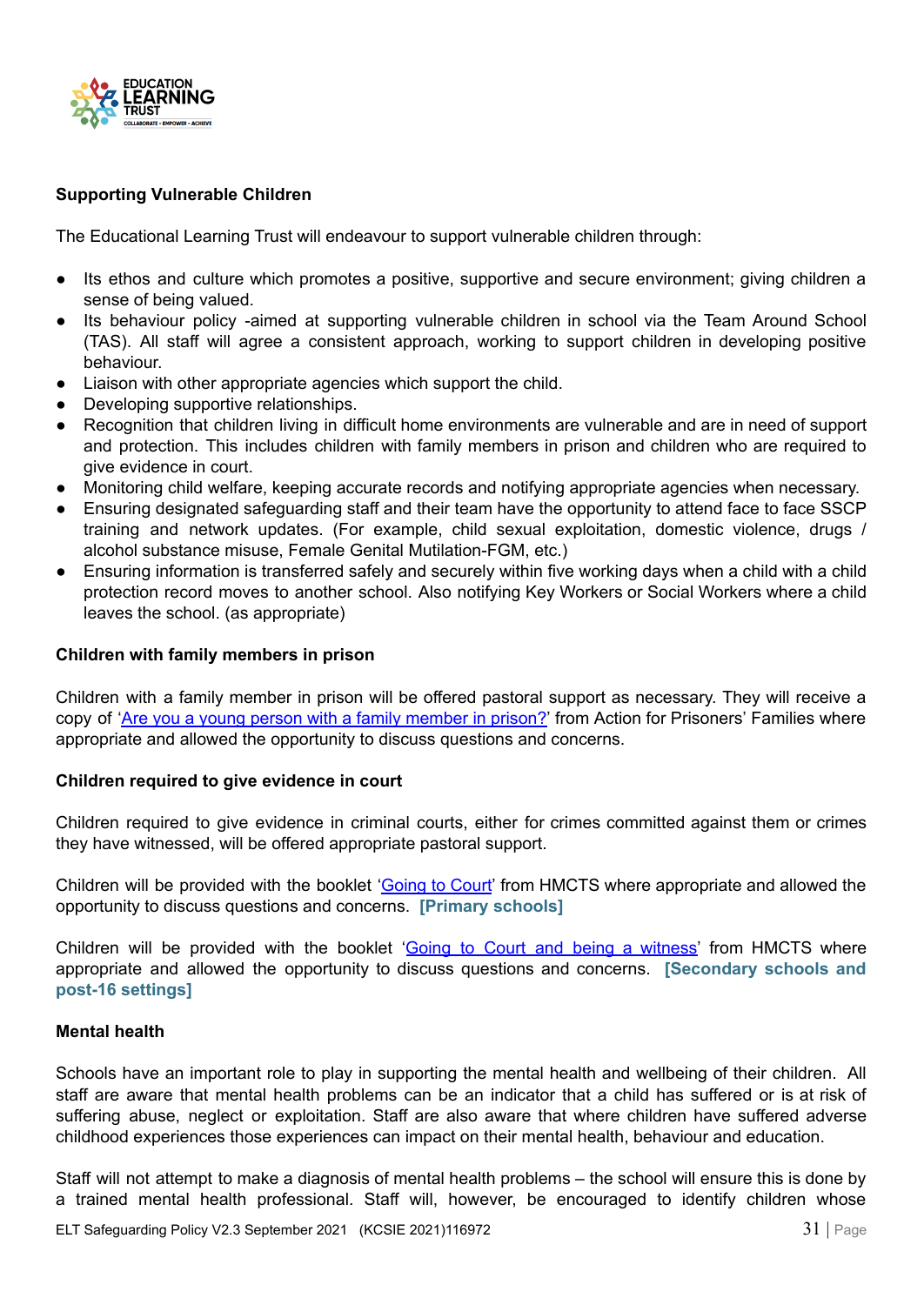

behaviour suggests they may be experiencing a mental health problem or may be at risk of developing one. Staff will also be aware of how children's experiences can impact on their mental health, behaviour, and education.

Where staff are concerned that a child's mental health is also a safeguarding concern, they will discuss it with the DSL or a deputy.

The school will access a range of advice to help them identify children in need of additional mental health support, including working with external agencies.

#### <span id="page-32-0"></span>**Peer-on-Peer Abuse**

For the purposes of this policy, **"peer-on-peer abuse"** is defined as abuse between children.

All staff will be aware that peer-on-peer abuse can occur between children of any age and gender, both inside and outside of school, as well as online. All staff will be aware of the indicators of peer-on-peer abuse, how to identify it, and how to respond to reports. All staff will also recognise that even if no cases have been reported, this is not an indicator that peer-on-peer abuse is not occurring. All staff will speak to the DSL if they have any concerns about peer-on-peer abuse.

All staff will understand the importance of challenging inappropriate behaviour between peers. Abuse will never be tolerated or passed off as "banter", "just having a laugh" or "part of growing up", as this can lead to a culture of unacceptable behaviours and an unsafe environment for children.

Peer-on-peer abuse can be manifested in many different ways, including:

- Bullying, including cyberbullying and prejudice-based or discriminatory bullying.
- Abuse in intimate personal relationships between peers (also known as teenage relationship abuse) - such as a pattern of actual or threatened acts of physical, sexual or emotional abuse
- Physical abuse such as shaking, hitting, biting, kicking or hair pulling, this may include an online element which facilitates, threatens and/or encourages physical abuse.
- Sexual violence this may include an online element which facilitates, threatens and/or encourages sexual violence.
- Sexual harassment, including online sexual harassment, which may be standalone or part of a broader pattern of abuse.
- Causing someone to engage in sexual activity without consent, such as forcing someone to strip, touch themselves sexually, or to engage in sexual activity with a third party
- The consensual and non-consensual sharing of nude and semi-nude images and/or videos. (also known as sexting or youth produced sexual imagery) including pressuring others to share sexual content.
- Upskirting.
- Initiation- and hazing-type violence and rituals, which can include activities involving harassment, abuse or humiliation used as a way of initiating a person into a group, and may also include an online element.

All staff will be clear as to the school's policy and procedures regarding peer-on-peer abuse and the role they have to play in preventing it and responding where they believe a child may be at risk from it.

All staff will be made aware of the heightened vulnerability of children with SEND, who evidence suggests are more likely to be abused than their peers. Staff will not assume that possible indicators of abuse relate to the child's SEND and will always explore indicators further.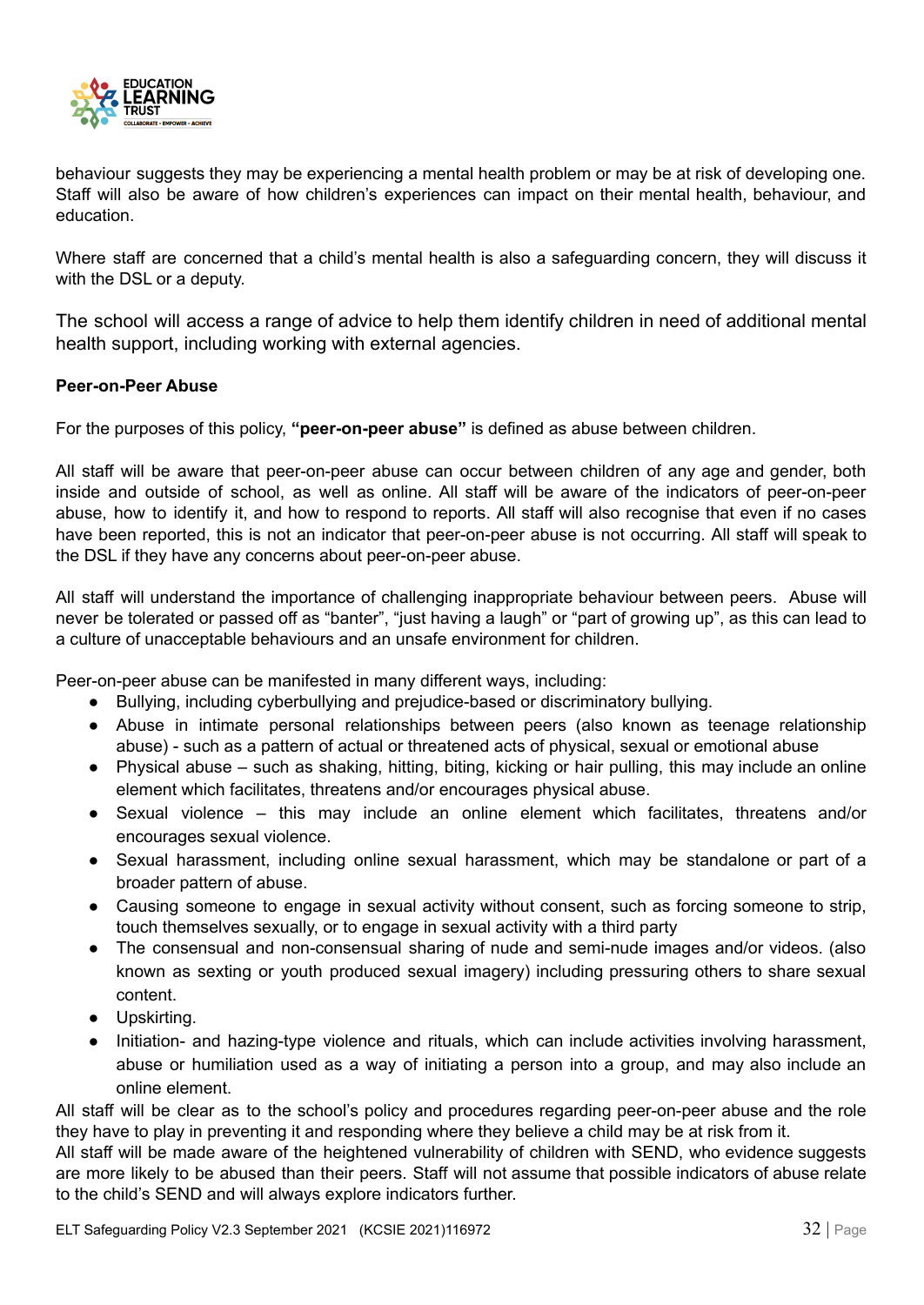

All staff will be made aware of the heightened vulnerability of LGBTQ+ children, who evidence suggests are also more likely to be targeted by their peers. In some cases, children who are perceived to be LGBTQ+, regardless of whether they are LGBTQ+, can be just as vulnerable to abuse as LGBTQ+ children. The school's response to sexual violence and sexual harassment between children of the same sex will be equally as robust as it is for incidents between children of the opposite sex.

Children will be made aware of how to raise concerns or make a report and how any reports will be handled. This includes the process for reporting concerns about friends or peers. Children will also be reassured that they will be taken seriously, be supported, and kept safe.

Most cases of children hurting other children will be dealt with under our school's behaviour policy, but this safeguarding policy and child protection policy will apply to any allegations that raise safeguarding concerns. This might include where the alleged behaviour:

- Is serious, and potentially a criminal offence
- Could put children in the school at risk
- Is violent
- Involves children being forced to use drugs or alcohol
- Involves sexual exploitation, sexual abuse or sexual harassment, such as indecent exposure, sexual assault, upskirting or sexually inappropriate pictures or videos (including the sharing of nudes and semi-nudes)

#### **Procedures for dealing with allegations of peer-on-peer abuse**

If a child makes an allegation of abuse against another child:

- You must record the allegation and tell the DSL, but do not investigate it
- The DSL will contact the local authority children's social care team and follow its advice, as well as

the police if the allegation involves a potential criminal offence

- The DSL will put a risk assessment and support plan into place for all children involved (including the victim(s), the child(ren) against whom the allegation has been made and any others affected) with a named person they can talk to if needed
- The DSL will contact the children and adolescent mental health services (CAMHS), if appropriate

#### **Creating a supportive environment in school and minimising the risk of peer-on-peer abuse**

We recognise the importance of taking proactive action to minimise the risk of peer-on-peer abuse, and of creating a supportive environment where victims feel confident in reporting incidents.

To achieve this, we will:

- Challenge any form of derogatory or sexualised language or inappropriate behaviour between peers, including requesting or sending sexual images
- Be vigilant to issues that particularly affect different genders for example, sexualised or aggressive touching or grabbing towards female children, and initiation or hazing type violence with respect to boys
- Ensure our curriculum helps to educate children about appropriate behaviour and consent
- Ensure children are able to easily and confidently report abuse using our reporting systems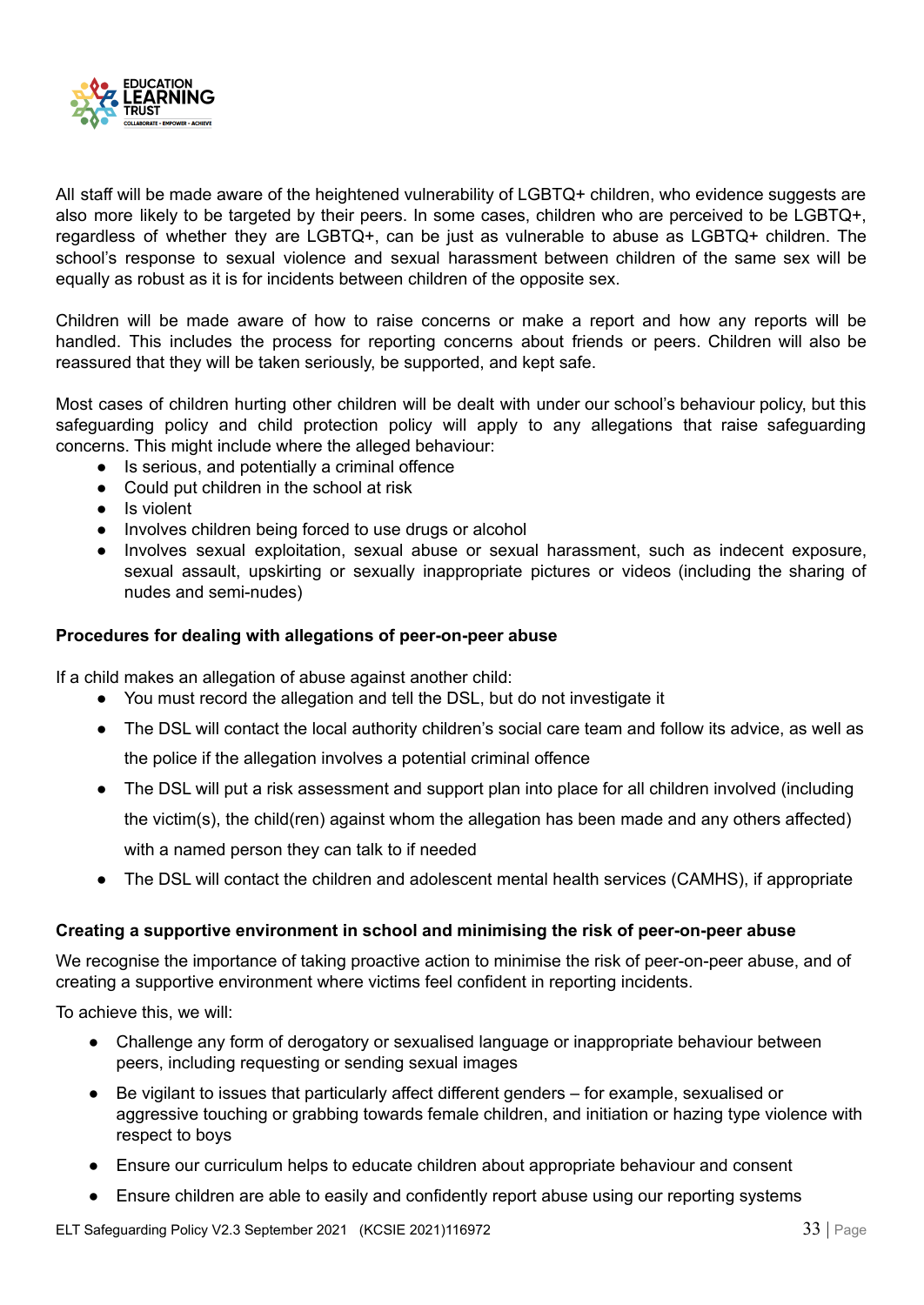

- Ensure staff reassure victims that they are being taken seriously
- Ensure staff are trained to understand:
	- o How to recognise the indicators and signs of peer-on-peer abuse, and know how to identify it and respond to reports
	- o That even if there are no reports of peer-on-peer abuse in school, it does not mean it is not happening – staff should maintain an attitude of "it could happen here"
	- o That if they have any concerns about a child's welfare, they should act on them immediately rather than wait to be told, and that victims may not always make a direct report. For example:
		- Children can show signs or act in ways they hope adults will notice and react to
		- A friend may make a report
		- A member of staff may overhear a conversation
		- A child's behaviour might indicate that something is wrong
	- o That certain children may face additional barriers to telling someone because of their vulnerability, disability, gender, ethnicity and/or sexual orientation
	- o That a child harming a peer could be a sign that the child is being abused themselves, and that this would fall under the scope of this policy
	- o The important role they have to play in preventing peer-on-peer abuse and responding where they believe a child may be at risk from it
	- o That they should speak to the DSL if they have any concerns

#### <span id="page-34-0"></span>**Serious Violence**

Serious youth violence (including knife crime) has a huge impact on children and the communities in which they live. It is a societal problem and it cannot be tackled by schools or single agencies alone.

Our staff will seek to support, help and protect children on the school sites, and to teach our children about the dangers of weapons/knives and other related dangers. We understand that violence and knife crime do not exist in a vacuum and children who are victims or perpetrators may also be experiencing multiple vulnerabilities. If we become aware that a child or young person is vulnerable, we will use the most appropriate interventions and pathways to address these needs such as; completing an Early Help Assessment, Child Protection Referral or support from Stockport Youth Offending Service.

Through training, all staff will be made aware of the indicators which may signal a child is at risk from, or is involved with, serious violent crime. These indicators include, but are not limited to:

- Increased absence from school.
- A change in friendships.
- Relationships with older individuals or groups.
- A significant decline in academic performance.
- Signs of self-harm.
- A significant change in wellbeing.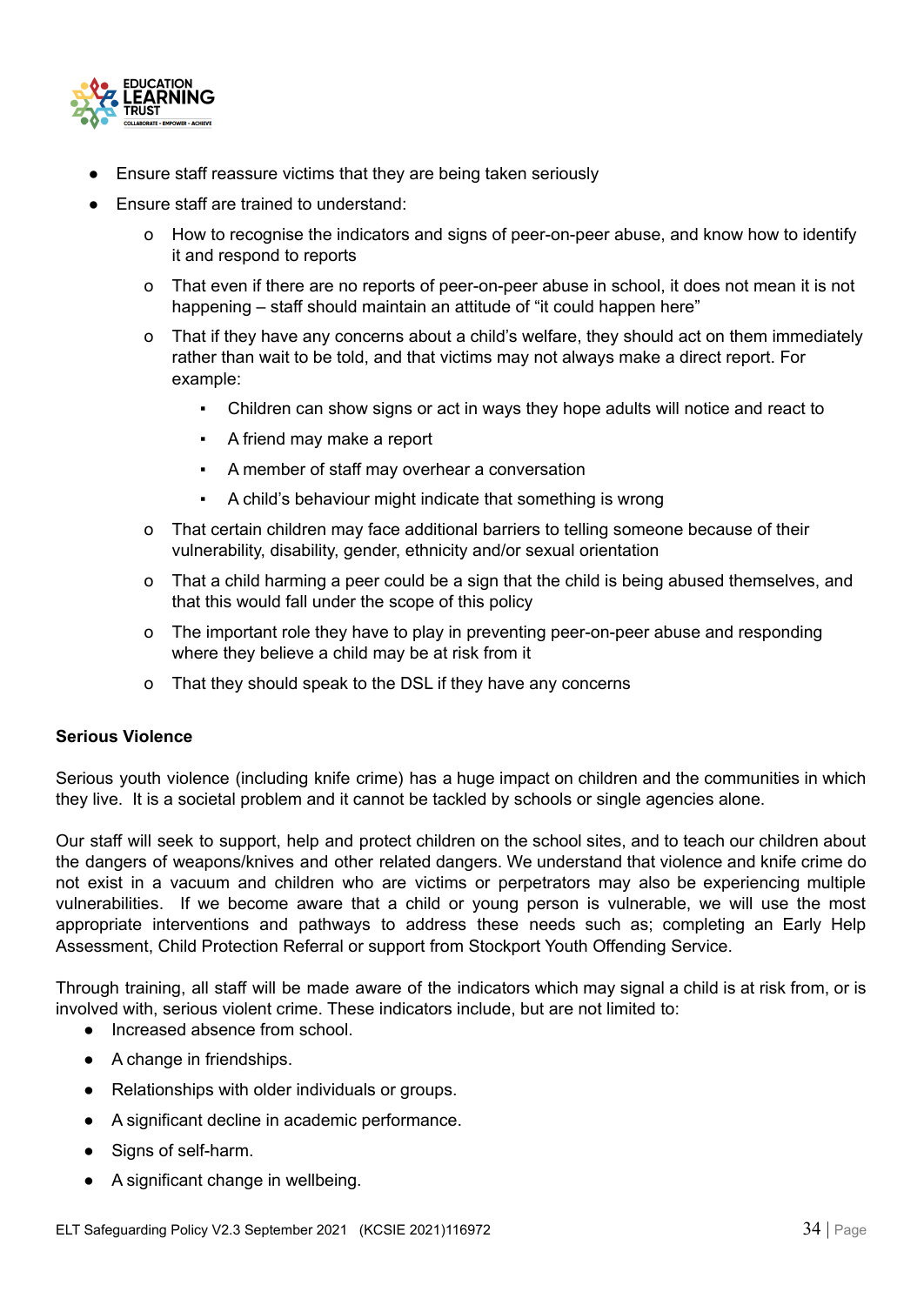

- Signs of assault.
- Unexplained injuries.
- Unexplained gifts or new possessions.

Staff will be made aware of some of the most significant risk factors that could increase a child's vulnerability to becoming involved in serious violence. These risk factors include, but are not limited to:

- Being male.
- Having been frequently absent from school.
- Having been permanently excluded from school.
- Having experienced child maltreatment.
- Having been involved in offending, such as theft or robbery.

Staff members who suspect a child may be vulnerable to, or involved in, serious violent crime will immediately report their concerns to the DSL.

#### <span id="page-35-0"></span>**Online & Gaming Safety**

The internet and internet gaming are enjoyed by many people and are often activities families can enjoy together. However, use of the internet and online games is not without risk.

As part of our approach to online safety we will support children and their families in understanding the potential risks of online activity and how best to avoid them. We will work with parents and carers to support them in the following:

- Understanding the appropriateness of games and apps
- location and access to information and resources for adults and children
- teaching e-safety in the curriculum
- offering parental information and advice sessions
- raising awareness of online grooming
- teaching our children how to report abuse or concerns

#### <span id="page-35-1"></span>**Online safety and the use of mobile technology**

We recognise the importance of safeguarding children from potentially harmful and inappropriate online material, and we understand that technology is a significant component in many safeguarding and wellbeing issues.

To address this, our school aims to:

● Have robust processes in place to ensure the online safety of children, staff, volunteers and governors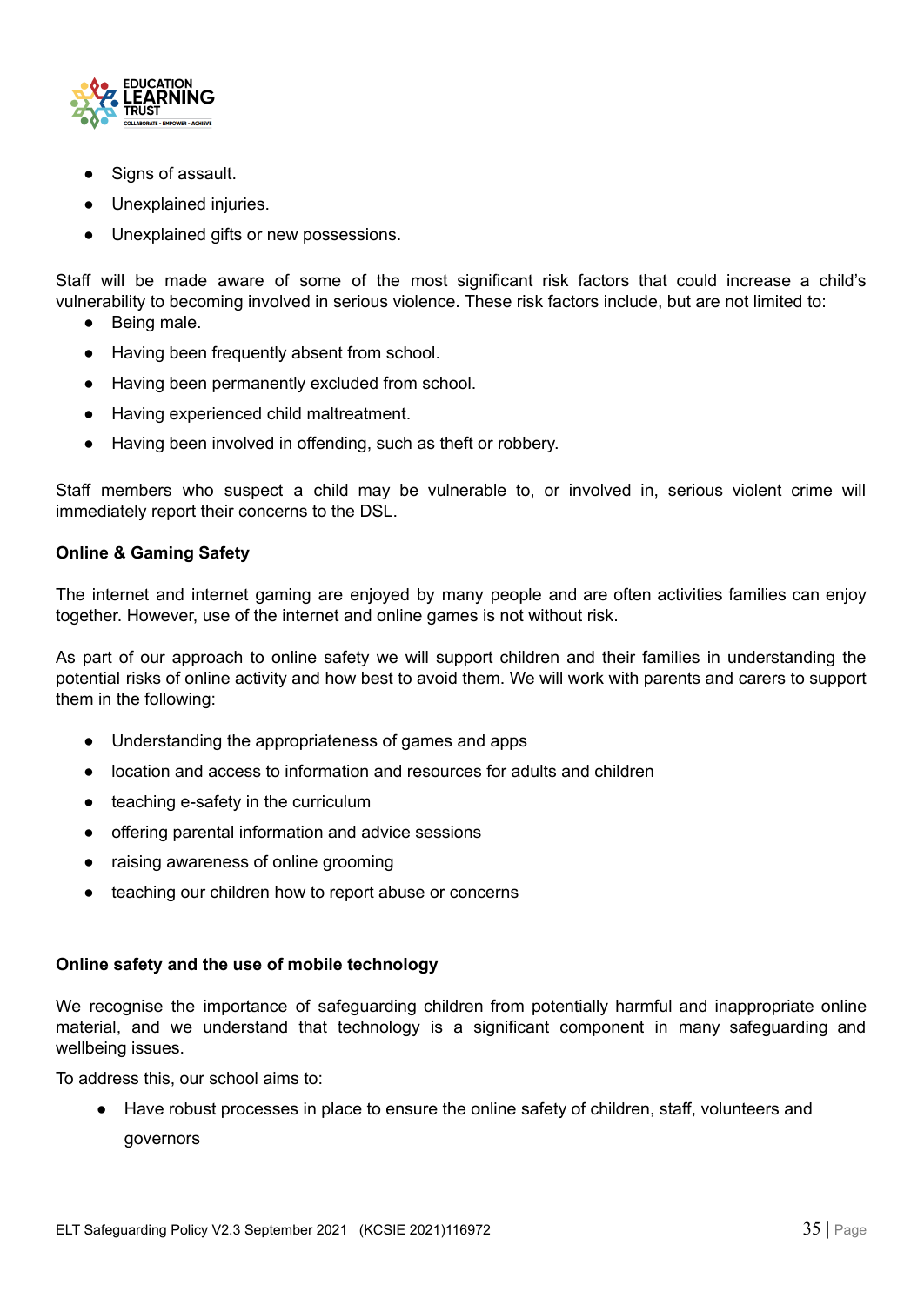

- Protect and educate the whole school community in its safe and responsible use of technology, including mobile and smart technology (which we refer to as 'mobile phones')
- Set clear quidelines for the use of mobile phones for the whole school community
- Establish clear mechanisms to identify, intervene in and escalate any incidents or concerns, where appropriate

#### **The 4 key categories of risk**

Our approach to online safety is based on addressing the following categories of risk:

- **Content** being exposed to illegal, inappropriate or harmful content, such as pornography, fake news, racism, misogyny, self-harm, suicide, anti-Semitism, radicalisation and extremism
- **Contact** being subjected to harmful online interaction with other users, such as peer-to-peer pressure, commercial advertising and adults posing as children or young adults with the intention to groom or exploit them for sexual, criminal, financial or other purposes
- **Conduct** personal online behaviour that increases the likelihood of, or causes, harm, such as making, sending and receiving explicit images (e.g. consensual and non-consensual sharing of nudes and semi-nudes and/or pornography), sharing other explicit images and online bullying; and

**Commerce** – risks such as online gambling, inappropriate advertising, phishing and/or financial scams

Through training, all staff members will be made aware of:

- Child attitudes and behaviours which may indicate they are at risk of potential harm online.
- The procedure to follow when they have a concern regarding a child's online activity.

Mobile phones have a place in settings; especially on outings when they are often the only means of contact available to settings and can be helpful in ensuring children are kept safe.

#### **To meet our aims and address the risks above we will:**

- Educate children about online safety as part of our curriculum. For example:
	- o The safe use of social media, the internet and technology
	- o Keeping personal information private
	- o How to recognise unacceptable behaviour online
	- o How to report any incidents of cyber-bullying, ensuring children are encouraged to do so,

including where they are a witness rather than a victim

- Train staff, as part of their induction, on safe internet use and online safeguarding issues including cyber-bullying and the risks of online radicalisation. All staff members will receive refresher training at least once each academic year.
- Ensure staff are vigilant and alert to any potential warning signs of the misuse of mobile phones.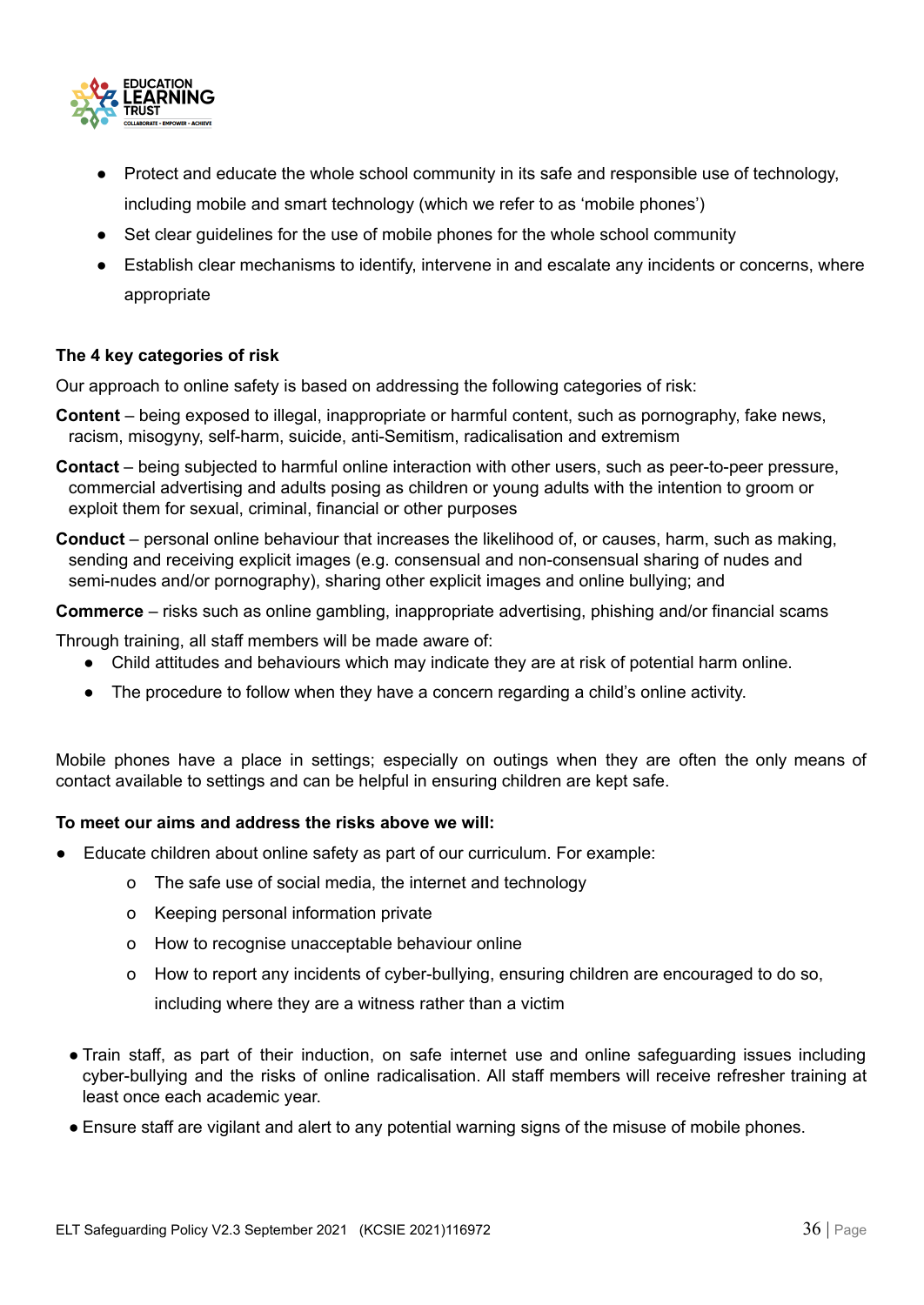

- Ensure staff are responsible for their own behaviour regarding the use of mobile phones and understand how to avoid putting themselves into compromising situations, which could be misinterpreted and lead to potential allegations.
- Ensure the use of mobile phones on outings is included as part of the risk assessment, for example, how to keep personal numbers that may be stored on the phone safe and confidential.
- Educate parents/carers about online safety via our website, communications sent directly to them and during parents' evenings. We will also share clear procedures with them so they know how to raise concerns about online safety.
- Make sure staff are aware of any restrictions placed on them with regards to the use of their mobile phone and cameras, for example that:
	- o Staff are allowed to bring their personal phones to school for their own use, but will limit such use to non-contact time when children are not present
	- o Staff will store their phones securely and they will be switched off whilst staff are on duty
	- o Staff will not take pictures or recordings of children on their personal phones or cameras
	- o Staff will not use their phone to take photographs, video or audio recordings in our schools.
	- o Staff will not use their phone to contact parents or children –exception will only be by agreement with the SLT.
	- Make all children, parents/carers, staff, volunteers and governors aware that they are expected to sign an agreement regarding the acceptable use of the internet in school, use of the school's ICT systems and use of their mobile and smart technology.
	- Explain the sanctions we will use if a child is in breach of our policies on the acceptable use of the internet and mobile phones.
	- Make sure all staff, children and parents/carers are aware that staff have the power to search children' phones, as set out in the DfE's guidance on searching, screening and [confiscation](https://www.gov.uk/government/publications/searching-screening-and-confiscation)
	- Visitors are not permitted to use mobile phones or other camera/ internet enabled devices without the express permission of the headteacher. In the case of the joint professional development, training delegates may take pictures of specific items in agreement with the SLT and under supervision.
	- Put in place robust filtering and monitoring systems to limit children's exposure to the 4 key categories of risk (described above) from the school's IT systems.
	- Carry out an annual review of our approach to online safety, supported by an annual risk assessment that considers and reflects the risks faced by our school community.

This section summarises our approach to online safety and mobile phone use. For comprehensive details about our school's policy on online safety and the use of mobile phones, please refer to our E-safety policies and mobile phone policies, which you can find on our school's websites.

Regarding children bringing mobile phones into school, refer to the individual school's policy. All policies will be in line with the latest KCSiE advice.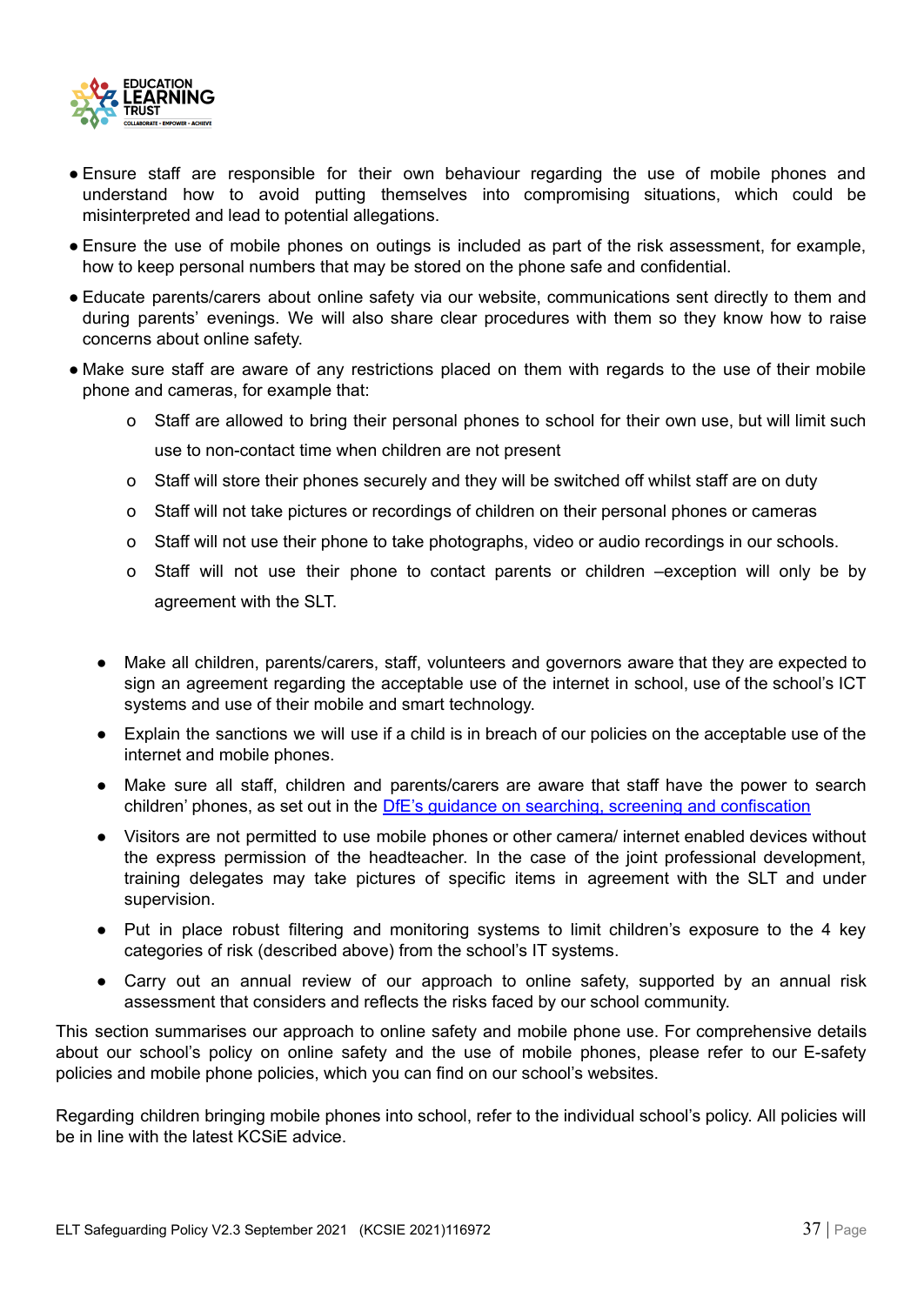

#### <span id="page-38-0"></span>**Work mobile phones**

To protect children, we will ensure that work mobile phones are:

- only used by allocated people.
- protected with a password/ PIN and clearly labelled.
- stored securely when not in use.
- not used in areas such as toilets, changing rooms, nappy changing areas and sleep areas.
- regularly checked to delete images if used for taking photographs, and are only taken in line with prior written parent/carer permission.

#### <span id="page-38-1"></span>**Cameras: Photography and Images**

The vast majority of people who take or view photographs or videos of children do so for entirely innocent, understandable and acceptable reasons. However, due to cases of abuse to children through taking or using images, we must ensure that we have safeguards in place.

To protect children, we will:

- Obtain parents' and carers' consent for photographs to be taken, used or published (for example, on our website or displays).
- Ensure the school's designated camera is only used in the school and any images taken will not be emailed, as it may not be secure. (In some instances, it may be required to seek parental permission to email images, but the potential risks must be made clear to parents).
- Ensure that children are appropriately dressed.
- Where we use images of individual children, the name of the child **will not** be disclosed.
- Where an individual child is named in a written publication, a photograph of the child **will not** be used to accompany the text.
- Ensure that personal cameras are not used to take photographs, video or audio recordings in our school without prior explicit consent from the school, for example, for a special event, such as a Christmas play. Ensure that all images are stored securely and password protected.
- Where images are stored the Education Learning Trust will register with the Information Commissioners Office (ICO), in accordance with data protection laws.
- Ensure where professional photographers are used DBSs, references and parental consent will be obtained prior to photographs being taken.
- Ensure 'acceptable use' rules regarding the use of cameras and camera enabled devices by children are embedded in practice.
- Ensure the use of cameras is closely monitored and open to scrutiny.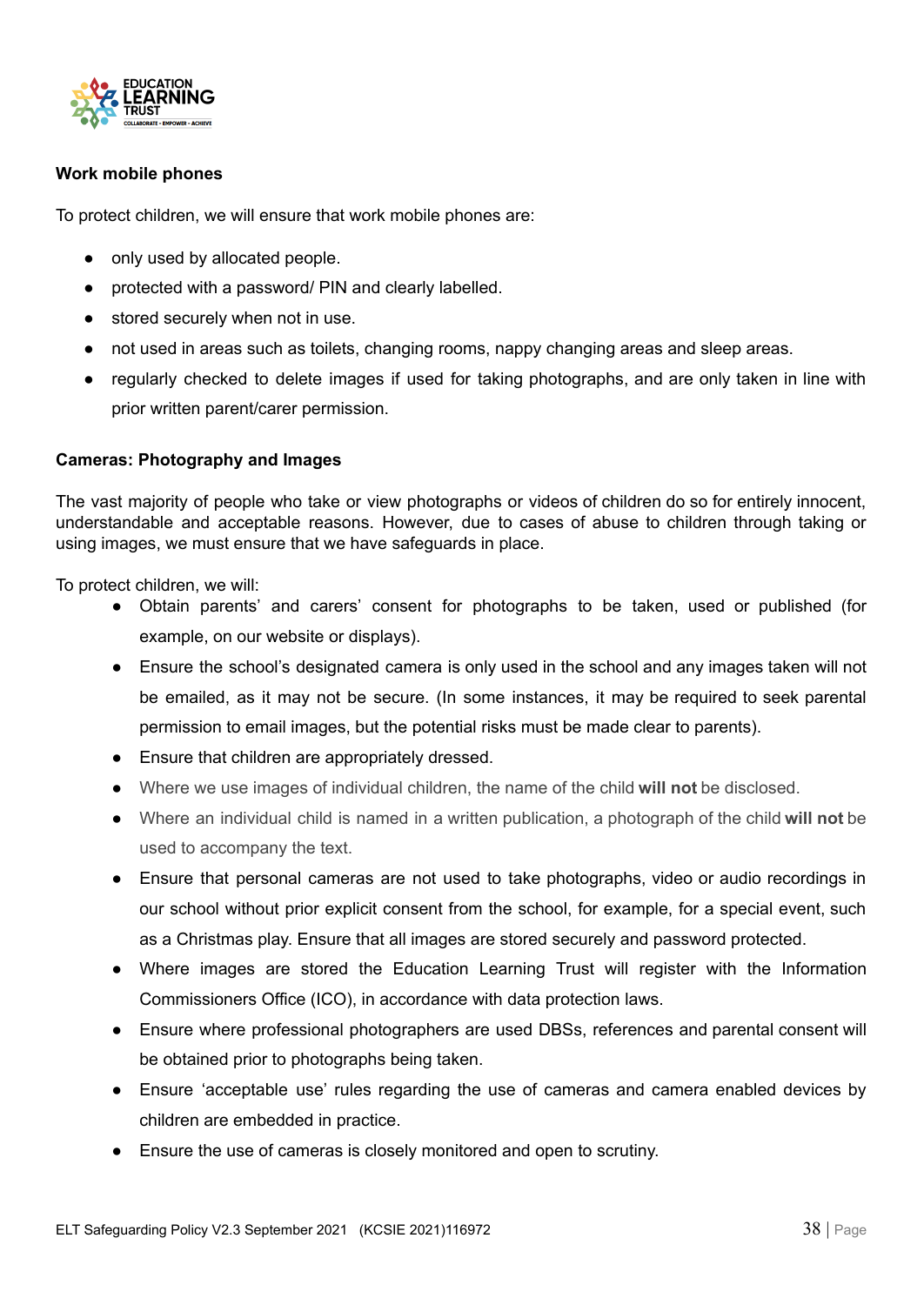

#### <span id="page-39-0"></span>**Upskirting**

Under the Voyeurism (Offences) Act 2019, it is an offence to operate equipment for the purpose of upskirting. **"Operating equipment"** includes enabling, or securing, activation by another person without that person's knowledge, e.g. a motion-activated camera.

Upskirting will not be tolerated by the school. Any incidents of upskirting will be reported to the DSL, who will then decide on the next steps to take, which may include police involvement.

#### <span id="page-39-1"></span>**Sharing of nudes and semi-nudes ('sexting')**

Sharing photos, videos and live streams online is part of daily life for many children and young people, enabling them to share their experiences, connect with friends and record their lives. Sharing nudes and semi-nudes means the sending or posting online of nude or semi-nude images, videos or live streams by young people under the age of 18. This could be via social media, gaming platforms, chat apps or forums, or carried out offline between devices via services like Apple's AirDrop.

The term 'nudes' is used as it is most commonly recognised by young people and more appropriately covers all types of image sharing incidents. Terms used in education include 'sexting', youth produced sexual imagery' and 'youth involved sexual imagery'.

The motivations for taking and sharing nudes and semi-nudes are not always sexually or criminally motivated. Such images may be created and shared consensually by young people who are in relationships, as well as between those who are not in a relationship. It is also possible for a young person in a consensual relationship to be coerced into sharing an image with their partner. Incidents may also occur where:

- children and young people find nudes and semi-nudes online and share them claiming to be from a peer
- children and young people digitally manipulate an image of a young person into an existing nude online
- images created or shared are used to abuse peers e.g. by selling images online or obtaining images to share more widely without consent to publicly shame

All incidents involving nude or semi-nude images will be managed as follows:

- The incident will be referred to the DSL immediately and the DSL will discuss it with the appropriate staff. If necessary, the DSL may also interview the children involved.
- Parents will be informed at an early stage and involved in the process unless there is good reason to believe that involving parents would put a child at risk of harm.
- At any point in the process, if there is a concern a young person has been harmed or is at risk of harm we will refer the matter to the police and/or children's social care.

The UK Council for Internet Safety updated its advice for managing incidences of sharing nudes and semi-nudes in December 2020 - [UKCIS](https://www.gov.uk/government/publications/sharing-nudes-and-semi-nudes-advice-for-education-settings-working-with-children-and-young-people/sharing-nudes-and-semi-nudes-advice-for-education-settings-working-with-children-and-young-people) advice 2020. The school will have regard to this advice when managing these issues.

Where a child confides in a staff member about the circulation of indecent imagery, depicting them or someone else, the staff member will:

● Refrain from viewing, copy, printing, sharing, storing or saving the imagery.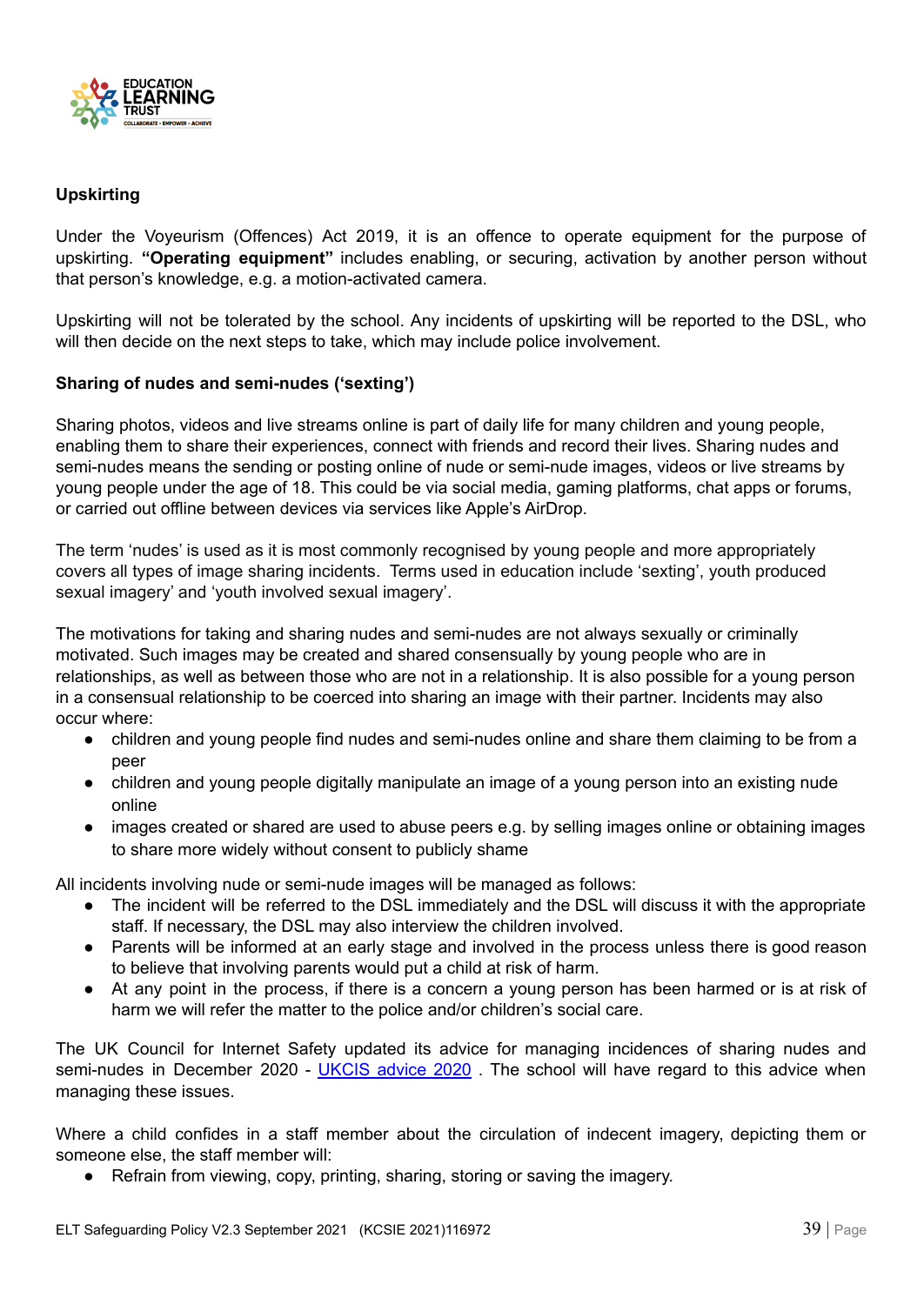

- Tell the DSL immediately if they accidentally view an indecent image and seek support.
- Explain to the child that the incident will need to be reported.
- Respond positively to the child without blaming or shaming anyone involved, and reassuring them that they can receive support from the DSL.
- Report the incident to the DSL.

The DSL will attempt to understand what the image contains **without viewing it** and the context surrounding its creation and distribution – they will categorise the incident into one of two categories:

- **Aggravated:** incidents which involve additional or abusive elements beyond the creation and distribution of indecent images of children, including where there is an adult involved, where there is an intent to harm the child depicted, or where the images are used recklessly.
- **Experimental:** incidents involving the creation and distribution of indecent images of children where there is no adult involvement or apparent intent to cause harm or embarrassment to the child.

Where it is necessary to view the imagery, e.g. if this is the only way to make a decision about whether to inform other agencies, the DSL should:

- Discuss this decision with the headteacher or member of the SLT.
- Ensure the image is, where possible, viewed by someone of the same sex as the individual depicted.
- Ensure viewing takes place on school premises and with another member of staff present in the room – this staff member does not need to view the imagery.
- Record how and why the decision was made to view the imagery in accordance with the Records Management Policy.

Where the incident is categorised as 'aggravated', the situation will be managed in line with the school's Peer-on-Peer procedures.

Where the incident is categorised as 'experimental', the children involved are supported to understand the implications of sharing indecent imagery and to move forward from the incident. Where there is reason to believe that indecent imagery being circulated will cause harm to a child, the DSL escalates the incident to CSCS. Where indecent imagery of a child has been shared publicly, the DSL will work with the child to report imagery to sites on which it has been shared and will reassure them of the support available.

#### <span id="page-40-0"></span>**Looked after children**

Children most commonly become looked after because of abuse and/or neglect. Because of this, they can be at potentially greater risk in relation to safeguarding. PLAC, also known as care leavers, can also remain vulnerable after leaving care.

The governing board will ensure that staff have the skills, knowledge and understanding to keep LAC and PLAC safe. This includes ensuring that the appropriate staff have the information they need, such as:

- Looked after legal status, i.e. whether they are looked after under voluntary arrangements with consent of parents, or on an interim or full care order.
- Contact arrangements with parents or those with parental responsibility.
- Care arrangements and the levels of authority delegated to the carer by the authority looking after the child.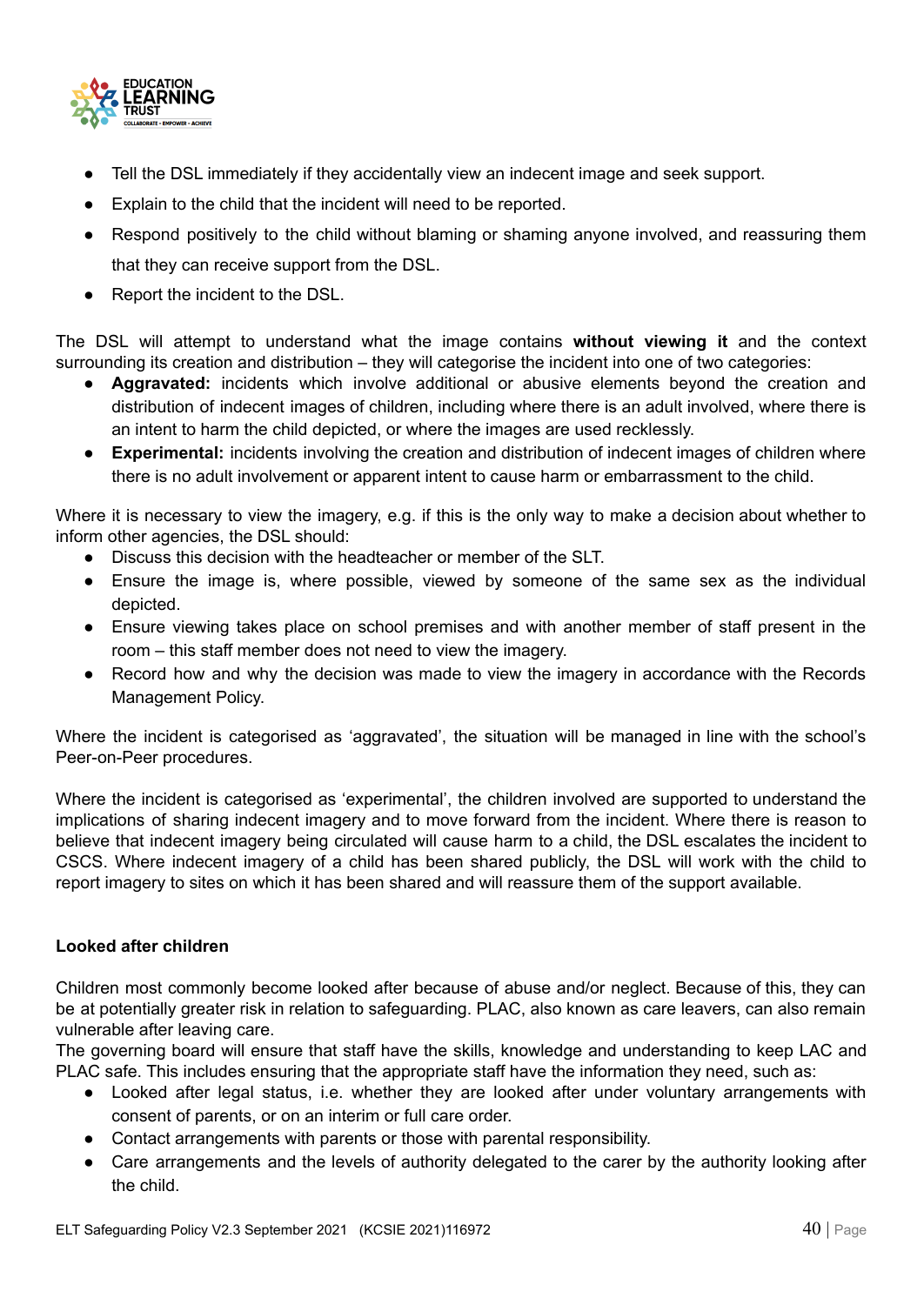

The DSL will be provided with the necessary details of children' social workers and the VSH, and, for PLAC, personal advisers.

Further details of safeguarding procedures for LAC and PLAC are outlined in the school's LAC Policy.

#### <span id="page-41-0"></span>**Children who have a social worker**

Children may need social workers due to safeguarding or welfare needs. These needs can leave children vulnerable to further harm and educational disadvantage.

As a matter of routine, the DSL will hold and use information from the LA about whether a child has a social worker in order to make decisions in the best interests of the child's safety, welfare, and educational outcomes.

Where a child needs a social worker, this will inform decisions about safeguarding, e.g. responding to unauthorised absence, and promoting welfare, e.g. considering the provision pastoral or academic support.

#### <span id="page-41-1"></span>**Home-educated children**

Parents may choose elective home education (EHE) for their children. In some cases, EHE can mean that children are less visible to the services needed to safeguard and support them.

In line with the Education (Pupil Registration) (England) Regulations 2006, the school will inform the LA of all deletions from the admissions register when a child is taken off roll.

Where a parent has expressed their intention to remove a child from school for EHE, the school, in collaboration with the LA and other key professionals, will coordinate a meeting with the parent, where possible, before the final decision has been made, particularly if the child has SEND, is vulnerable, and/or has a social worker.

#### <span id="page-41-2"></span>**Children with Special Needs, Disabilities or Health Issues**

We ensure that staff have knowledge and understanding of the additional barriers which can exist when recognising abuse and neglect in children with special needs/disabilities or certain health conditions. These barriers **can** include:

- assumptions that indicators of possible abuse such as behaviour, mood and injury relate to the child's disability without further exploration; however, it should never be assumed that a child's indicators relate only to their disability.
- children with SEN, disabilities or certain health conditions being disproportionally impacted by things like bullying - without outwardly showing any signs; and
- communication barriers and difficulties in overcoming these barriers

When reporting concerns or making referrals for children with SEND or certain health conditions, the above factors will always be taken into consideration. When managing a safeguarding issue relating to a child with SEND or certain health conditions, the DSL will liaise with the school's SENCO, as well as the child's parents where appropriate, to ensure that the child's needs are met effectively.

We regularly review our training and practice to enable staff to respond to these specific needs.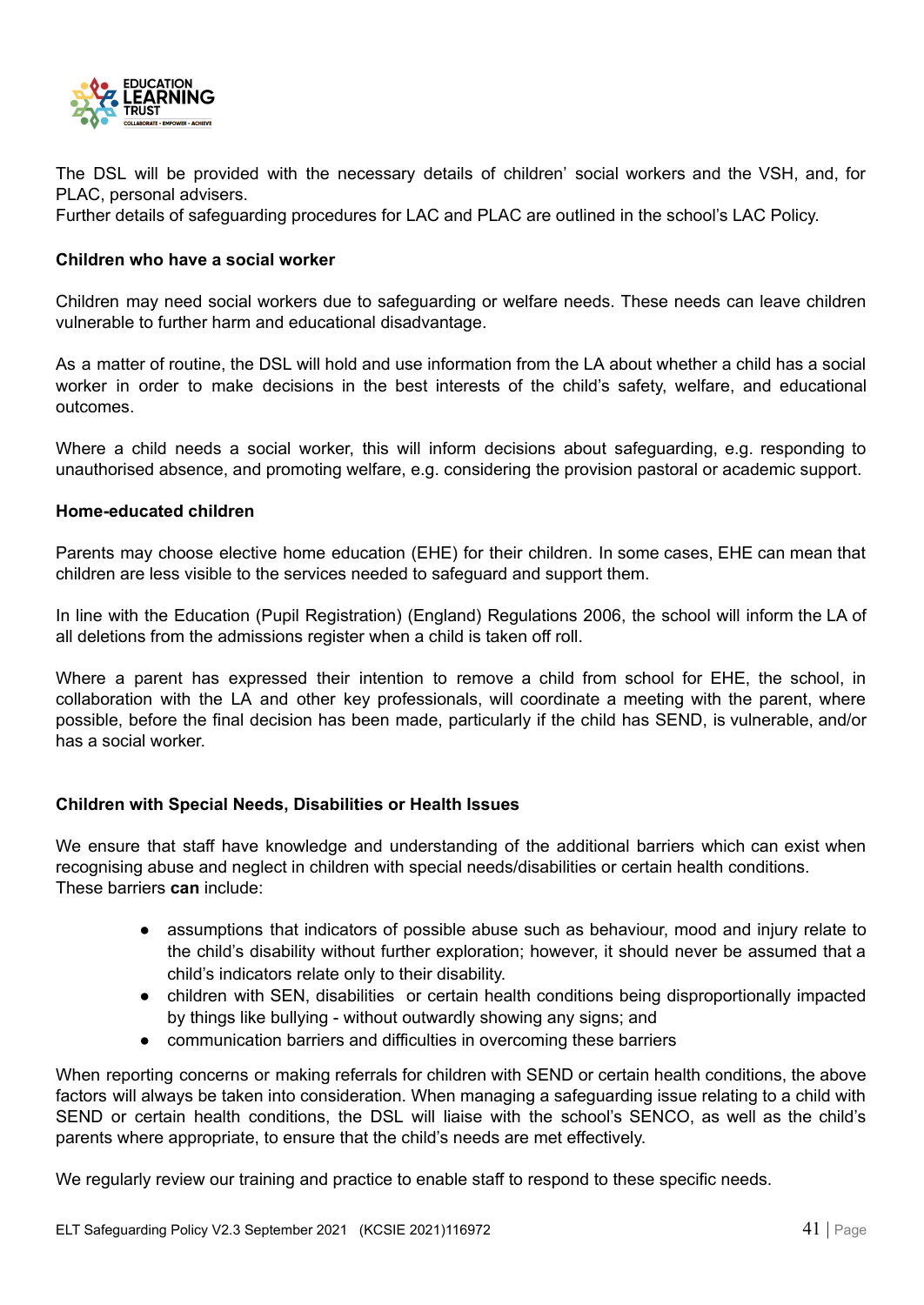

#### <span id="page-42-0"></span>**Early Identification Recognising and Responding to Safeguarding Needs**

The school acknowledges the findings of Child Safeguarding Practice Reviews Serious Case Reviews, local learning reviews and audits. Findings are shared with all staff as part of a culture of improvement and learning. The DSL ensures s/he has information from SSCP in relation to learning reviews and ensures this information is passed on to staff to promote improvement in respect of safeguarding. As part of our ongoing culture of vigilance and development we will share learning and responses from any other relevant issues to ensure we are offering the safest environment for our children and staff.

All staff have seen and understand the Stockport [Levels](http://www.safeguardingchildreninstockport.org.uk/wp-content/uploads/2017/04/Stockport-Multi-Agency-Guidance-on-Levels-of-Need.pdf) of Need document and know how to pass on any concerns no matter how 'small or low level' they seem. In accordance with local and national guidance all staff receive regular training and updates to help them identify when a child is vulnerable. We ensure that the most appropriate referrals are made in a timely manner. We seek to work in a transparent way with our families and where appropriate will share our concerns directly with parents and indicate possible routes of support. We actively support multi agency approaches when supporting children and families. We do this based on an awareness that early help and intervention can prevent future escalation of any presenting issues. We aim to provide information from the child's point of view in the context of their lived experience as evidenced by observations or information provided. Where staff have concerns they will always alert the DSL.

Early help means providing support as soon as a problem emerges, at any point in a child's life. Any child may benefit from early help, but in particular, staff will be alert to the potential need for early help for children who:

- Are disabled, have certain health conditions, or have specific additional needs.
- Have SEND, regardless of whether they have a statutory EHC plan.
- Have mental health needs.
- Are young carers.
- Show signs of being drawn into anti-social or criminal behaviour, including gang involvement and association with organised crime groups or county lines.
- Are frequently missing or going missing from care or from home.
- Are at risk of modern slavery, trafficking, or sexual or criminal exploitation.
- Are at risk of being radicalised or exploited.
- Have family members in prison, or are affected by parental offending.
- Are in a family circumstance presenting challenges for them, such as drug and alcohol misuse, adult mental health problems, or domestic abuse.
- Misuse drugs or alcohol.
- Have returned home to their family from care.
- Are at risk of HBA, such as FGM or forced marriage.
- Are privately fostered.
- Are persistently absent from education, including persistent absences for part of the school day.
- Show early signs of abuse and/or neglect in other ways.

The DSL will take the lead where early help is appropriate. This includes liaising with other agencies and setting up an inter-agency assessment as appropriate. The local early help process will be followed as required.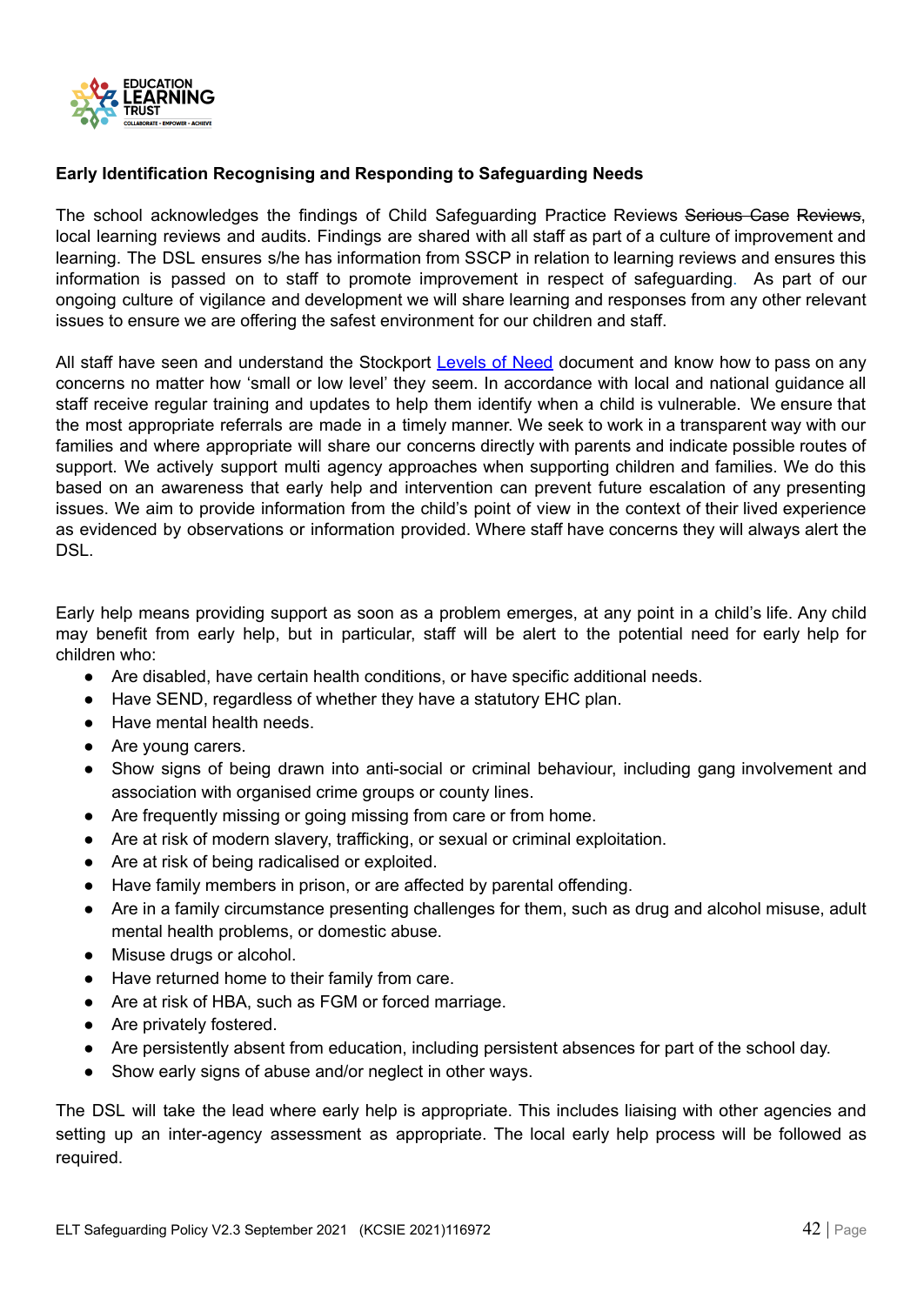

School staff contribute to assessments and actively support multi- agency planning for children. Staff have an understanding of the Stockport Early Help Assessment (EHA) and Intervention model and make decisions based on a child's development needs, parenting capacity and family & environmental factors to support referrals.

We use the Stockport [Levels](http://www.safeguardingchildreninstockport.org.uk/wp-content/uploads/2017/04/Stockport-Multi-Agency-Guidance-on-Levels-of-Need.pdf) of Need document to inform our decision making.

In contributing to meetings, in addition to information about the child's academic functioning, the school provides information about the 'voice of the child' and the child's experiences of life as evidenced by observations or information provided through the multi-agency forum.

Our schools operate a *Team around the Family model* (TAF). From these meetings actions are taken to support our families better and avoid intervention of additional services.

Members of staff in our school are committed to multi-agency working to support the Team Around the Child.

Where it is deemed that children require additional support, staff at our school will;

- Discuss their concerns with parents/carers
- Complete or update an Early Help Assessment (EHA)
- Convene or take part in the Team Around the Child Process
- Call a Professionals Meeting if parents/carers are unwilling to engage with the process
- Monitor the child's progress and raise the issue to the level of Child Protection if this is necessary

#### <span id="page-43-0"></span>**Channel programme**

This service will be used where a vulnerable child is at risk of being involved in terrorist activities. In cases where the school believes a child is potentially at serious risk of being radicalised, the Headteacher or DSL will contact the Channel programme.

The DSL will also support any staff making referrals to the Channel programme.

The Channel programme ensures that vulnerable children and adults of any faith, ethnicity or background, receive support before their vulnerabilities are exploited by those that would want them to embrace terrorism, and before they become involved in criminal terrorist-related activity.

The programme identifies individuals at risk, assesses the extent of that risk, and develops the most appropriate support plan for the individuals concerned, with multi-agency cooperation and support from the school.

The delivery of the Channel programme may often overlap with the implementation of the LA's or school's wider safeguarding duty, especially where vulnerabilities have been identified that require intervention from MASSH, or where the individual is already known to Children's Social Care Services. (CSC)

The school will utilise the following resources when preventing radicalisation:

Local safeguarding arrangements Local police (contacted via 101 for non-emergencies)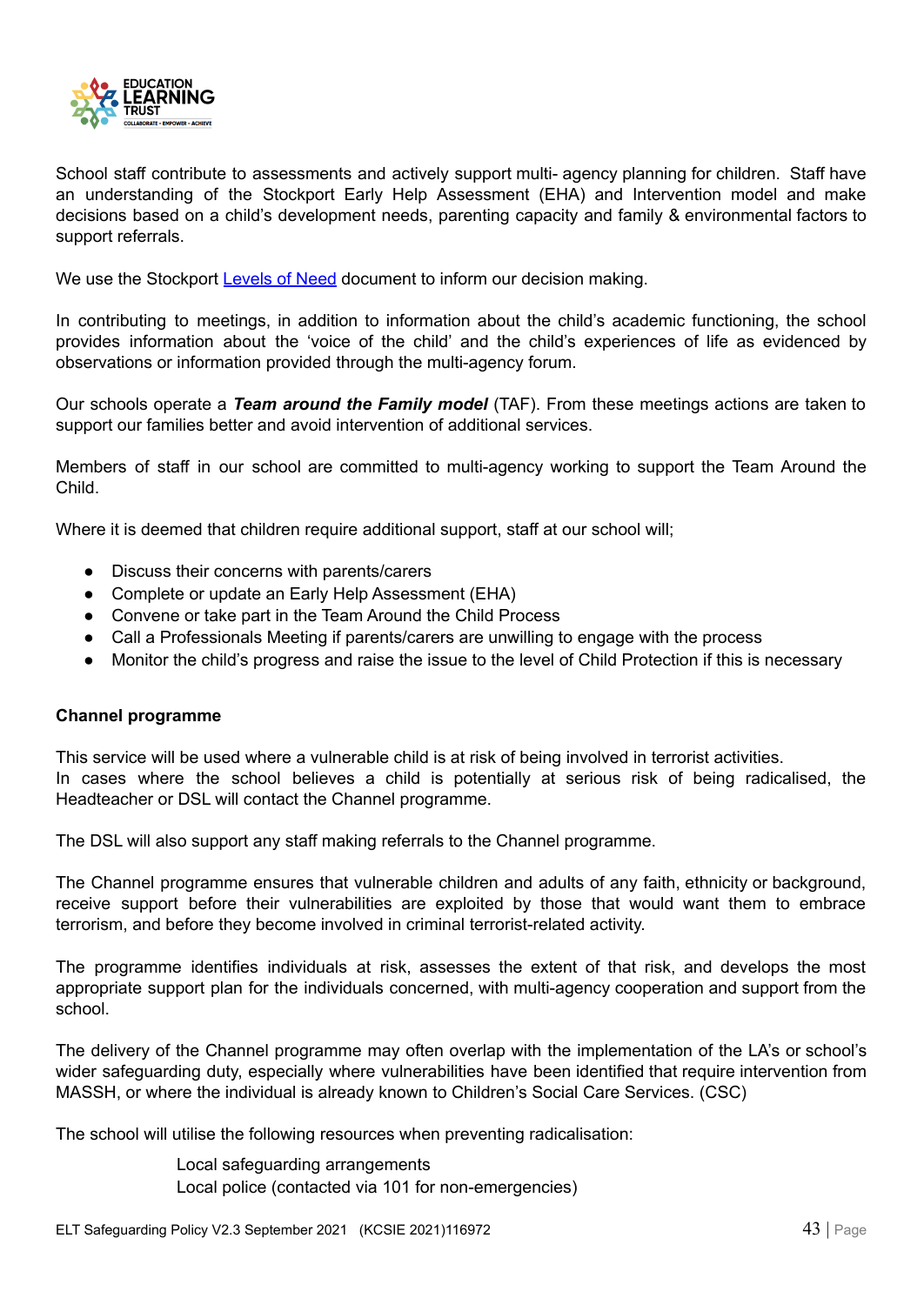

The DfE's dedicated helpline (020 7340 7264) The Channel awareness programme The [Educate](http://educateagainsthate.com/) Against Hate website

#### **Operation Encompass**

Where we are concerned that domestic abuse or violence is present in the home we will follow our safeguarding and domestic abuse processes. These processes include Operation Encompass, to which all schools in the Trust are signed up. Operation Encompass is a police and education early information sharing partnership enabling schools to offer immediate support for children and young people experiencing domestic abuse. <https://www.operationencompass.org/>

#### <span id="page-44-0"></span>**Use of the school premises for non-school activities**

Where the governing body hires or rents out school facilities or the school premises to organisations or individuals, e.g. for providers to run community or extracurricular activities, it will ensure that appropriate arrangements are in place to keep children safe.

Where the governing body provides the activities under the direct supervision or management of school staff, child protection arrangements will apply. Where activities are provided separately by another body, this may not be the case; therefore, the governing board will seek assurance that the body concerned has appropriate safeguarding and child protection policies and procedures in place, including inspecting these as needed. The governing body will also ensure that there are arrangements in place to liaise with the school on these matters where appropriate. The governing body will ensure safeguarding requirements are included in any transfer of control agreement, i.e. a lease or hire agreement, as a condition of use and occupation of the premises, and specify that failure to comply with this would lead to termination of the agreement.

#### **Extra-curricular activities and clubs**

Extra-curricular activities and clubs hosted by external bodies, e.g. charities or companies, will work in collaboration with the school to effectively safeguard children and adhere to local safeguarding arrangements.

Staff and volunteers running extracurricular activities and clubs are aware of their safeguarding responsibilities and promote the welfare of children. Paid and volunteer staff understand how they should respond to child protection concerns and how to make a referral to CSC or the police, if necessary.

All national governing bodies of sport that receive funding from either Sport England or UK Sport must aim to meet the Standards for Safeguarding and Protecting Children in Sport.

#### <span id="page-44-1"></span>**Alternative provision**

The school will remain responsible for a child's welfare during their time at an alternative provider. When placing a child with an alternative provider, the school will obtain written confirmation that the provider has conducted all relevant safeguarding checks on staff.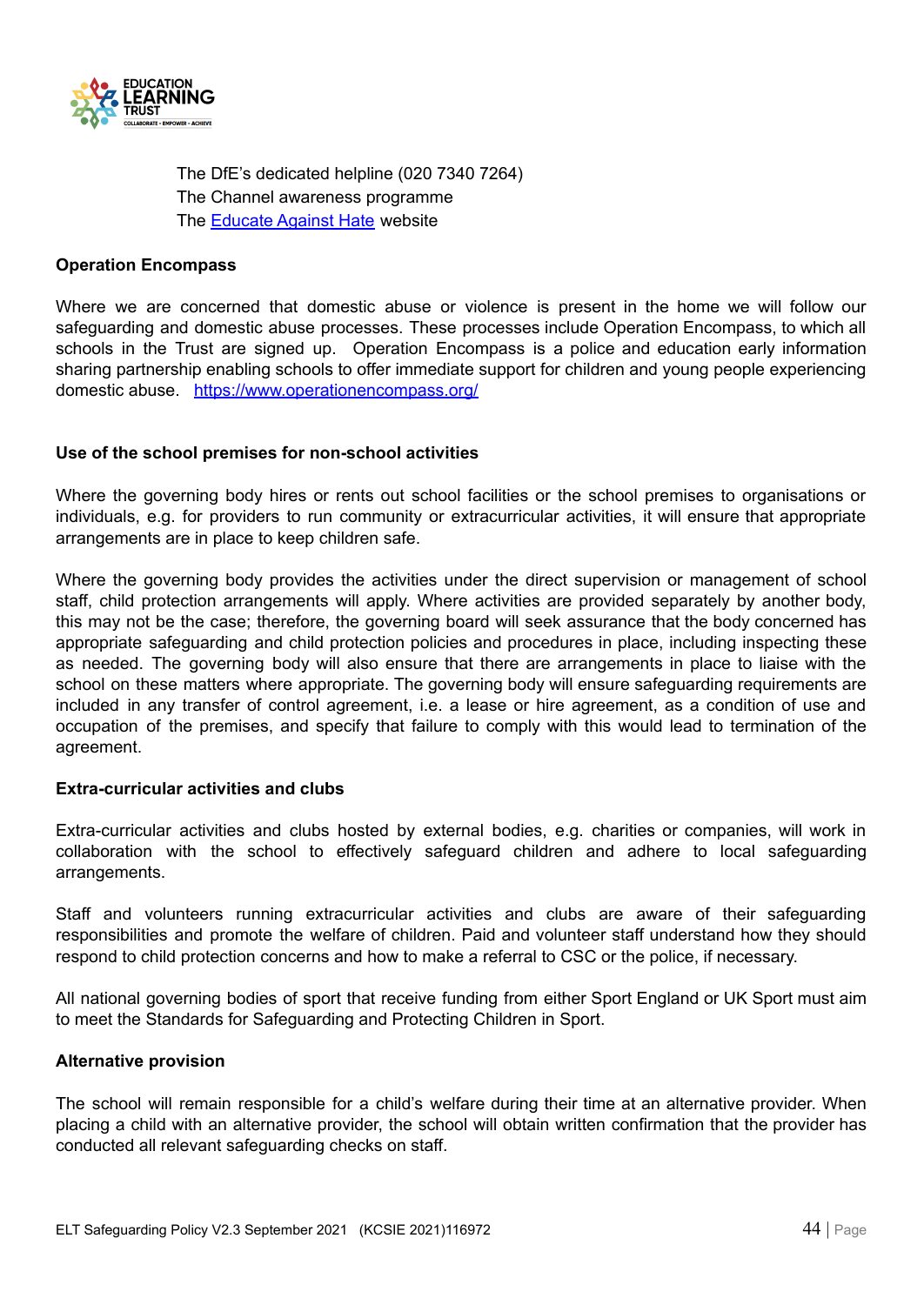

#### <span id="page-45-0"></span>**Work experience**

When a child is sent on work experience, the school will ensure that the provider has appropriate safeguarding policies and procedures in place. Where the school has children conduct work experience at the school, an enhanced DBS check will be obtained if the child is over the age of 16.

#### <span id="page-45-1"></span>**Homestay exchange visits**

#### <span id="page-45-2"></span>**School-arranged homestays in UK**

Where the school is arranging for a visiting child to be provided with care and accommodation in the UK in the home of a family to which the child is not related, the responsible adults are considered to be in regulated activity for the period of the stay. In such cases, the school is the regulated activity provider; therefore, the school will obtain all the necessary information required, including a DBS enhanced certificate with barred list information, to inform its assessment of the suitability of the responsible adults.

Where criminal record information is disclosed, the school will consider, alongside all other information, whether the adult is a suitable host. In addition to the responsible adults, the school will consider whether a DBS enhanced certificate should be obtained for anyone else aged over 16 in the household.

#### <span id="page-45-3"></span>**School-arranged homestays abroad**

The school will liaise with partner schools to discuss and agree the arrangements in place for the visit. The school will consider, on a case-by-case basis, whether to contact the relevant foreign embassy or High Commission of the country in question to ascertain what checks may be possible in respect of those providing homestay outside of the UK. The school will use its professional judgement to assess whether the arrangements are appropriate and sufficient to safeguard every child involved in the exchange. Children will be provided with emergency contact details to use where an emergency occurs or a situation arises that makes them feel uncomfortable.

#### <span id="page-45-4"></span>**Privately arranged homestays**

Where a parent or child arranges their own homestay, this is a private arrangement and the school is not the regulated activity provider.

#### <span id="page-45-5"></span>**Private fostering**

Where a period of UK homestay lasts 28 days or more for a child aged under 16, or under 18 for a child with SEND, this may amount to private fostering under the Children Act 1989. Where the school becomes aware of a child being privately fostered, they will notify the LA as soon as possible to allow the LA to conduct any necessary checks.

#### <span id="page-45-6"></span>**Exceptional Circumstances (closures, partial closures, home learning)**

If we find that there is a need to close or partially close the school and offer home learning we will ensure that any communication, information sharing , and the use of online learning platforms is in line with privacy and data protection requirements.

All communication with children, parents and carers will take place using school communication systems; for example, school email accounts, phone systems and agreed platforms e.g. Google Classroom. Should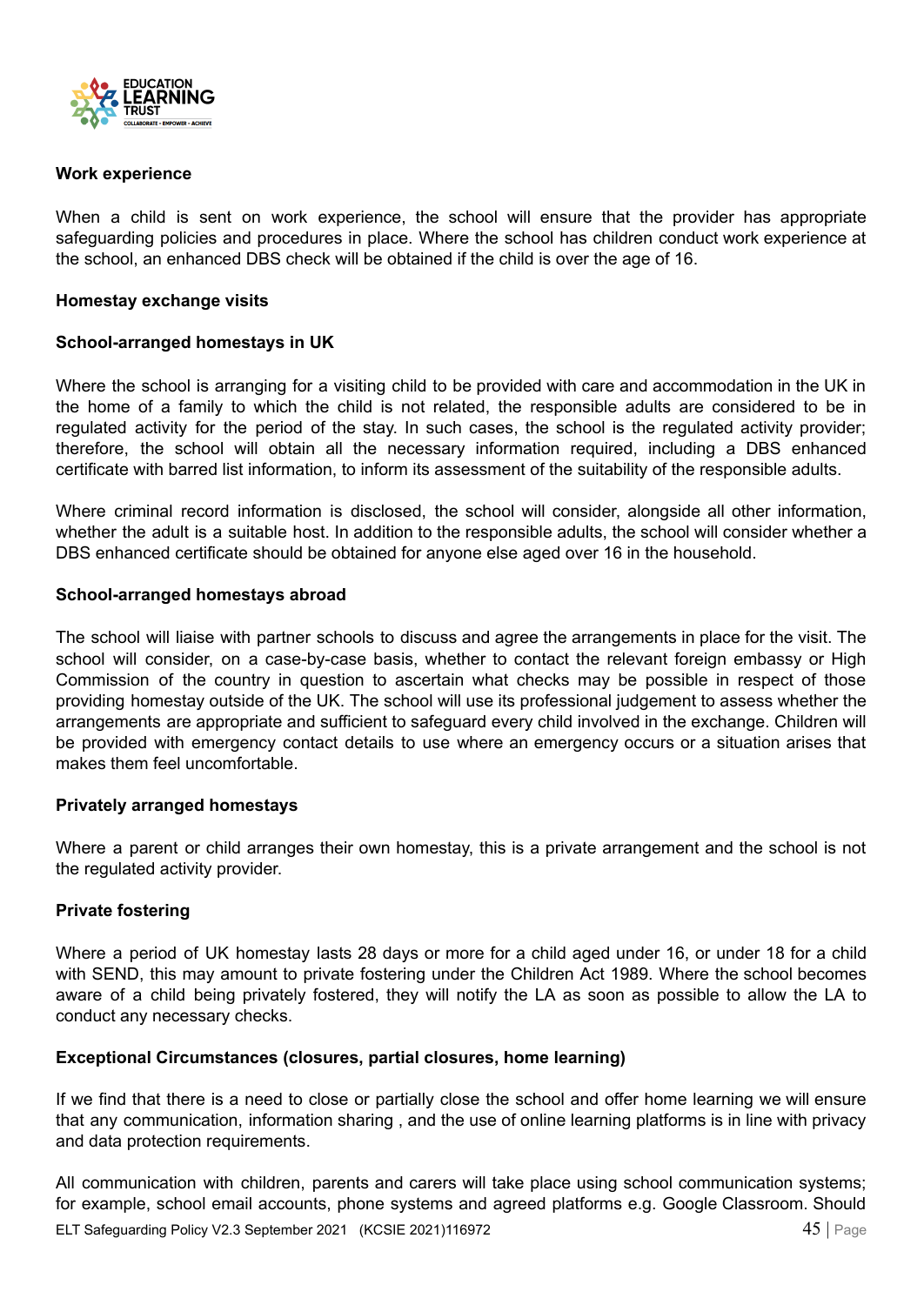

exception be required this will be with permission of the Headteacher.

There is an expectation that staff and children will engage with home learning by adhering to the principles described in our staff code of conduct, child behaviour policy and online learning protocols. Where we have issued additional guidance in relation to online working, this will be circulated via school systems and staff will be advised accordingly.

Staff and children will be advised how to share concerns as part of any alternative arrangements.

Parents/carers will be asked to ensure children are supervised in line with our home school distance learning agreement/protocols.

#### <span id="page-46-0"></span>**Concerns about staff and safeguarding practices**

If a staff member has concerns about another member of staff (including supply staff and volunteers), it will be raised with the headteacher. If the concern is with regards to the headteacher, it will be referred to the chair of governors. If the concern is with regards to the central trust team, it will be referred to the CEO. If the concern is with regards to the CEO, it will be referred to the Chair of Trustees.

Any concerns regarding the safeguarding practices at the school will be raised with the SLT, and the necessary whistleblowing procedures will be followed, as outlined in the Whistleblowing Policy. If a staff member feels unable to raise an issue with the SLT, they should access other whistleblowing channels such as the NSPCC whistleblowing helpline (0800 028 0285).

#### <span id="page-46-1"></span>**Allegations of abuse against staff**

All allegations against staff, supply staff, volunteers and contractors will be managed in line with the ELT Allegations of Abuse Policy – a copy of which will be provided to, and understood by, all staff. The school will ensure all allegations against staff, including those who are not employees of the school, are dealt with appropriately, without delay and that the school liaises with the relevant parties.

When managing allegations against staff, the school will recognise the distinction between allegations that meet the harms threshold and allegations that do not, also known as "low-level concerns", as defined in the ELT Allegations of Abuse Policy. Allegations that meet the harms threshold include instances where staff have:

- Behaved in a way that has harmed a child, or may have harmed a child.
- Committed or possibly committed a criminal offence against or related to a child.
- Behaved towards a child in a way that indicates they may pose a risk of harm to children.
- Behaved, or may have behaved, in a way that indicates they may not be suitable to work with children.

Where you believe there is a conflict of interest in reporting a concern or allegation about a member of staff (including a supply teacher, volunteer or contractor) to the headteacher, report it directly to the local authority designated officer (LADO).

Early years only:

● Where appropriate, the school will inform Ofsted of the allegation and actions taken, within the necessary timescale.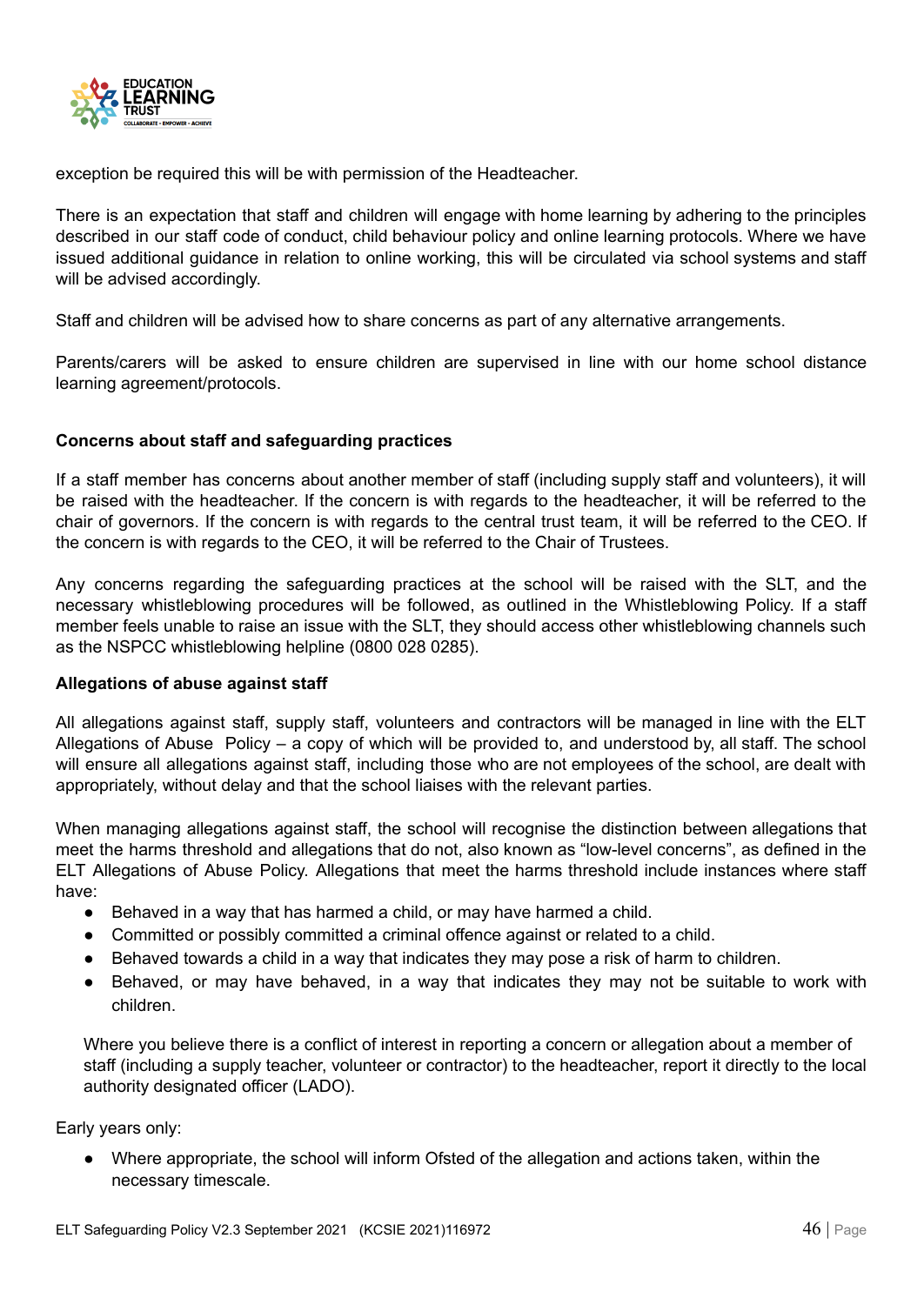

#### Site safety

#### <span id="page-47-0"></span>**Checking the identity and suitability of visitors**

We take the safety of staff and children seriously and have in place a range of measures to protect and promote the wellbeing of all on site. This includes controlled access to our premises such as; undertaking appropriate checks, signing visitors in and out and issuing guidance on acceptable conduct on site.

All visitors will be required to verify their identity to the satisfaction of staff and to leave their belongings, including their mobile phone(s), in a safe place during their visit.

If the visitor is unknown to the setting, we will check their credentials and reason for visiting before allowing them to enter the setting. Visitors should be ready to produce identification.

Visitors are expected to sign in and wear a visitor's badge, and/or appropriate lanyard.

Visitors to the school who are visiting for a professional purpose, such as educational psychologists and school improvement officers, will be asked to show photo ID and:

- Will be asked to show their DBS certificate, which will be checked alongside their photo ID; or
- The organisation sending the professional, such as the LA or educational psychology service, will provide prior written confirmation that an appropriate level of DBS check has been carried out

All other visitors, including visiting speakers, will be accompanied by a member of staff at all times.

We will not invite into the school any speaker who is known to disseminate extremist views, and will carry out appropriate checks to ensure that any individual or organisation using school facilities is not seeking to disseminate extremist views or radicalise children or staff.

#### <span id="page-47-1"></span>**Safer Recruitment and Safer Working Practice**

Details of safer recruitment procedures are contained in the ELT Safer Recruitment, Single Central Record and Staff File Policy.

#### <span id="page-47-2"></span>**Monitoring and review**

This policy is reviewed at least annually by the Education Learning Trust's DSLs and the headteacher. This policy will be updated as needed to ensure it is up-to-date with safeguarding issues as they emerge and evolve, including any lessons learnt.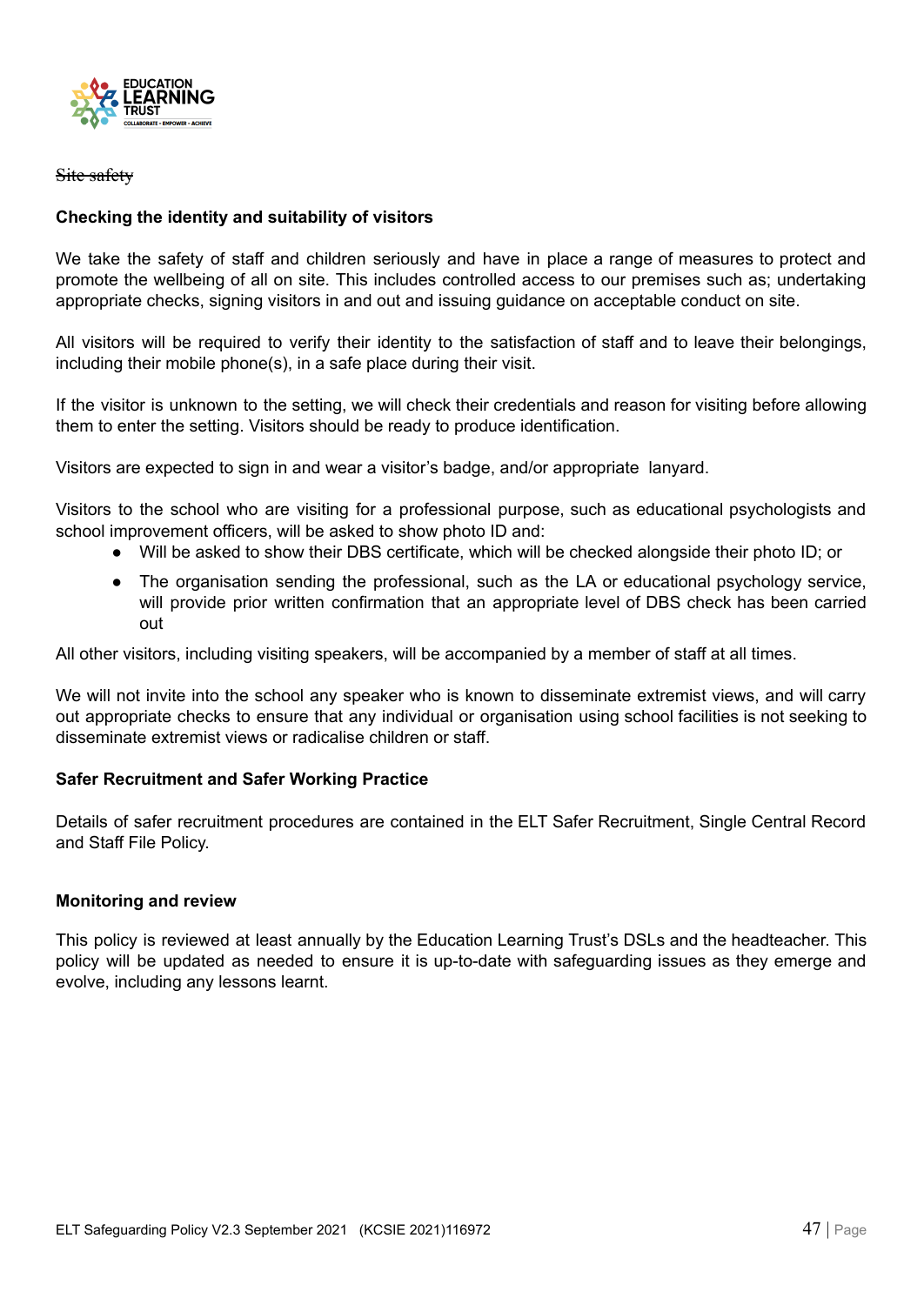

#### <span id="page-48-0"></span>**Appendices**

### <span id="page-48-1"></span>**School Safeguarding Poster**



#### **The staff and volunteers in our school are committed to safeguarding all our children**

We work to:

- provide a safe environment for our children
- support children and families using early intervention strategies
- notice and take appropriate action to help any of our children who are either at risk of, or are suffering from, significant harm

| <b>Our Deputy/Operational Designated Safeguarding</b><br><b>Our Designated Safeguarding Lead is:</b><br>Lead is: |
|------------------------------------------------------------------------------------------------------------------|
|------------------------------------------------------------------------------------------------------------------|

If you have any concerns about the welfare of any of our children, you can report them to the above named persons.

Staff and volunteers must record their concerns on a note of concern form and include a physical injury/body map where appropriate

#### **These should be passed confidentially to the Designated/Operational Safeguarding Leads immediately.**

Further Advice and guidance can also be sought from The Safeguarding Unit 0161 474 5657

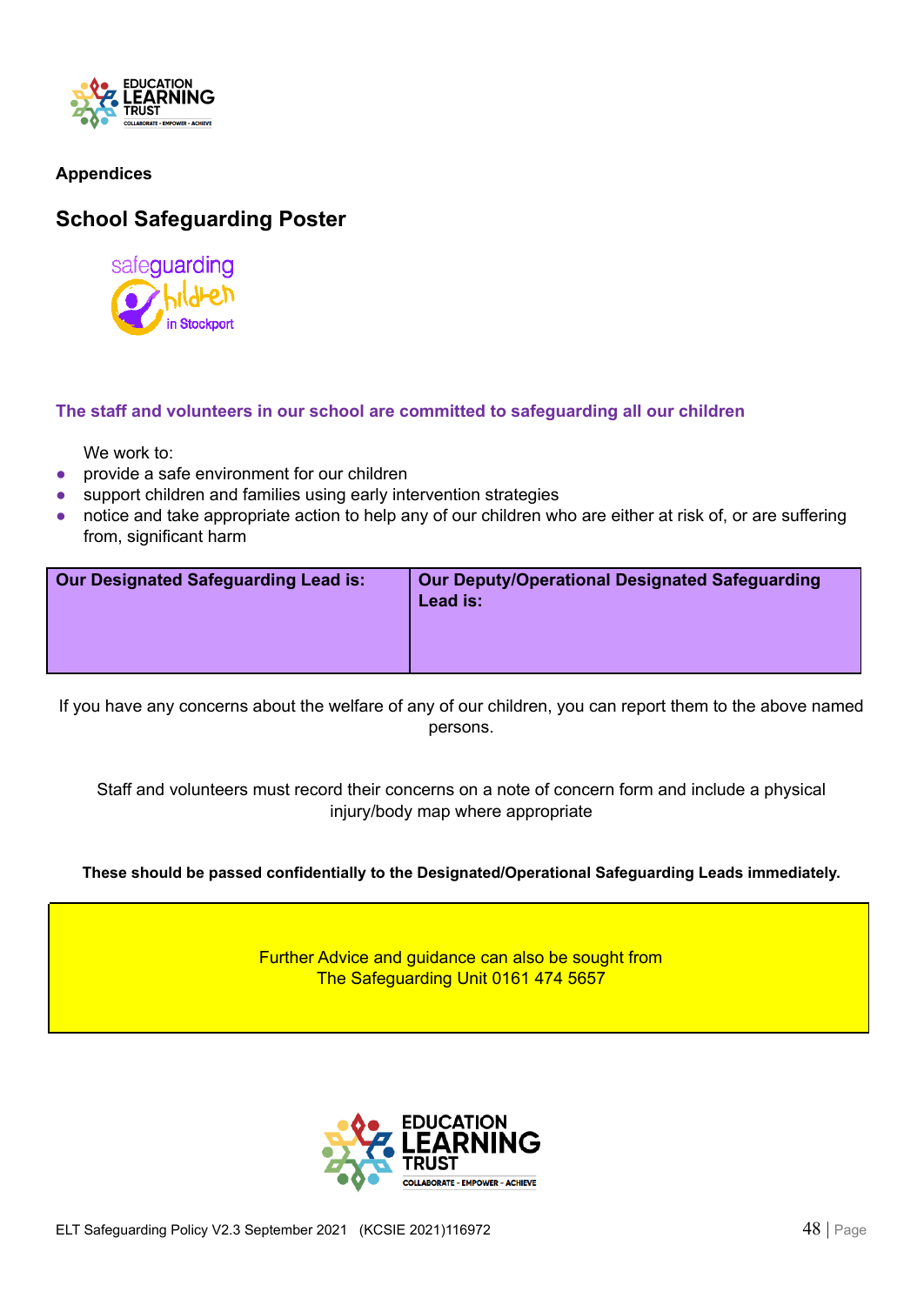

#### <span id="page-49-0"></span>**Information required when making a referral**

#### INFORMATION YOU MAY BE ASKED TO PROVIDE

When you make a referral to Social Care (Children's Services) or to the police, you should provide as much of the following information as possible via the Multi-Agency Safeguarding and Support Hub:

#### **Child's name, date of birth, address, telephone number** and **ethnic origin**;

**Family details** - who lives in the home - and any other significant adults; What is causing concern and the **evidence** that you have gathered to support your concerns; Any **additional needs** the child and/or family may have including language, disability and communication; Clarification of discussion with any family members if a discussion has been appropriate; Clarification of any ongoing assistance that you are giving to the family; Your name, workplace and contact telephone number.

All Child Protection referral phone calls made to the Multi-Agency Safeguarding & Support Hub (MASSH) to secure a response from Social Care must be supported with written documentation. In Stockport this is through the online Child Protection Referral form.

#### **Remember- Anyone in school can make a child protection referral**

#### **INFORMATION & TELEPHONE NUMBERS FOR CONSULTATION AND REFERRAL**

Children's Services- child protection referral

Online (to the MASSH)- <https://www.stockport.gov.uk/contacting-the-massh> The Multi –agency Safeguarding and Support Hub (MASSH) Monday to Thursday 8.30am to 5.00pm, Friday 8.30am to 4.30pm. tel. (0161) 217-6028 or 6024. Out of hours referrals and advice tel: (0161) 718-2118 Greater Manchester Police tel:101 (non- emergency) 999 emergency

#### Advice is available from:

Child's Social Worker (if already involved) School Age Plus worker Team around the Child meeting Safeguarding Children Unit tel. (0161) 474-5657 The Multi –agency Safeguarding and Support Hub (MASSH) tel. (0161) 217-6028 or 6024 Senior Advisor for Safeguarding in Education tel. (0161) 474-5657

Colleagues with concerns can contact the LADO on 0161 474 5657 or [stockport.lado@stockport.gov.uk](mailto:stockport.lado@stockport.gov.uk)

Also that the link to the Allegation Management referral form can be accessed via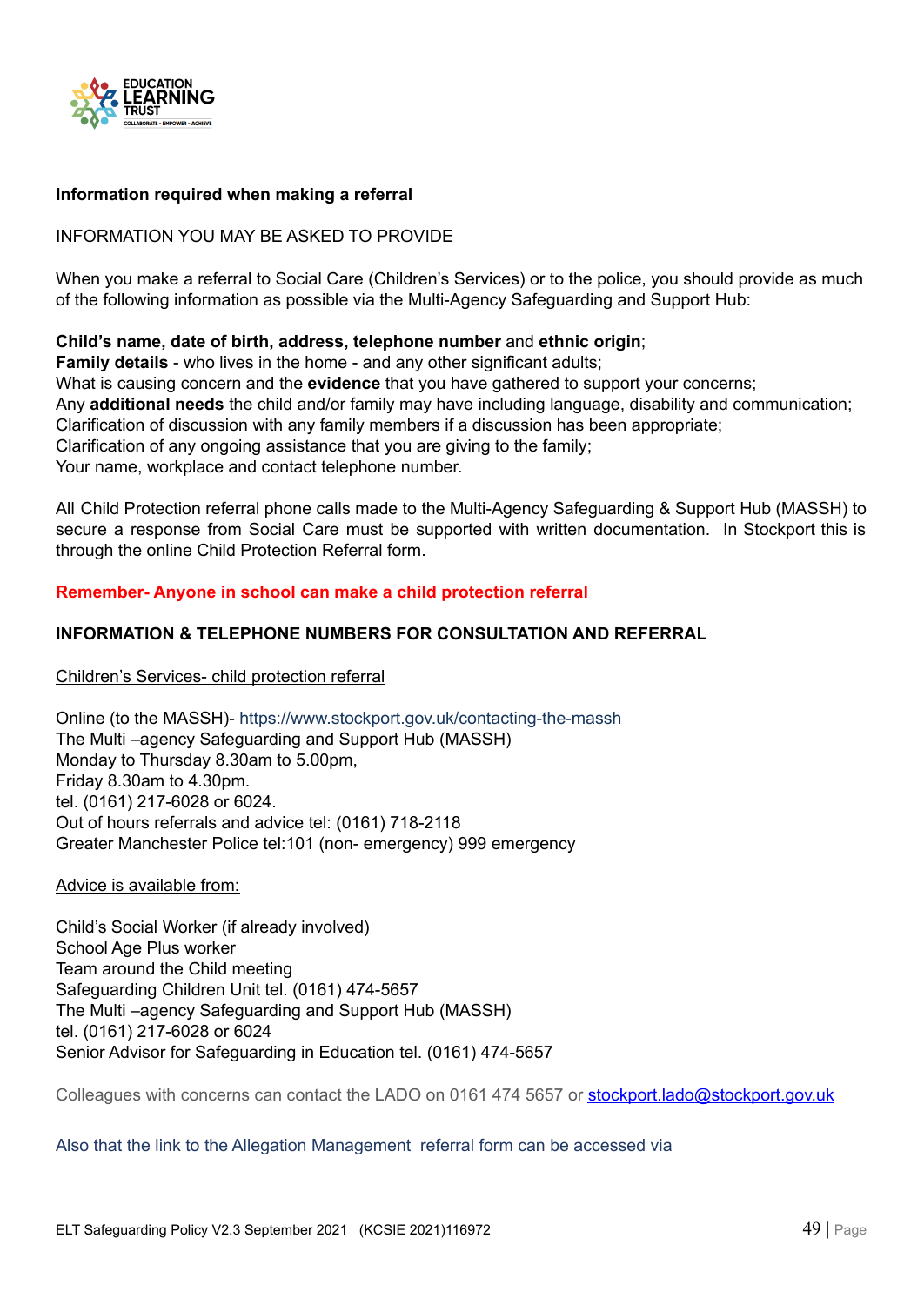

<https://www.stockport.gov.uk/start/contact-the-lado>

Flowchart for Education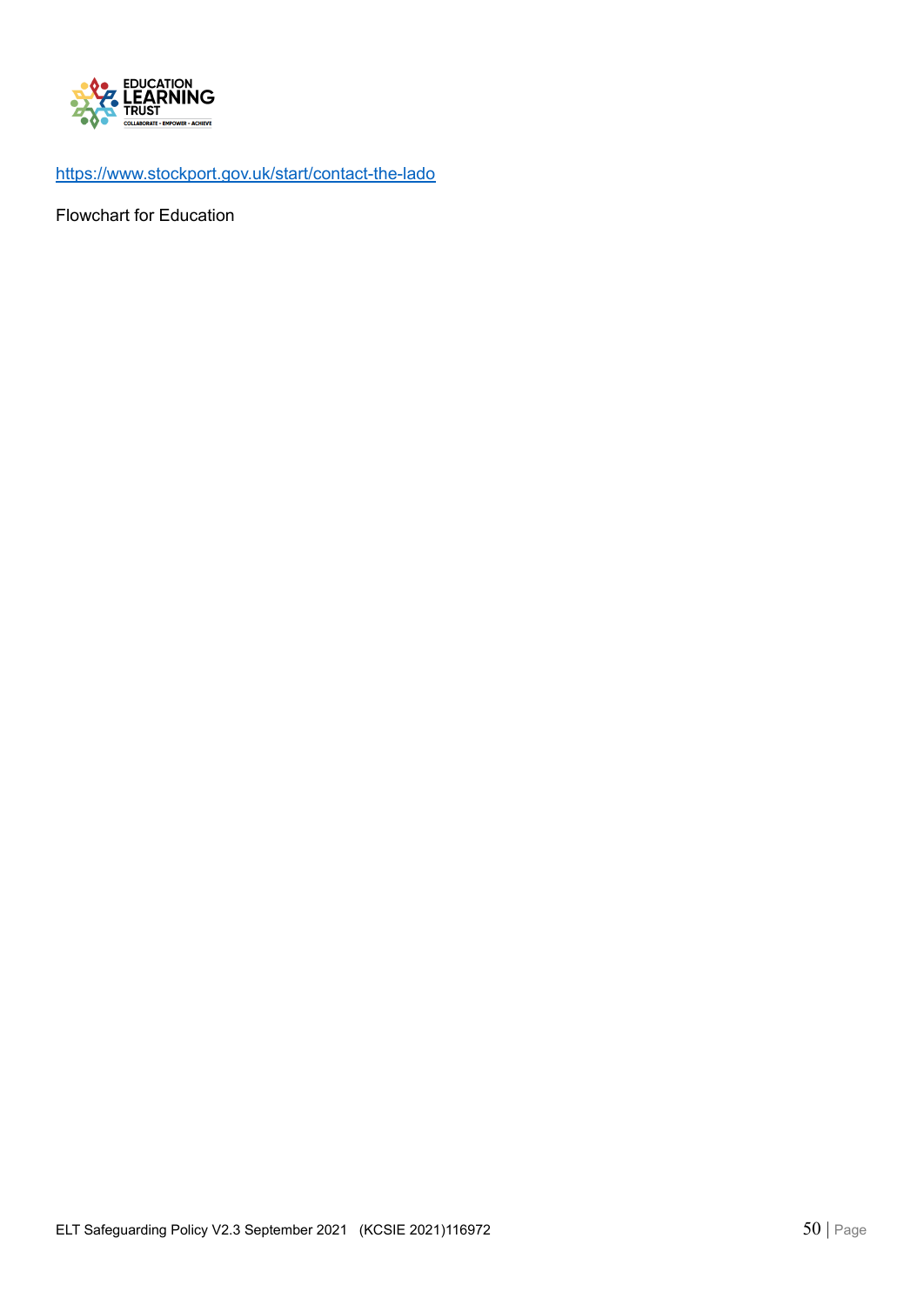



<span id="page-51-0"></span>

| Sexual                             |             |   | <b>Physical</b>                      |  |
|------------------------------------|-------------|---|--------------------------------------|--|
|                                    | <b>2021</b> |   |                                      |  |
| Genital discomfort, pain, itching, |             | ٠ | Bruises, black eyes and broken bones |  |
| bruising, injuries                 |             | ٠ | Unexplained or untreated injuries    |  |
| Public /compulsive masturbation    |             | ٠ | Injuries to unusual body parts e.g.  |  |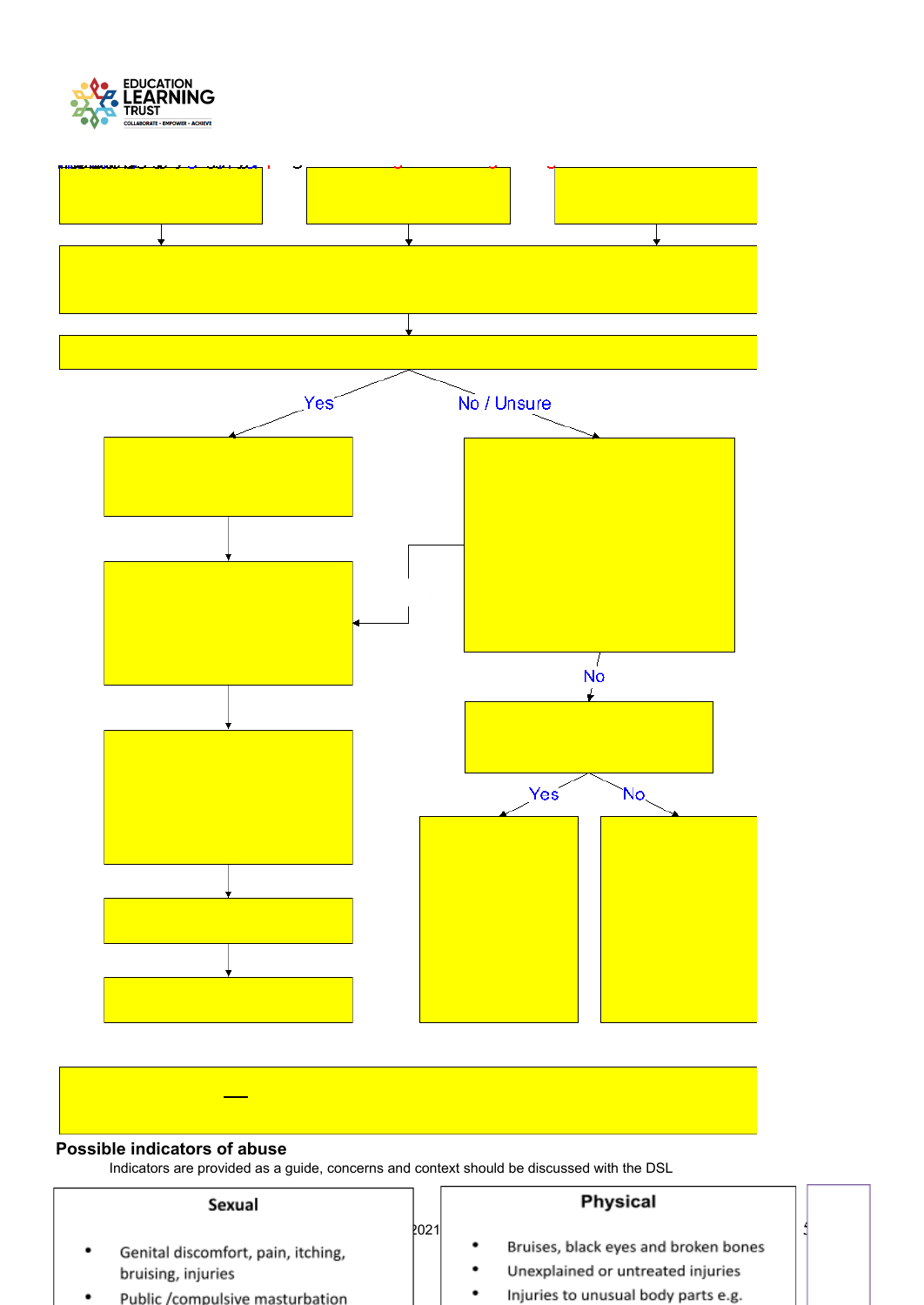





# Contextual Safeguarding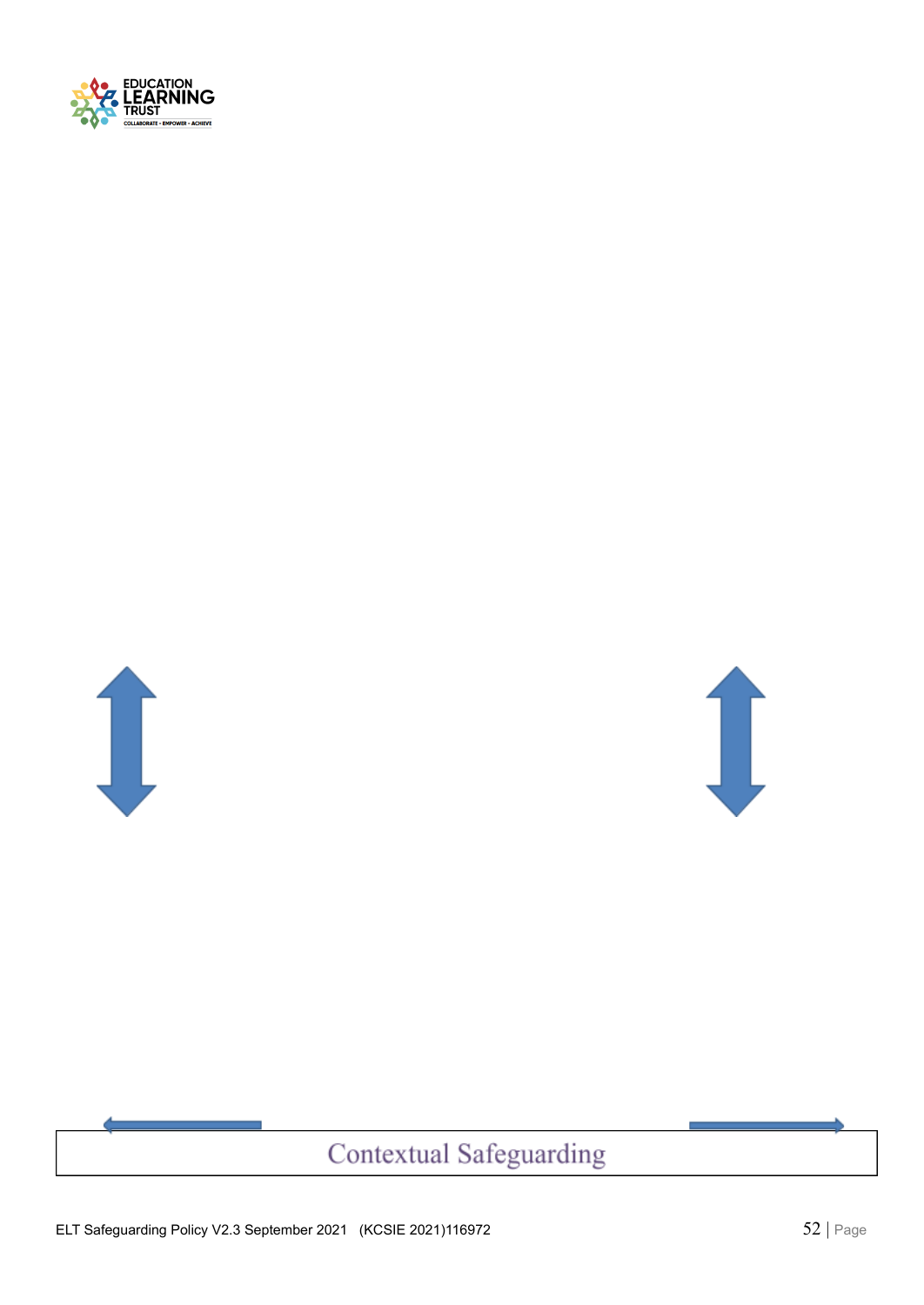

<span id="page-53-0"></span>

#### **Safeguarding Children: Note of Concern**

| Name of child:                                                                                              | Class/group: | Date and time of incident:  |                               |  |
|-------------------------------------------------------------------------------------------------------------|--------------|-----------------------------|-------------------------------|--|
|                                                                                                             |              | Date and time of recording: |                               |  |
| Issue: Please record the details of the incident/issue you are concerned about. Include verbatim comments   |              |                             |                               |  |
| where possible. Please keep the account very factual. If you are reporting a potential incident of physical |              |                             |                               |  |
| abuse remember to include a 'record of marks observed on a child'.                                          |              |                             |                               |  |
|                                                                                                             |              |                             |                               |  |
|                                                                                                             |              |                             |                               |  |
|                                                                                                             |              |                             |                               |  |
|                                                                                                             |              |                             |                               |  |
|                                                                                                             |              |                             |                               |  |
|                                                                                                             |              |                             |                               |  |
|                                                                                                             |              |                             |                               |  |
|                                                                                                             |              |                             |                               |  |
|                                                                                                             |              |                             |                               |  |
|                                                                                                             |              |                             |                               |  |
|                                                                                                             |              |                             |                               |  |
|                                                                                                             |              |                             |                               |  |
| Name:                                                                                                       |              |                             |                               |  |
| Signature:                                                                                                  |              |                             |                               |  |
|                                                                                                             |              |                             |                               |  |
| (Please continue on the back if necessary)                                                                  |              |                             |                               |  |
| How did you become aware of the issue? please circle                                                        |              | observation                 | disclosure                    |  |
| Technology                                                                                                  |              |                             |                               |  |
|                                                                                                             |              |                             |                               |  |
| DSL TO COMPLETE THIS SECTION                                                                                |              |                             |                               |  |
| Received by:                                                                                                |              |                             |                               |  |
| Date and time report received:                                                                              |              |                             |                               |  |
| Outcome: Please include the outcome of discussions with parents/carers where this is appropriate            |              |                             |                               |  |
|                                                                                                             |              |                             |                               |  |
|                                                                                                             |              |                             |                               |  |
|                                                                                                             |              |                             |                               |  |
| Further action; please circle below                                                                         |              |                             |                               |  |
| Continue to monitor                                                                                         | complete CAF | convene TAS                 | refer to social care / police |  |
| Signed:                                                                                                     |              | Date:                       |                               |  |
|                                                                                                             |              |                             |                               |  |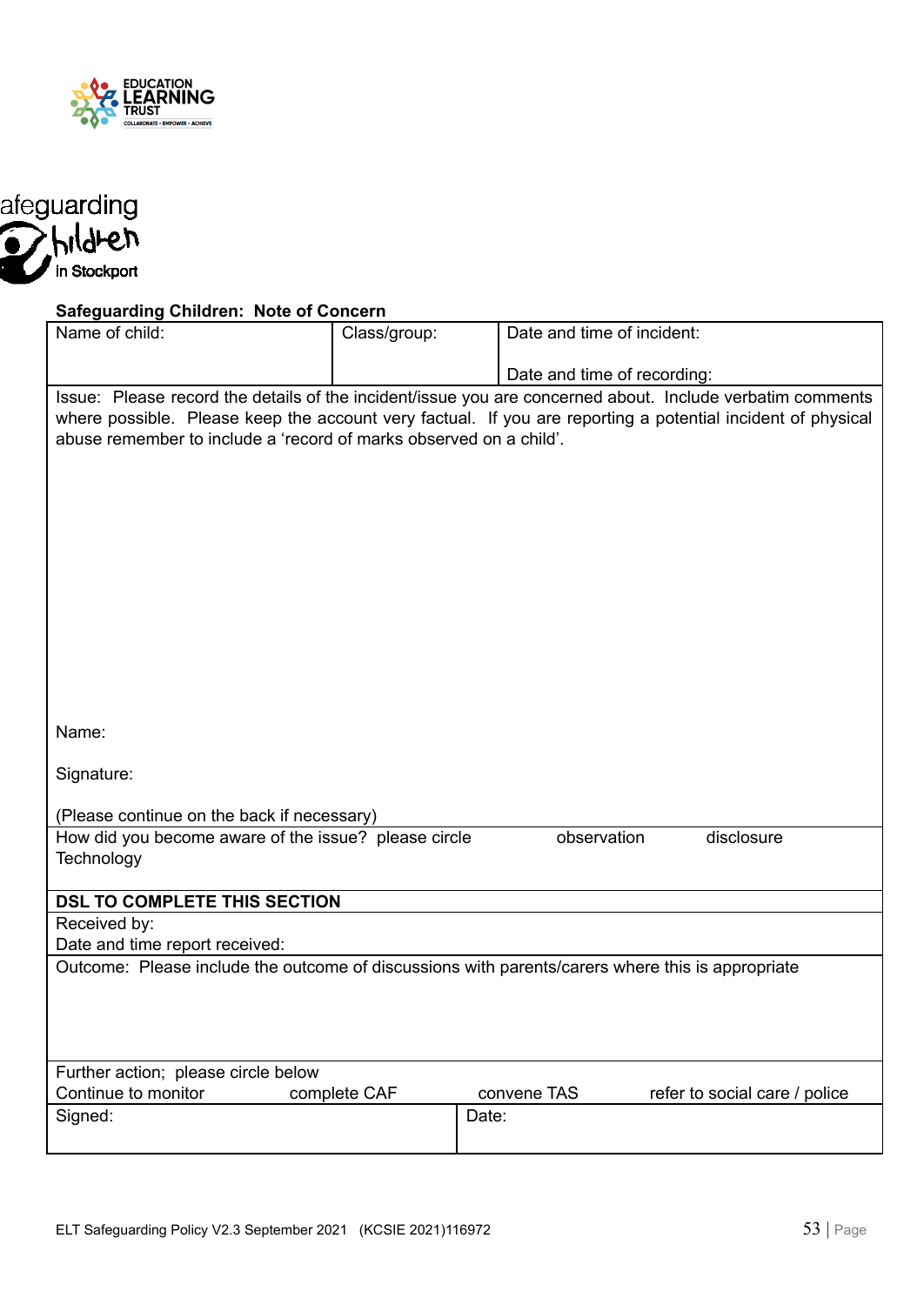

#### <span id="page-54-0"></span>**Acronyms**

This policy contains a number of acronyms used in the Education sector. These acronyms are listed below alongside their descriptions.

| <b>Acronym</b> | Long form                          | <b>Description</b>                                                                                                                                                                                                                                                                                                                                          |
|----------------|------------------------------------|-------------------------------------------------------------------------------------------------------------------------------------------------------------------------------------------------------------------------------------------------------------------------------------------------------------------------------------------------------------|
| <b>CCE</b>     | Child criminal<br>exploitation     | Where an individual or group takes advantage of an<br>imbalance of power to<br>coerce, control, manipulate or deceive a child into any<br>criminal activity in exchange for something the victim needs<br>or wants, and/or for the financial or other advantage of the<br>perpetrator or facilitator, and/or through violence or the<br>threat of violence. |
| <b>CME</b>     | child missing<br>education         | Children missing education are children of compulsory<br>school age who are not registered children at a school and<br>are not receiving suitable education otherwise than at a<br>school.                                                                                                                                                                  |
| <b>CPP</b>     | <b>Child Protection Plan</b>       | A child protection plan is a plan drawn up by the local<br>authority. It sets out how the child can be kept safe, how<br>things can be made better for the family and what support<br>they will need.                                                                                                                                                       |
| <b>CSC</b>     | Children's Social<br>Care.         | Multi-agency support hub for targeted support for children<br>under 16 years.                                                                                                                                                                                                                                                                               |
| <b>CSE</b>     | Child sexual<br>exploitation       | Where an individual or group takes advantage of an<br>imbalance of power to<br>coerce, manipulate or deceive a child into sexual activity in<br>exchange for something the victim needs or wants, and/or<br>for the financial advantage, increased status or other<br>advantage of the perpetrator or facilitator.                                          |
| <b>DBS</b>     | Disclosure and barring<br>service  | The service that performs the statutory check of criminal<br>records for anyone working or volunteering in a school.                                                                                                                                                                                                                                        |
| <b>DfE</b>     | Department for<br>Education        | The national government body with responsibility for<br>children's services, policy and education, including early<br>years, schools, higher and further education policy,<br>apprenticeships and wider skills in England.                                                                                                                                  |
| <b>DSL</b>     | Designated<br>safeguarding lead    | A member of the senior leadership team who has lead<br>responsibility for safeguarding and child protection<br>throughout the school.                                                                                                                                                                                                                       |
| <b>EHCP</b>    | Education, health and<br>care plan | A funded intervention plan which coordinates the<br>educational, health and care needs for children who have<br>significant needs that impact on their learning and access to<br>education. The plan identifies any additional support needs<br>or interventions and the intended impact they will have for<br>the child.                                   |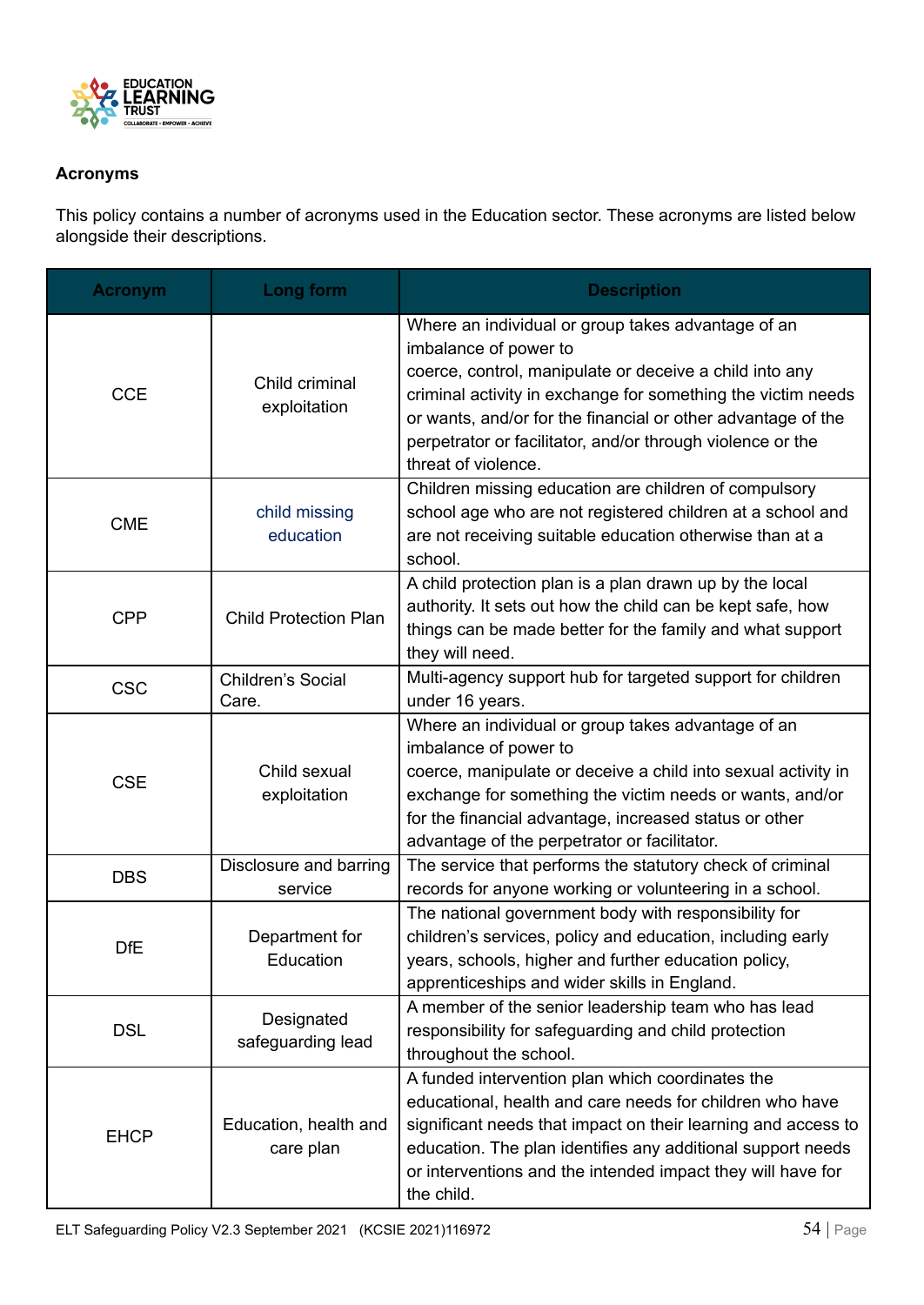

| <b>FGM</b>     | Female genital<br>mutilation                           | A procedure where the female genital organs are injured or<br>changed and there is no medical reason for this.                                                                                                                                                         |
|----------------|--------------------------------------------------------|------------------------------------------------------------------------------------------------------------------------------------------------------------------------------------------------------------------------------------------------------------------------|
| <b>EHE</b>     | <b>Elective Home</b><br>Education                      | Elective Home Education (EHE) is when a parent chooses<br>not to send their child to school full-time but assumes<br>responsibility for making sure their child receives a full-time<br>education other than at school.                                                |
| <b>UK GDPR</b> | <b>UK General Data</b><br><b>Protection Regulation</b> | Legislative provision designed to strengthen the safety and<br>security of all data held within an organisation and ensure<br>that procedures relating to personal data are fair and<br>consistent.                                                                    |
| <b>HBA</b>     | 'Honour-based' abuse                                   | So-called 'honour-based' abuse encompasses incidents or<br>crimes which have been committed to protect or defend the<br>honour of the family and/or the community, including female<br>genital mutilation, forced marriage, and practices such as<br>breast ironing.   |
| <b>ITT</b>     | Initial teacher training                               | A programme of training to achieve qualified teacher status.                                                                                                                                                                                                           |
| <b>KCSIE</b>   | Keeping children safe<br>in education                  | Statutory guidance setting out schools and colleges' duties<br>to safeguard and promote the welfare of children.                                                                                                                                                       |
| LA             | Local authority                                        | A local government agency responsible for the provision of<br>a range of services in a specified local area, including<br>education.                                                                                                                                   |
| <b>LAC</b>     | Looked After Children                                  | Children who have been placed in local authority care or<br>where children's services have looked after children for<br>more than a period of 24 hours.                                                                                                                |
| <b>LADO</b>    | (Local Authority)<br><b>Designated Officer</b>         | The Local Authority Designated Officer (LADO) works within<br>Children's Services and gives advice and guidance to<br>employers, organisations and other individuals who have<br>concerns about the behaviour of an adult who works with<br>children and young people. |
| <b>MASSH</b>   | Multi agency<br>Safeguarding and<br>Suppot Hub         | The branch of the local authority that deals with children's<br>social care.                                                                                                                                                                                           |
| <b>PLAC</b>    | Previously<br>looked-after children                    | Children who were previously in local authority care or were<br>looked after by children's services for more than a period of<br>24 hours. PLAC are also known as care leavers.                                                                                        |
| <b>PSHE</b>    | Personal, social and<br>health education               | A non-statutory subject in which children learn about<br>themselves, other people, rights, responsibilities and<br>relationships.                                                                                                                                      |
| <b>SCR</b>     | Single central record                                  | A statutory secure record of recruitment and identity checks<br>for all permanent and temporary staff, proprietors,<br>contractors, external coaches and instructors, and<br>volunteers who attend the school in a non-visitor capacity.                               |